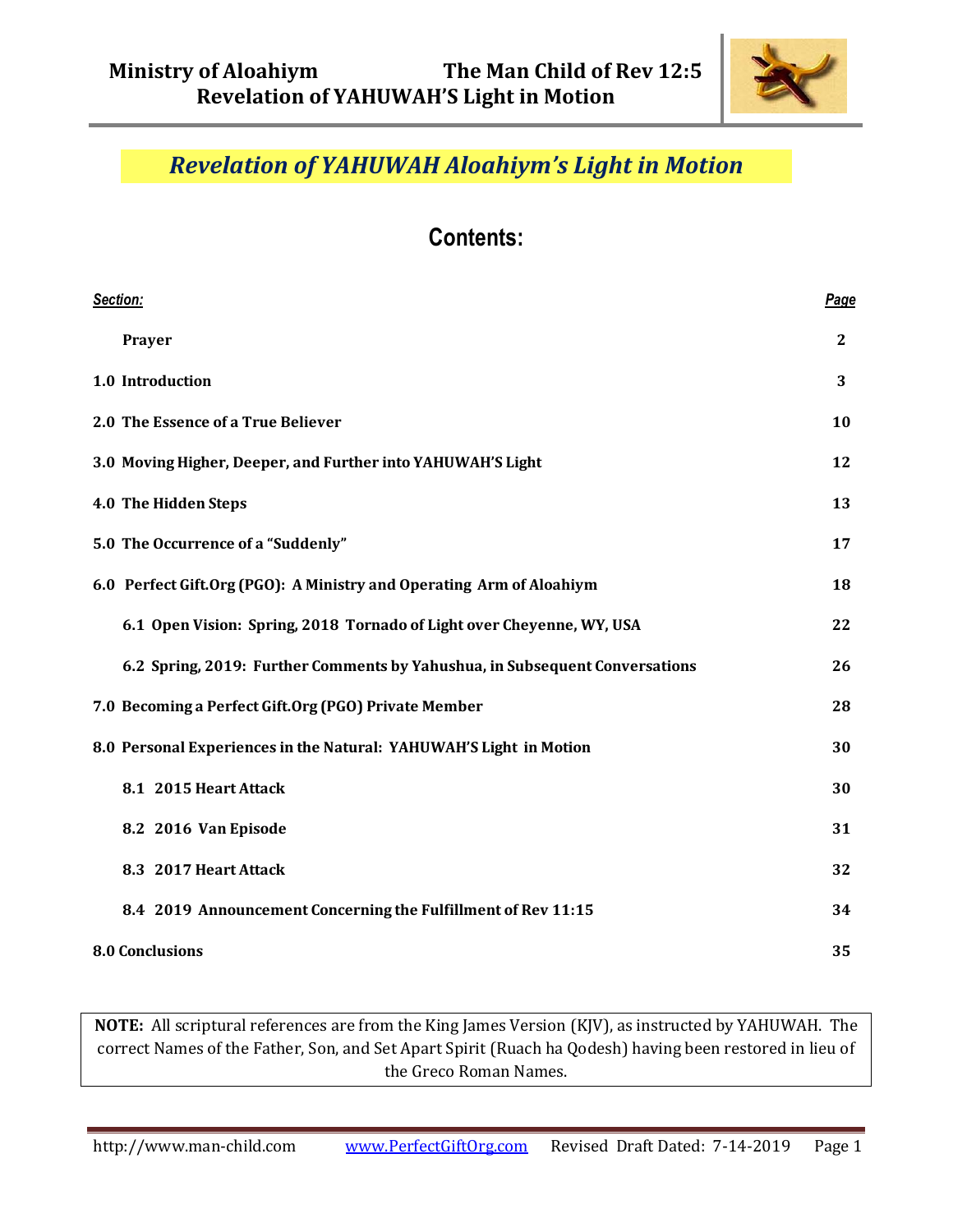## **Ministry of Aloahiym The Man Child of Rev 12:5 Revelation of YAHUWAH'S Light in Motion**



## *Prayer*

Father, all praise be to You, the Eternal YAHUWAH Aloahiym Aleph Tau, our Creator Father, and Yahushua, our Messiah Aloahiym Aleph Tau, one with the Father **[John 10:30],** Who has us kept us alive, sustained us, and enabled us to reach this moment in **your** plan for all of eternity. Father, we know that our entire existence is a function of you alone, and that our salvation is only through Yahushua **[John 14:6; Rev 5: 12-13];** that your love of us preceded our love for you **[1 John 4:19].**

We only have an existence, sustenance, and prosperity because of your love for us and your pleasure, and for no other reason **[Rev 4:11].** Without an existence, we cannot give you the praise and thanks that you so richly deserve, and that is rightfully Yours. YAHUWAH, you inhabit the praises of your people, Israel **[Psalm 22:3],** but not our complaints **[Phil 2: 14; James 3: 14-18].** 

We thank you, Father, for bringing forth all believers in and of you to read this article, whereby you have revealed yourself to each and every one of us during our tenure here on the earth , to serve your purposes, and whereby the brilliance of your magnificent Light is tangibly apparent, and glowing in, around, and through each one of us **[Psalm 91:1; Matt 6:22; Luke 11: 34-36].**

Even though we all have walked in times past in the darkness of Satan, according to the ways and course of this world, **[Eph 2: 2],** You have redeemed us for Your purposes, enabling us to witness and to perceive who You are in us, and who we are in You, even allowing us to perceive the origin of our core existence (our respective spirits) as being of you (your divine Light)**[1 John 1:5];** and literally having our spirits with you in Shamayim **[Eph 2:6]** as joint heirs with Yahushua, the one and only Messiah **[Rom 8:17; John 14:6],** so as to accomplish Your perfect will *(YAHUWAH'S Perfect Will = YAHUWAH'S pure, perfect divine Light)* in and for each one of us **[Eph 2:10].** 

You and you alone provide us with what we are in need of **[Phil 4:19]** , and what we desire **[Psalm 23:1; 37:4].** Father, we ask that you baruch each and every reader of this article by consuming our respective spirits, souls, and bodies with your pure, perfect, divine Light; and manifesting your Light tangibly and recognizably in each person, revealing Yourself as the sole, exclusive, and Sovereign source **[Isa 43:11, 15; 44:6; others]** of Your Light**,** such that *each person receive, ponder, and decisively act on this message* as you have delivered it to me, and that each reader hereof would clearly and tangibly experience the *explosion*of love, power, and authority that is in Your Light as the Perfect Gift of **James 1:17 (***active motion/movement = demonstration of power of the Ruach ha Qodesh),* according to Your perfect will for each of us, in the manner in which you have revealed it here.

We thank you, Father, for answered prayer. *Amein.* 

### *Shalom,*

### *Eyd and Yahn EL Stephenson*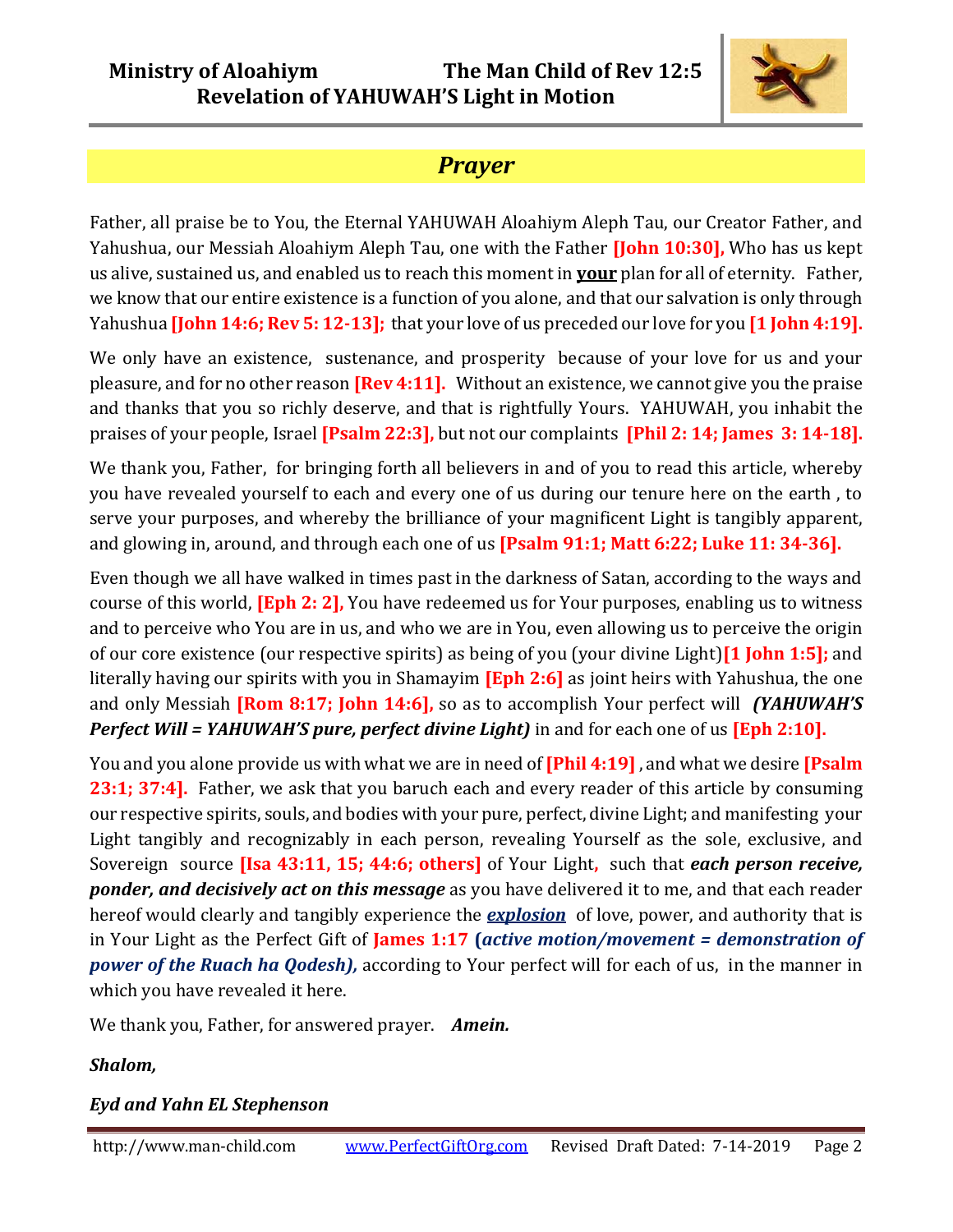

## *Revelation of YAHUWAH Aloahiym's Light in Motion*

## **Isa 53:1** Who hath **believed our report**? and **to whom is the arm of YAHUWAH revealed?**

**Isa 41:10** Fear thou not; for **I am with thee**: be not dismayed; for **I am thy Aloahiym**: I will strengthen thee; yea, I will help thee; yea, I will uphold thee with the right hand of My righteousness.

**Mat 22:29 Yahushua** answered and said unto them, Ye do err, **not knowing the scriptures**, **nor the power of Aloahiym**.

**John 11:25** Yahushua said unto her, **I am the resurrection, and the life**: he that believeth in me, though he were dead, yet shall he live:

**1 Cor 1:18** For the preaching of the cross is to them that perish foolishness; but unto us which are saved it is the **power of Aloahiym**.

### **1.0 Introduction:**

YAHUWAH'S Word is Truth **[John 17:17]**, because YAHUWAH is the Word **[John 1:1, 14]**; and YAHUWAH is Truth **[Deut 32:4; Psalm 31:5; Isa 65:16; John 14:6, 17; others].** The scriptures declare that the Ruach, as the Spirit of Truth, leads all believers into all Truth **[John 16:13];** and that the Ruach came forth from the Father **[John 15:26],** as did Yahushua**[ John 13:3; 16:28; others]**; and therefore one with the Father just as Yahushua is one with the Father **[John 10:30; 12:45; 14:9; others].** Thus, the Ruach ha Qodesh (Set Apart Spirit) is Light, as the Father is Light **[1 John 1:5]. (Truth = YAHUWAH'S Light).**

The infinite totality of YAHUWAH'S attributes are in and of His Light **[James 1:17].** Since YAHUWAH'S Light comprises each person's respective spirit **[Gen 1:26-27; John 4:23; Gen 2:7],** then it is obvious that His attributes are within us 100% of the time that we are here on the earth, even while in the flesh **[John 1:16; 2 Pet 1:4; Col 2: 9-10; others].** Why then, does the regenerated man and/or woman not recognize this fundamental element of Truth while in the natural, and commit his or her actions to living their lives based upon this reality? After all, YAHUWAH'S Word is Truth, applicable to every believer **[John 17:17].**

In short, the answer is a function of . . . **SPIRITUAL PERCEPTION** . . . sometimes with and sometimes without understanding . . . that is, perception in the *spirit* of each believer, that is allowed (released; manifested; instant revelation as *directly received from YAHUWAH* as the only source of the particular revelation and/or other acts of divine intervention, in contrast to a soulish manufacture of ideas, thoughts, imagination, or tainted revelation received out of the "realm of the spirit" that is a mixture of light and darkness).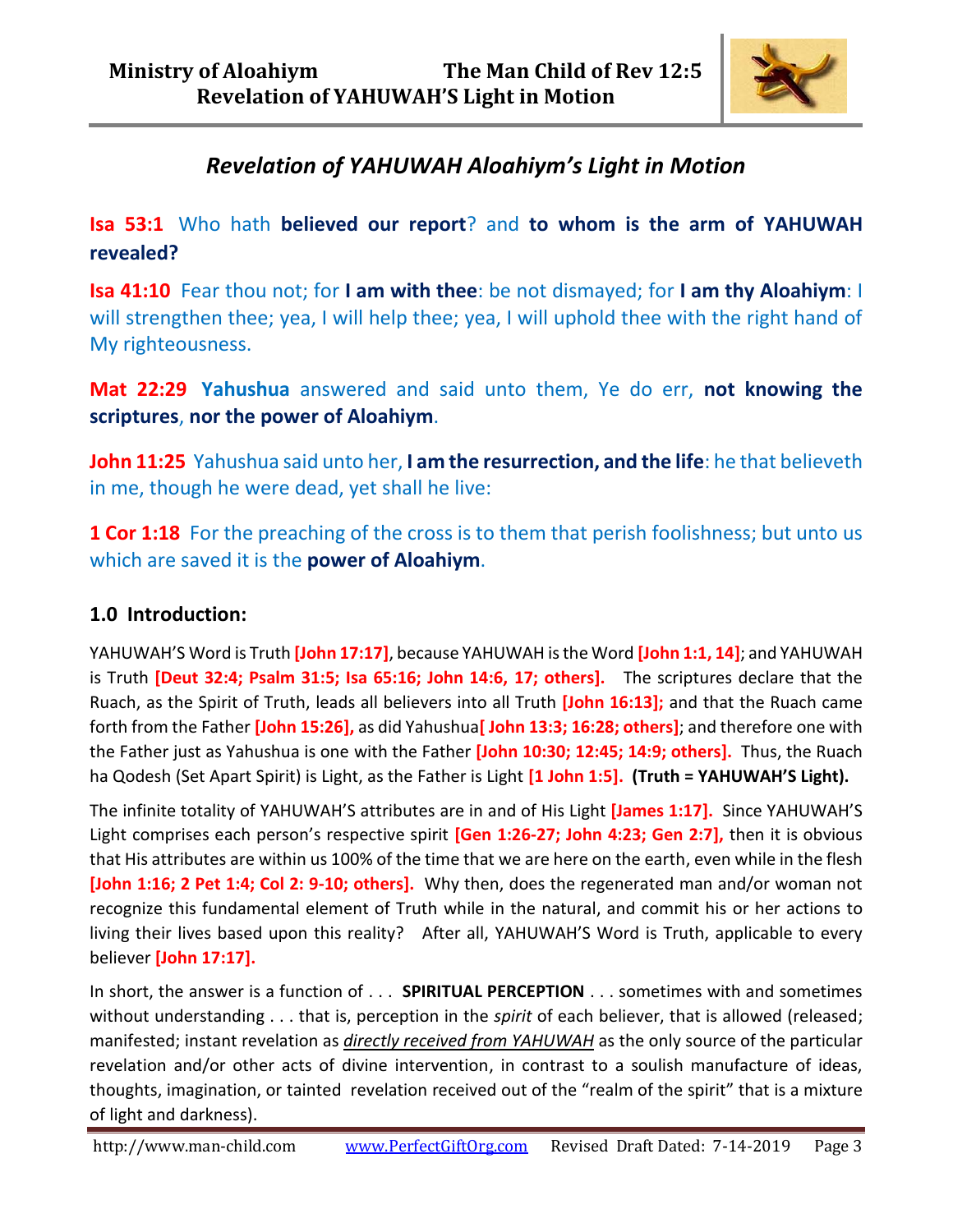

In this regard, spiritual perception with the correspondent, true form of revelation is the release (or activation of movement) of YAHUWAH'S Light from within the believer's respective spirit triggering illumination of the soul, with *His Light essentially being put into "motion" by YAHUWAH (using terminology as given to me by YAHUWAH for my understanding, so I pass it on to the reader of this article), for His purposes* for the individual privately, and certainly when the stage is set to showcase the brilliance of His Esteem and Honor (His Light) publicly **[Josh 5: 13-15; John 9: 1-3; 11:40-44; others].** YAHUWAH does the releasing (the exercise of this motion) ; not man **[See 2 Kings 2: 11-12; 6:17; Matt 16:15-17; others],** but man is sometimes (frequently) the instrument to initiate this movement.

His Light is already in the hearts of believers beginning with the receipt of their respective salvation **[John 1: 12-13; 3:16-17; 1 Cor 3:16; 6:19; others];** but , YAHUWAH'S Light while always constantly present, may be "static" within the spirit of the individual, that is, certain and guaranteed but not active (with demonstrations of power made obvious and recognizable in the natural); by way of reference with little or no motion **[See 1 Cor 9: 13-14; 10: 1-22]** since receipt of that salvation, or sometime thereafter.

In effect, "motion" = engagement of power = movement of the Ruach = demonstration of YAHUWAH'S Power in answer to prayer and/or true and genuine desires of the heart; or some cases, power released through the words spoken by a nabi **[Amos 3:7; 2 Kings 6:12; 22:13; Isa 37: 21-38; 38:4-5; Ezek 37: 9- 10; others],** in accordance with YAHUWAH'S plans wherein He acts on behalf of man before such prior announcement, but uses man to both initiate and execute the movement of the Ruach, as in the case of the flood in the days of Noah **[Gen 7:4],** and the parting of the Red Sea **[Exod 14: 15-16],** to name only two examples.

In basic physics, kinetic energy is energy of motion. With respect to the Ruach, this can be visualized as the Ruach in motion = the yield of a specific result in keeping with YAHUWAH'S perfect will (for the respective person or situation at hand), and this motion (*movement from a static position = demonstration of power* ) is activated by YAHUWAH, and the more motion (or greater movement) caused by YAHUWAH, then the greater the demonstration of power. This is reiterated for emphasis. **[See Matt 22:29].** *Knowing the Word*, then yields a demonstration of YAHUWAH'S power as well as illumination of the soul **[Psalm 119:130].** 

A good example of YAHUWAH'S Light in motion is when an individual suddenly engages the exercise of emunah **[1 Kings 18:46; Matt 14: 28-29; others].** (*See Part 2 of the Article: So . . . What of Sin, and What of the Righteousness of Aloahiym, dated 5-20-2016, this website). Emunah* is the trigger by the individual to engage the movement (motion) of the Ruach for YAHUWAH'S intended purpose.

In other words, His Light (the Ruach ha Qodesh = YAHUWAH'S Light = YAHUWAH'S power) **[Phil 3:10;**  2 Pet 1:4; 1 John 2:27] is in us because His Light comprises each person's spirit (core existence) and is therefore present, but with lesser levels of discernable motion (latent or potential motion, or some cases, altogether appearing as *seemingly* "motionless" (in the natural), pursuant to one or a number of different reasons: i.e., lifestyle of appeasing the flesh at the expense of starving the believer's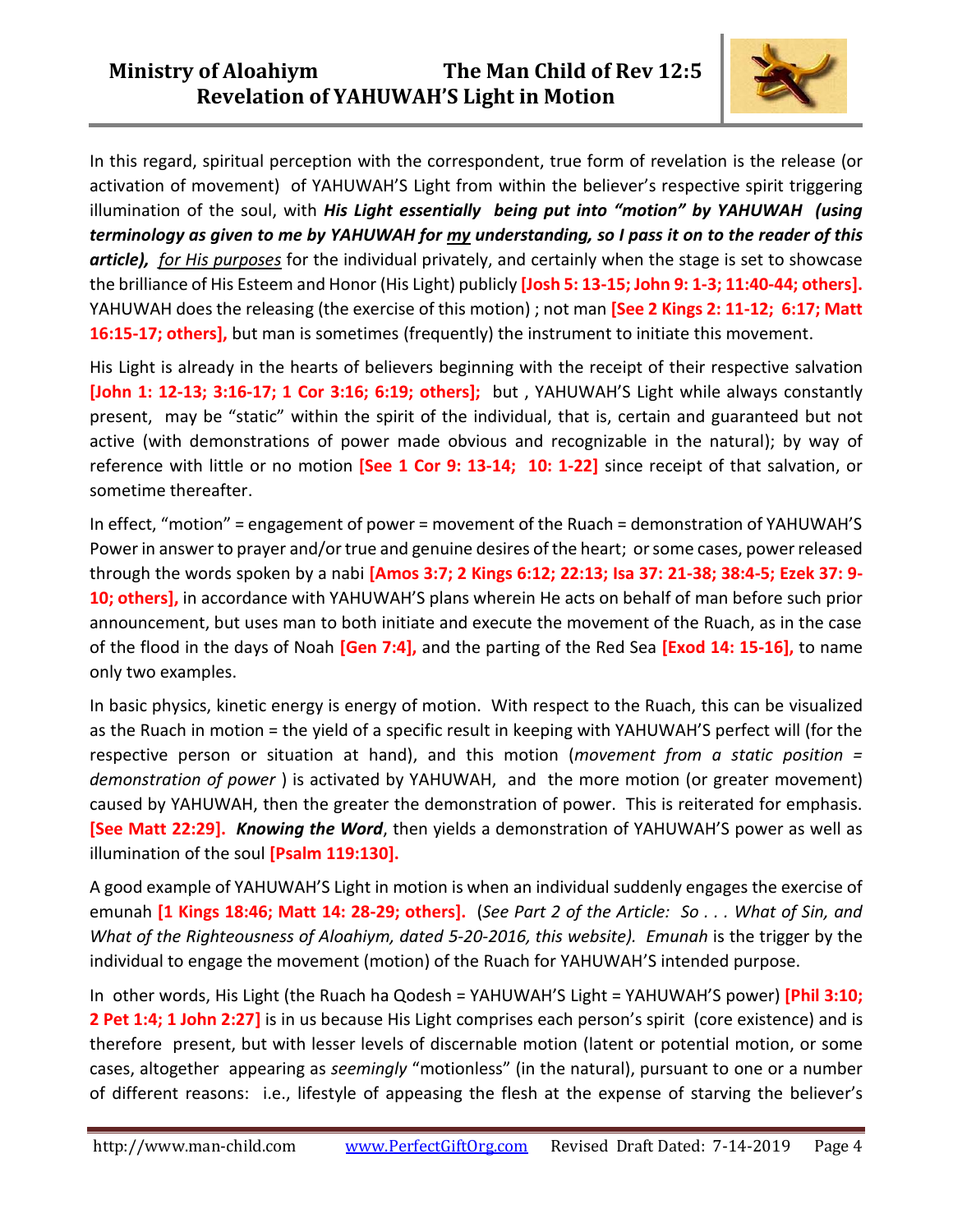## **Ministry of Aloahiym The Man Child of Rev 12:5 Revelation of YAHUWAH'S Light in Motion**



individual's spirit; acceptance of religious indoctrination without confirmation by the Word; living a carnal lifestyle as a self-affirmed believer, wherein the soul has been allowed to drive the individual in thoughts and actions, instead of being led by the Ruach **[Rom 8: 4-14; Gal 5:18, 25; Psalm 143:10];** as well as potentially many other reasons. It is YAHUWAH'S movement of His power that enables us to "overcome", and therefore empowers us to be an "overcomer".

The reasons are less important than the actual perception and recognition (by the respective individual) that this spiritual condition exists, often (but not always) in the face of some challenging situation in the natural, and then making a determined, resolute effort (with soulish understanding) to change that condition. Of course, discernment is a crucial part of this process, and all self-awareness of pride and arrogance must be addressed and dealt with **[Psalm 138:6; Matt 18:4; 23:12; Luke 1: 51-52; others].** 

### **Speed of Light, Sound, and the Ruach ha Qodesh**

Light in the natural and in a vacuum, according to some physicists, is said to travel at 186,282 miles per second (670,616,629 mph). Other physicists declare that light does not travel at all (therefore "static" or motionless), but rather it is "mass" that travels at this speed past the light that is being emitted. On earth at sea level and where the air temperature is 59 degrees Fahrenheit, (15 degrees Celsius) — the speed of sound is 761.2 mph (1,225 km/h). Sound is therefore slower, but is what comes off our lips when we speak the Word, and is often used to engage the motion of the Ruach. Any sound emits a certain frequency, including the words being spoken, and the sounds (words) made with our lips can be of YAHUWAH'S Light or darkness. Hence, **Psalm 22:3** comes into focus *(See Prayer: Page 2 hereof).*

It was through sound (YAHUWAH'S words) that YAHUWAH used to create the world and all that is in it **[Gen 1: 1-31].** Man is given the use of some power in his/ her speech (light or darkness) **[Prov 18:21; James 3:3-12],** and sounds (words) of Light are emitted when a nabi speaks YAHUWAH'S message leading to the movement of YAHUWAH'S Light **[Amos 3:7; 1 Kings 22: 19-23; 2 Pet 1: 19-21; others].**

To put this into a meaningful perspective, the "motion" of the Ruach (movement of YAHUWAH'S Light) can best be characterized as *"static"* (as with receipt of salvation: passive but certain, and perhaps imminent at the end of one's life, but not with a result in the natural that is necessarily immediate, tangible and demonstrably apparent . . . analogous to a range from one end of a spectrum with little demonstrable movement, if any . . . to the other end of the spectrum that is best described as a dramatic and recognizable range of active movement, leading potentially to an *"explosion"* of YAHUWAH'S Light (demonstration of power), causing a clear tangible result (in the natural) with knowledge, recognition, and understanding ; i.e., the events leading up to and including:

- ➢ Parting of the Red Sea **[Exod 14:1-31];**
- ➢ The crossing of the River Jordan **[Josh 3: 1-17]** and the subsequent fall of Jericho **[Josh 6: 1-27];**
- ➢ Elijah and the confrontation of the prophets of Baal **[1 Kings 18: 20-39]** and Elijah's subsequent ascension **[2 Kings 2:11];**
- ➢ The resurrection of Yahushua **[Matt 28: 5-6];**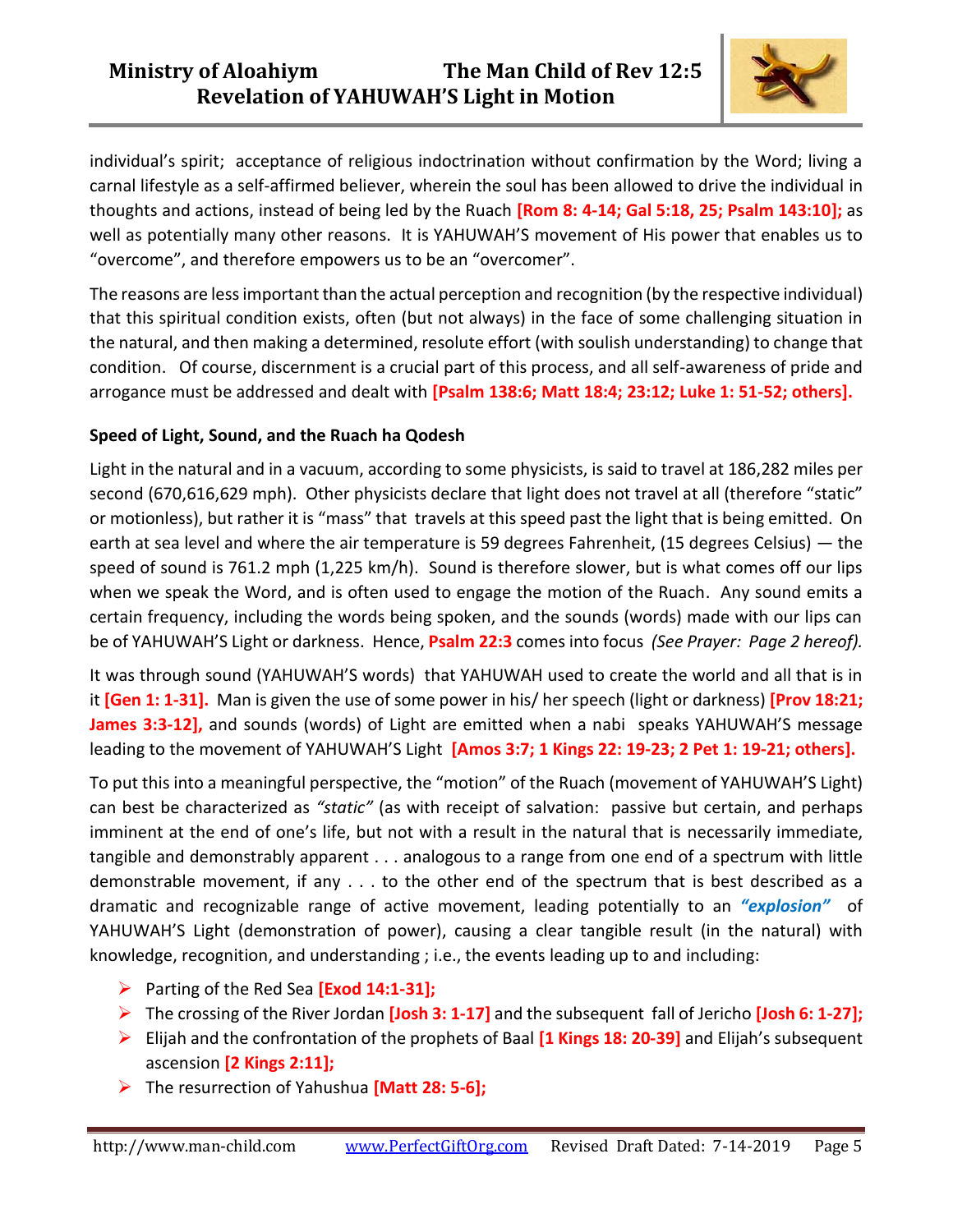

➢ To name only a few examples. Virtually every event caused by YAHUWAH is a movement of His Light; in other words, YAHUWAH'S Light in motion (demonstration of power), **AND IN TODAY'S TIME, HE IS NO DIFFERENT [Isa 46: 9-10; Mal 3:6; Heb 13:8; Mark 13:31].** 

While the Ruach is always present within a true believer, the believer must be willing to engage the Ruach by providing the impetus to put the Ruach (power of YAHUWAH) into motion **[Phil 2: 12-13];** this being accomplished pursuant to the exercise of unwavering belief, total uncompromising trust (even unwittingly), and willingness to be led by the Ruach (Truth) **[Rom 8:14],** instead of being driven by the carnal nature **[Rom 8: 4-9].** In other words, **the believer is the catalyst and stimulus starting the motion (movement) of the Ruach in one's life,** leaving the outcome (or the means by which that outcome is attained), to YAHUWAH by praying or speaking the Word (either through prayer or pursuant to YAHUWAH'S explicit instruction to speak (declare) with precision and specific (definite) intent. [The nabiim *(Strong's H5012)* throughout the Scriptures were used for this very purpose, and the same is true today].

For example, the believer is the gas pedal in a typical automobile with an internal combustion engine, but the car moves only when the gas pedal is depressed. Who then, is driving the car? Ideally, the Ruach, if the person does not let his or her carnal nature interfere so as to hinder where, how, and what speed the Ruach is taking (driving) that person. Otherwise, the person is driven by their respective carnal nature, that is at war with YAHUWAH **[Rom 8:7].** Hence, the person (as the gas pedal) is a tool of the YAHUWAH to initiate the motion of the car.

Where arrogance and pride precede any individual, then blindness always, always follows. What is blindness? Blindness is just another aspect of darkness; yet, **those who follow Yahushua shall never walk in darkness,** but shall have the Light of life (YAHUWAH'S Light = perception/ revelation) **[John 8:12; Psalm 49: 18-20; Matt 3: 9-10; 7: 21-23; 11:25; 16:17; Eccles 12: 7-8; Luke 10: 21; 12: 16-21; others].** Arrogance and pride will usually, if not always cause the motion of YAHUWAH'S Ruach to move against that person, since YAHUWAH comes against the proud and haughty **[Isa 13:11; Mal 4:1; others].**

Given that the Ruach is always present, YAHUWAH'S movement is always executed in Righteousness; albeit, either in a "positive" direction (the motion of His Light resulting in *more* of His Light in any particular situation . . . or in the alternative, the motion of His Light coming against "darkness" or dark elements in any particular situation (also in a positive direction but being deployed as an offensive weapon against that darkness, or the people or events thereof). This is not "defense" or "defensive action" because YAHUWAH never has to defend Himself.

The result of prayer that is in concert with the perfect will (*perfect will = Perfect Light*) of YAHUWAH always yields this positive result **[Psalm 34:6, 15, 17, 19; 145: 18-20; Prov 16:3; 1 John 5: 14-15; others]. In short, when YAHUWAH answers prayer, the answer itself is the movement of His Ruach, and the movement can be dramatic and quite dynamic, or it can subtle, but definite.** Any believer can experience this movement on a continuous basis, if they are willing to engage Aloahiym through the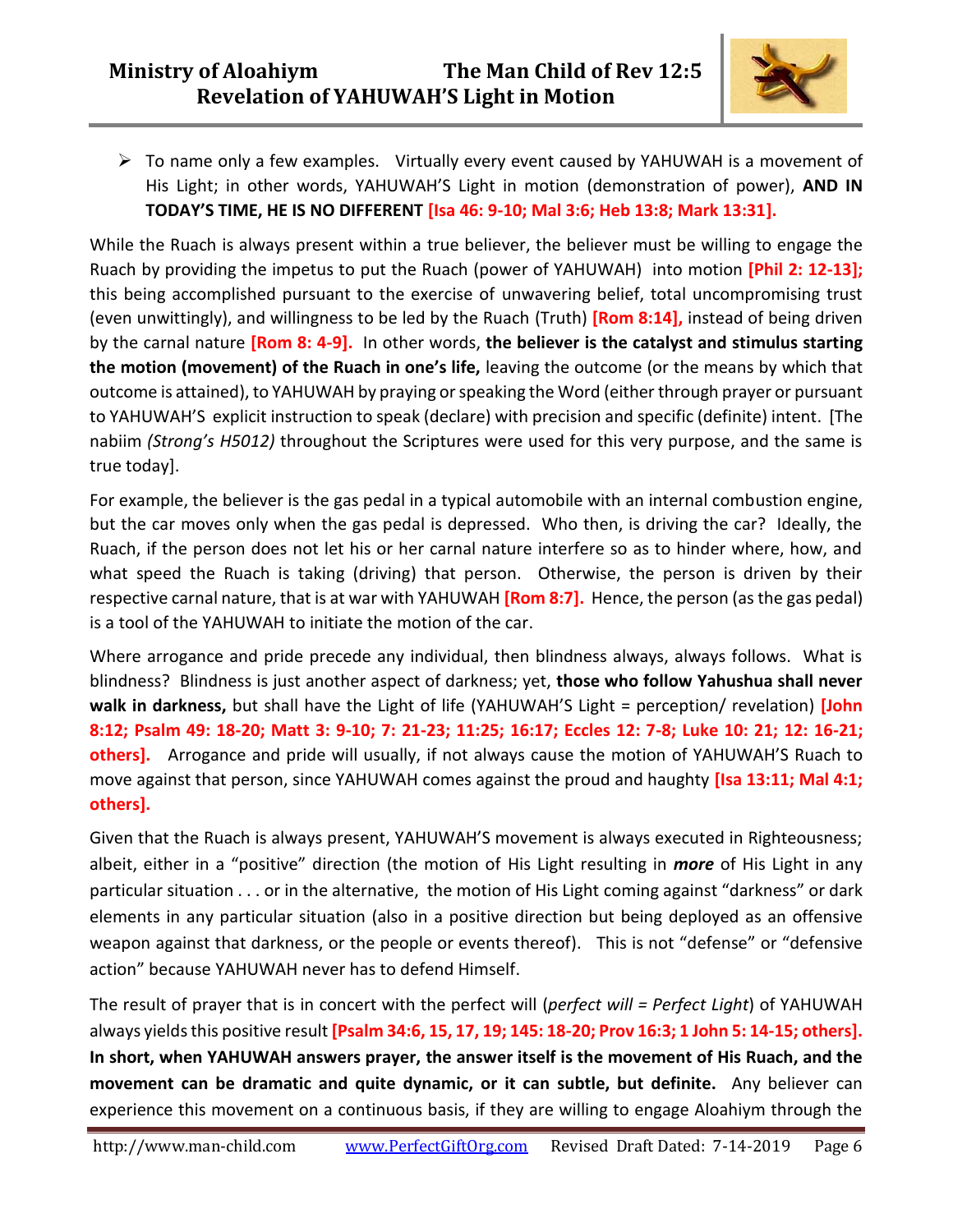

Ruach as all believers are directed in Scripture **[Luke 18:1; 21: 34-36; Rom 12: 11-12; Eph 6: 18-20; Col 4:2; 1 Pet 4:7; others],** where the prayer is conducted with confidence of His response (movement of His Light) **[Mark 11: 22-24; James 1:6-8],** since He leads us in triumphant procession and wherein His strength is perfected in our weakness **[2 Cor 2:14; 12:9],** in contrast to a prayer out of frustration due to anxiety arising from the flesh**. [See Zech 7: 12-13; James 4: 2-3].** Thus, how one prays is a function of the health, motives, and desires of their respective heart. **[Psalm 37:4; Isa 26: 8-9; James 4:8].**

Once again, the carnal nature must be dealt with, as it will opt to interfere with the results that are only obtainable through steadfast prayer out of one's spirit, that is often at odds with the soulish sense of reasoning. For this reason, perception of the revelation from YAHUWAH (with precision and expectation) must be practiced until it is perfected according to the standards of YAHUWAH; and He will make that known to each individual.

This process once initiated, can and does become far more effective without the laborious intervention and/or hindrances of the soul that usually attempts to both hijack and redirect the prayer effort **[Rom 8:4, 7-8; Gal 5:17].** Yet, it is the motion of the Ruach, that is usually the goal of the prayer in the first place, as directed by YAHUWAH, wherein the soul must submit to YAHUWAH'S ways and means of accomplishing the desired task(s). **[See Isa 55: 6-11; Prov 25:3].** 

Once the Ruach begins to move within an individual, the person is obligated to regulate his or her life pursuant to the receipt of the corresponding revelation. This is a responsibility on the part of the believer, with YAHUWAH having entrusted that person with divinely imparted information. They are subsequently held accountable for the receipt of that information; for to whom much is given, much is required **[Luke 12:48; 16: 10-12; 19:26].** Therefore, requests from YAHUWAH for the motion of His Ruach, including personal revelation, must be taken very seriously, for YAHUWAH is not interested in excuses as to why any person did not trust or act on the revelation, once received.

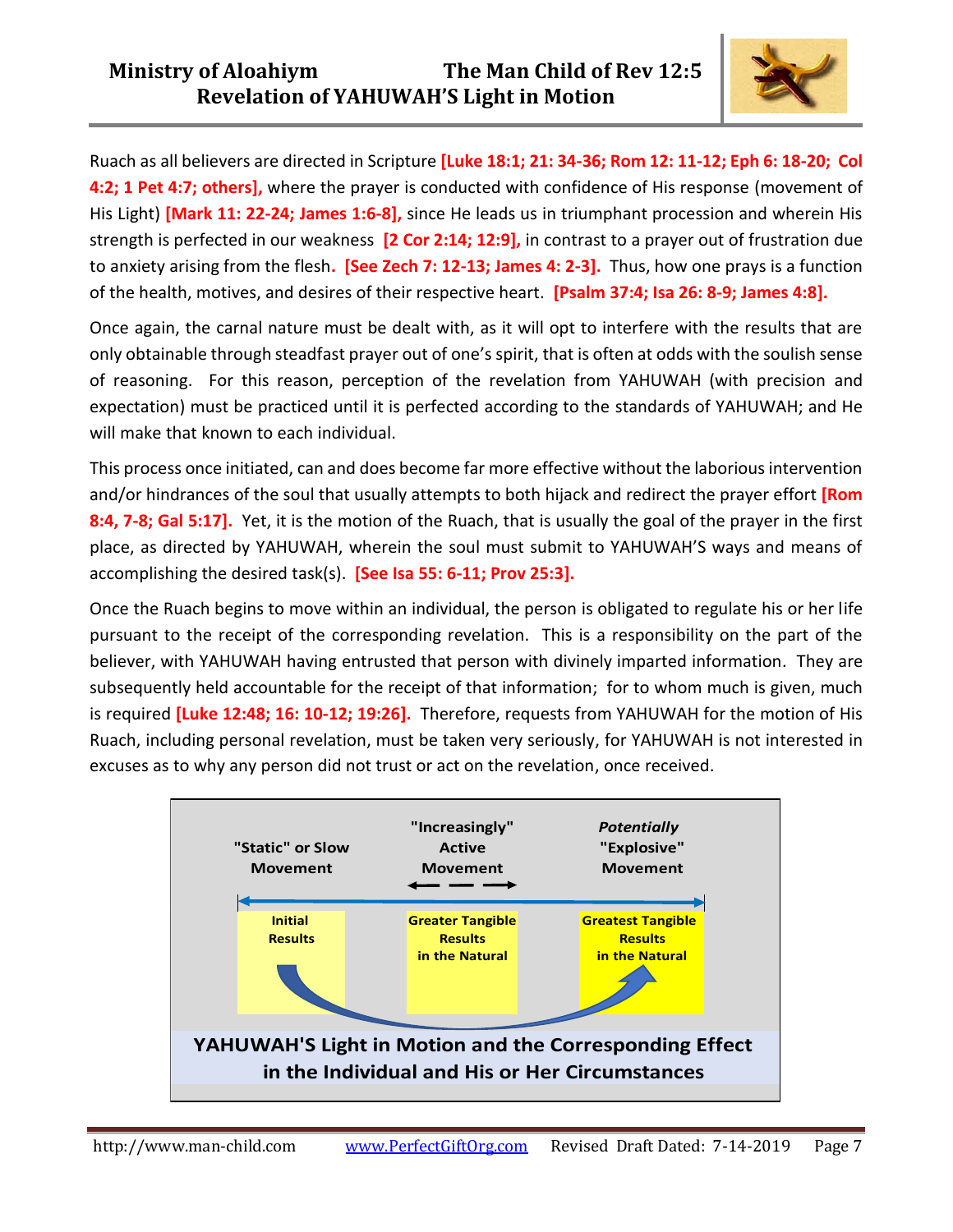

### **Notes:**

1) First, this is NOT a science or mechanical formula. The movement of YAHUWAH'S Light and the results thereof, are different for each believer based on the spiritual condition, motives, and desires of the each individual's heart, subject to Aloahiym's perfect will for the individual and/or their circumstances. Hence, the necessity for prayer for the replacement of our respective soulish motives and desires with those of YAHUWAH, since His motives and desires are pure and *uncontaminated* by the flesh. [**See 1 Chron 16:10; Prov 16:3; Psalm 4: 2-5; 37: 4-6; Isa 26: 8-9; 2 Cor 7:1; Eph 2:2-3; 1 John 5: 14-15; James 4: 1-3].**

2) Secondly, it is quite possible to experience the results of the movement of YAHUWAH'S Light initially, and then to *suddenly* realize the *explosive* movement (power and authority) and corresponding results and effects thereof, with or without much (or any) of the experiences in the middle. However, one explosion may be followed by less radical movement before the next explosion. YAHUWAH determines the motion exclusively, but generally the greater the movement (of power and authority) then the greater the result. Generally, and with notable exceptions, the greater movement is triggered by the element of trust, surrender, and obedience to comply with YAHUWAH'S instructions received through diligent (fervent) prayer. **[Jer 29: 12-13; James 5:16; 1 Thes 5:17; Heb 11:6; others].** 

3) Thirdly, a believer's goal can and should be to *continually* realize the results of the *continuous* explosive movement of YAHUWAH'S Light, since there is no limit. Therefore, and again with prayer, absolute devotion, obedience, and resolute determination and commitment to Aloahiym, the explosive movement becomes a continuum of movements of YAHUWAH'S Light with corresponding results and effects, each one (at times) confirming the other and usually building with intensity and brilliance. His Light is infinite, and not subject to the limitations or justifications of the carnal nature of the soul. Once the motion of Ruach begins, then pray that the motion of YAHUWAH'S Light never stops.

*From my own personal experience:* YAHUWAH has shown me His Light comprising my own spirit, undergoing what appeared to resemble a thermo-nuclear explosion (in the natural) that is constant and continuous with ever increasing intensity, brilliance, and discovery; never decreasing nor slowing down, but rather continuing to gather greater and greater movement, force, power, intensity, and authority **[Deut 8: 17-18; Psalm 62:11; Matt 10:1; 22:29; Luke 10:19; others],** finally moving outside the contours of my physical body. (See *Section 2 or Part 3, Page 24 of The Book of the Man Child, this website).* 

4) It must be remembered that these experiences are supernatural in their origin, coming from the Realm of the Ruach (Realm of YAHUWAH'S Light), constituting an education with discernment by the Ruach ha Qodesh; and will not make any sense to the individual's natural mind **[1 Cor 2: 12-14; 15:44; John 5:44; 14:26; 2 Cor 4: 4-6; others]. ONLY YAHUWAH CAN REVEAL HIS OWN TRUE LIGHT, BELONGING TO YAHUWAH EXCLUSIVELY.** Satan is a counterfeit light at times, but cannot replicate or manifest YAHUWAH'S Light since YAHUWAH shares His esteem and honor with NO MAN and nothing else, particularly Satan! **[See Isa 42:8; 48:11].**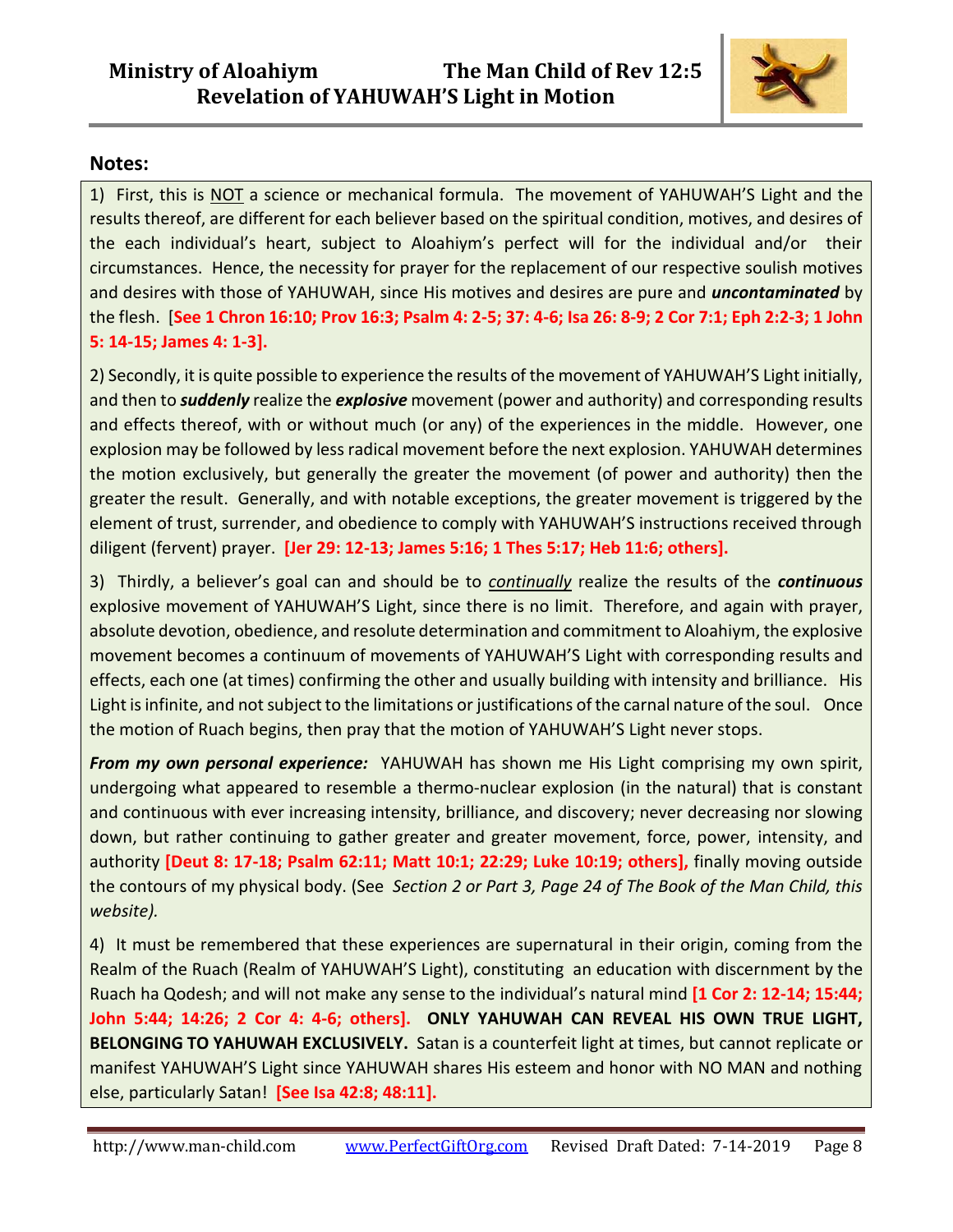

#### **Motives and Desires of the Heart**

The responsibility to engage the motion of the Ruach rests entirely on the believer through his or her thoughts, desires, motives and intentions (matters/issues of the *heart*), and ultimately his or her actions in connection with health, relationships, personal circumstances, and other challenges in the natural; all of these a result of the operation of *free will,* a function of the carnal nature (housed within the soul) finally being properly subdued and brought into submission, subservience, and subjection to the spirit of the respective individual, and subsequently becoming submissive to the Ruach ha Qodesh, constituting the beginning of the alignment process. *(See Book of the Man Child, Part 2, this website).* 

To reemphasize, the motion of YAHUWAH'S Light is analogous to the person serving as a catalyst for "action or works" in a believer's lifetime **[Heb 11:6 -40; James 2: 18-26; others].** Basically, the greater the motion, then the greater experiences (in and of His Light); leading to ever greater participation in the indescribable brilliance of YAHUWAH'S Esteem and Honor in the life of the individual, that is a significant part of YAHUWAH'S Covenant promises for His people to honor and maintain as their respective side of the bargain **[John 10:10; 17:3-11; Rev 22: 12-14; others]** and who overcome through Yahushua the Messiah **[Rev 12:11; 19:10].**

It is important to realize that once these experiences begin in a person's lifetime, they can become a continuum at the option of the believer. YAHUWAH will give the believer the desires of his or her heart respective heart **[Psalm 37:4; 104:34; Isa 58:14; 1 Pet 1:8; 1 Tim 6:6];** so if the heart remains focused on YAHUWAH/Yahushua, then these intensely personal experiences in and of YAHUWAH'S Light become a continuum or constant series of events, and not just an isolated occurrence **[Prov 13:4; Isa 58:11; John 6:26-29; James 5: 16; 2 Pet: 1: 5-11; others].** As a result, **Isa 53:1** is a fulfillment that never ends, and quite properly so . . . since any sane believer would never want them to stop.

Does this mean that that person . . . is not saved through the shed Blood of the Lamb (Yahushua) . . . through little or no movement, or reduced levels of action? Of course not! **[See Phil 2: 12-13]** For upon death, the individual true believer may retain his or her salvation, but anything and everything of the soul's content that is not of Aloahiym is burned up; and that which remains (necessarily being that which *is* of YAHUWAH exclusively and one's actions correspondingly) yields greater rewards **[Matt 16:27; 25: 21-23; Rom 2:6; 1 Cor 3: 8-15; others].** 

Hence, there is the challenge for a believer who desires to feed on "meat" (living a life according to YAHUWAH'S instructions and commands though action and the growing (maturing) and intensifying exercise of "emunah" (in contrast to "faith") *(See 3 part Article: So, What of Sin . . . and What of the Righteousness of Aloahiym, Part 2, dated 5-20-16, Page 4 of the home page of website, [http://www.man-child.com/?p=2894\)](http://www.man-child.com/?p=2894),* as opposed to continuing to feed on breast "milk" **[1 Cor 3:2; Heb 5:12-13].** Consistent with a diet of meat (substance) is spiritual growth into maturity with demonstrations of YAHUWAH'S Ruach ha Qodesh (Set Apart Spirit) in the natural, whereas remaining on a diet of milk, a person will remain unskilled in the Word of Righteousness since he or she will not have grown. Where one is skilled in the Word of Righteousness (that is, literally applying YAHUWAH's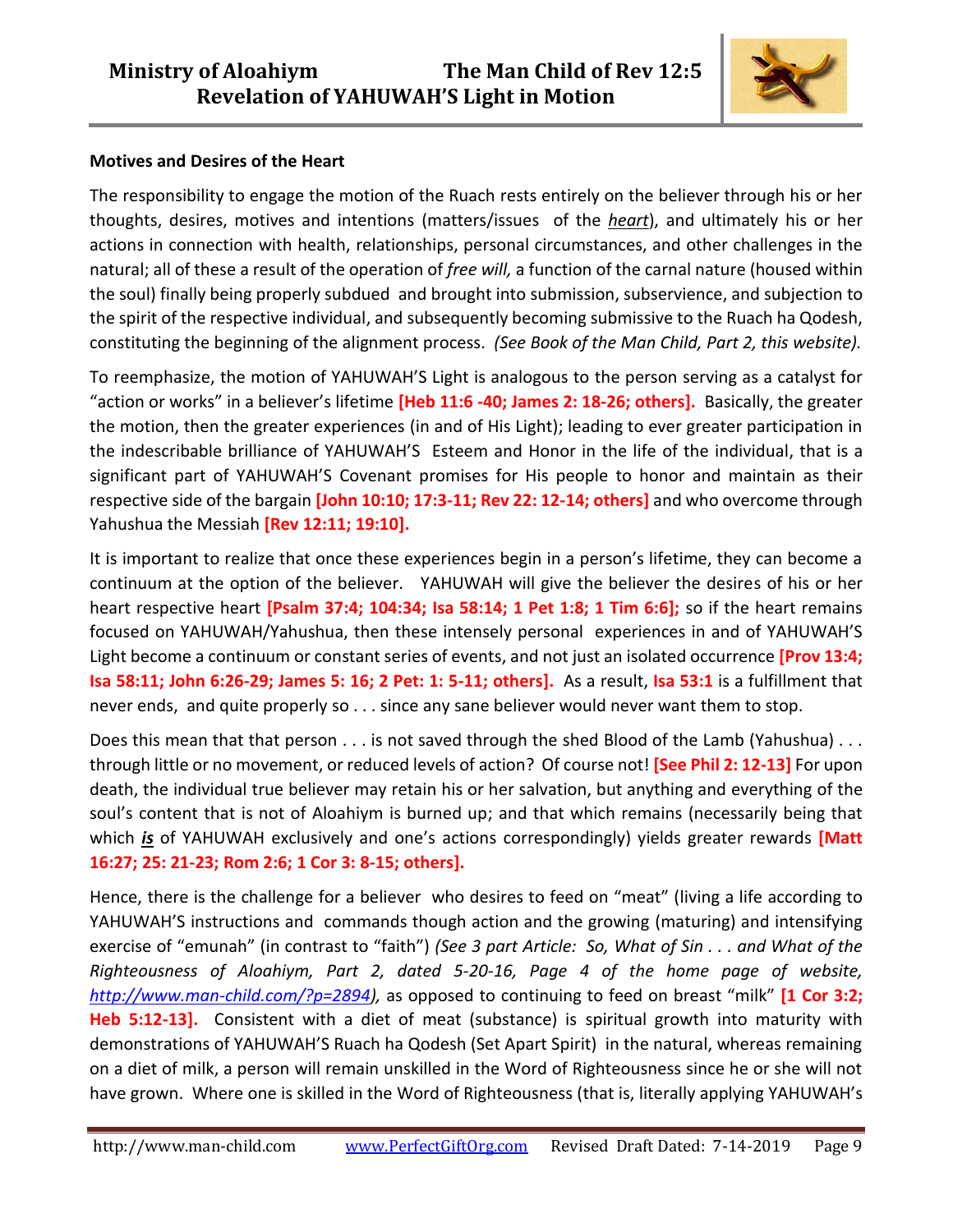

Word) then he or she comes to experience the power of His Word **[Matt 22: 29; Luke 24: 44-45; 2 Cor 3: 14-18; 2 Cor 4: 4-6; Eph 5: 13-14; others].** 

### **2.0 The Essence of a True Believer**

What is a true believer, and why is this significant? A *true* believer is simply a non-stop, consistent, never-compromising seeker of never-changing divine Truth (without religion of any form, or compromise in beliefs of the validity and integrity of the Word) pursuant to the desires and motives of one's respective *heart* and mind **[See Rom 12:2],** not trusting in the wisdom of this world **[Isa 40: 12- 14; Rom 11:34; 1 Cor 1:20-21; 2: 6-7; 3: 19-21; 1 John 4:5; others],** but only in what is revealed by YAHUWAH/Yahushua directly into their respective spirit, **[John 3: 5-6; 14:23; 1 Cor 2: 10-16; Eph 1: 3- 11; others],** with YAHUWAH subsequently illuminating their soul with understanding such that the carnal nature (housed within the soul) is *used properly*, according to YAHUWAH'S perfect will ("Perfect Light") for the individual **[Dan 2: 28-29; Rom 8: 4-11; 1 Cor 3:19; 2 Cor 4:4, 6; Col 1:27; 2: 9-12; Eph 1: 3, 17-19; 2 Pet 1:4; 1 John 5: 6-9; others].** 

### **The significance of a true believer rests on the foundation that it is the "overcomer" who:**

- $\perp$  Is born of Aloahiym that overcomes the world, and that it is the engagement of emunah placed in our spirits **[John 1:4, 9]** as is to how this conquest is accomplished in each believer : **1 John 5:4** (The word *"faith"* derived the Greek root being "pistis" *(Strong's G4102)* or Latin: "fides" having been substituted for the Hebrew word *"emunah"*).
- $\ddot$  The individual that overcomes the world is he (she) that believes that Yahushua is the Son of Aloahiym: **1 John 5:5**
- Is entitled to eat from the Tree of Life *(Heb: Chai, but pronounced Hai, the very essence of life itself):* **Rev 2:7**
- Hears what the Ruach says to the assemblies (aka: *churches*), and shall not face the second death: **Rev 2:11; 20:6**
- $\downarrow$  Is entitled to eat the hidden manna, and given a new name on a white stone unknown to any other individual except the one who is receiving the stone, and of course, YAHUWAH: **Rev 2:17**
- **Pursuant to keeping YAHUWAH'S works unto the end, is given the power to rule over nations: Rev 2:26; 12:5**
- $\frac{1}{2}$  Is clothed in a white garment (righteousness; Yahushua's esteem and honor) and will not have their respective name removed from the Book of Life, and will have their name confessed by Yahushua before YAHUWAH and His messengers: **Rev 3:5**
- $\bigstar$  Becomes a pillar in the temple (throne) of Aloahiym and shall not go out again, and shall receive the Name of YAHUWAH and New Jerusalem that comes down from Shamayim, and shall receive another new name given to that individual by Yahushua personally: **Rev 3:12**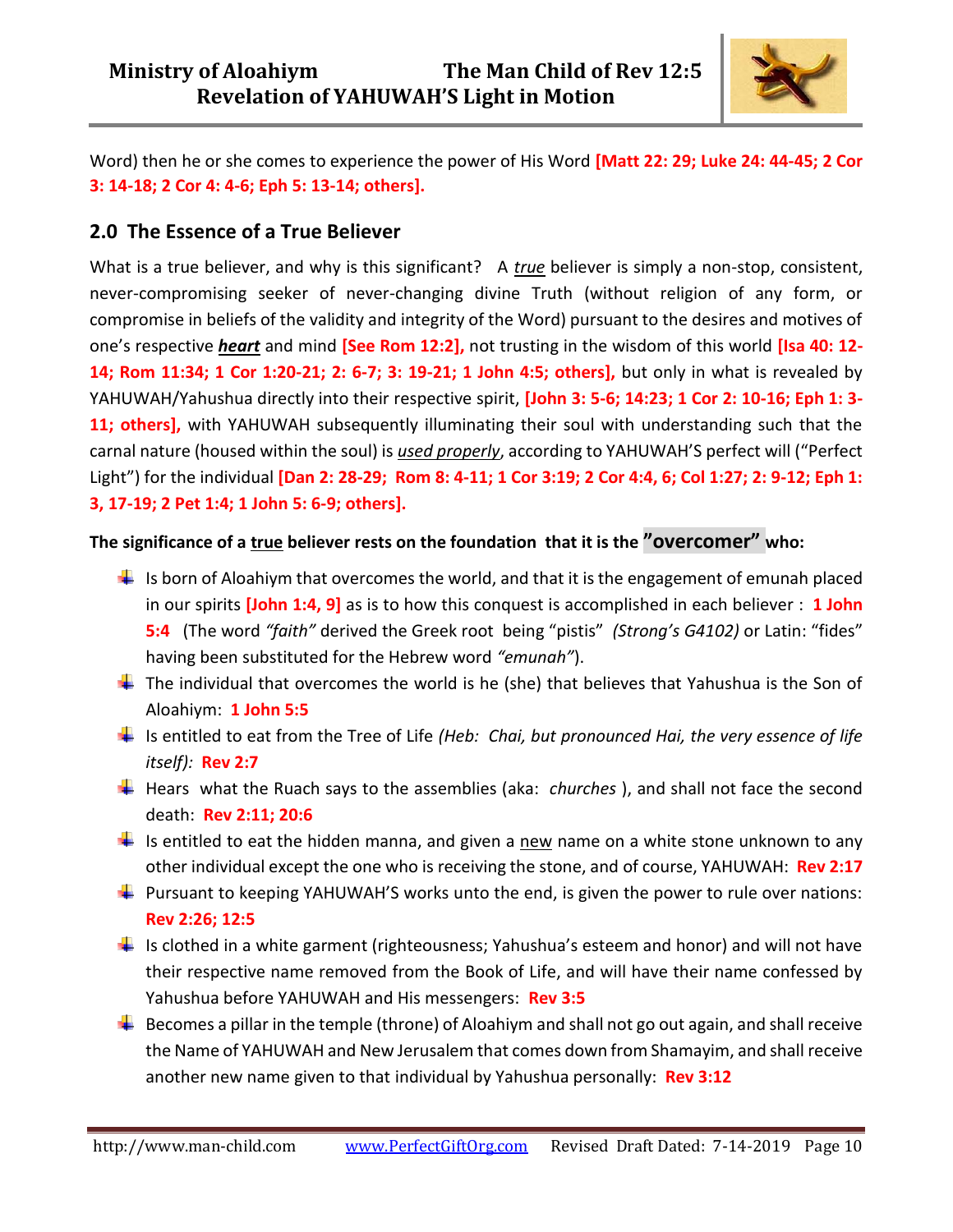

- $\frac{1}{2}$  Shall be given the right to sit with Yahushua on His throne, being an "overcomer" as Yahushua was (is), and to sit with the Father on His throne: **Rev 3:21**
- $\frac{1}{2}$  Shall inherit all things, and set apart with YAHUWAH as his Aloahiym, being recognized as Aloahiym's son (daughter): **Rev 21:7**

Thus, it is the "overcomers" that are identified, recognized, and rewarded. To overcome is an indication that a *struggle* would have taken place, confirmed by the use of the word "tribulation" that appears 22 times in the KJV, as well as the word "fight" that appears 107 times in 103 verses.

The concept of "struggle" is sometimes used as a substitute for the outcome of "overcoming". Struggle with one or more issues (often simultaneously) may appear to last a lifetime; however, this does not necessarily equate to having **not** overcome since the struggle necessarily builds strength . . . mentally, emotionally but particularly spiritually **[See 2 Cor 4:4; Eph 6:12-18],** leading to the conquest of the believer over all of the trials and tribulations in their respective life while on the earth **[Rev 12:11].**

The sheer act of "overcoming" may be too imperceptible for the believer to realize that they have actually advanced in the eyes of YAHUWAH, despite their respective emotional state and what they see or experience in the natural regarding their particular tests or trials, since the things, worries, and worldly issues and possessions of this world are not that of Shamayim **[Isa 54:17; 55: 7-11; Rom 12:2; 1 John 2: 15-17; 4: 4-5; 5: 18-20; Eph 2:2-5; 2 Cor 12:9; others];** and since greater is YAHUWAH in the believer than Satan that is in this world **[1 John 4:4; 5:9];** and with YAHUWAH before any believer, then who, or what, could be against that person and succeed **[Rom 8: 26-39].** Hence, the Word of Truth of YAHUWAH must necessarily shout louder to the individual than the person's circumstances.

In virtually all health matters, this is the key to effective prayer for healing, subject to the perfect will of YAHUWAH/Yahushua Aloahiym for the individual. For a great many people, **not** succumbing to the enemy's lies during a long and potentially terminal illness, even though they expire at the end of an excruciating ordeal, their struggle is rewarded because of their respective trust and worship of Aloahiym unto death, having held on to YAHUWAH'S promises. To those individuals facing such dire health issues, the struggle alone is can be so immense that to "overcome" is to pass from this life to the next, having held on the Word up to and including the time of their death. Yahushua meets those people with open arms of unconditional love and congratulations for having passed their respective tests and trials, for which they receive their crowns **[Psalm 34:18; 51:17; Matt 5: 3-8; 2 Cor 5: 5-8; Rev 2:10; 3:11; 7:17; others].** They certainly are not be judged by man prior to their passing.

When the believer has a resolute determination to hear and follow the voice of Yahushua through the Ruach ha Qodesh **[John 10:16, 27],** then does the believer begin to engage "*emunah"*, and not fall subject to compromise nor continue to wander down the road of "*faith"*. *(See So, What of Sin . . . and What of the Righteousness of Aloahiym, Page 4 of the home page of this website, dated 4-30-2016).*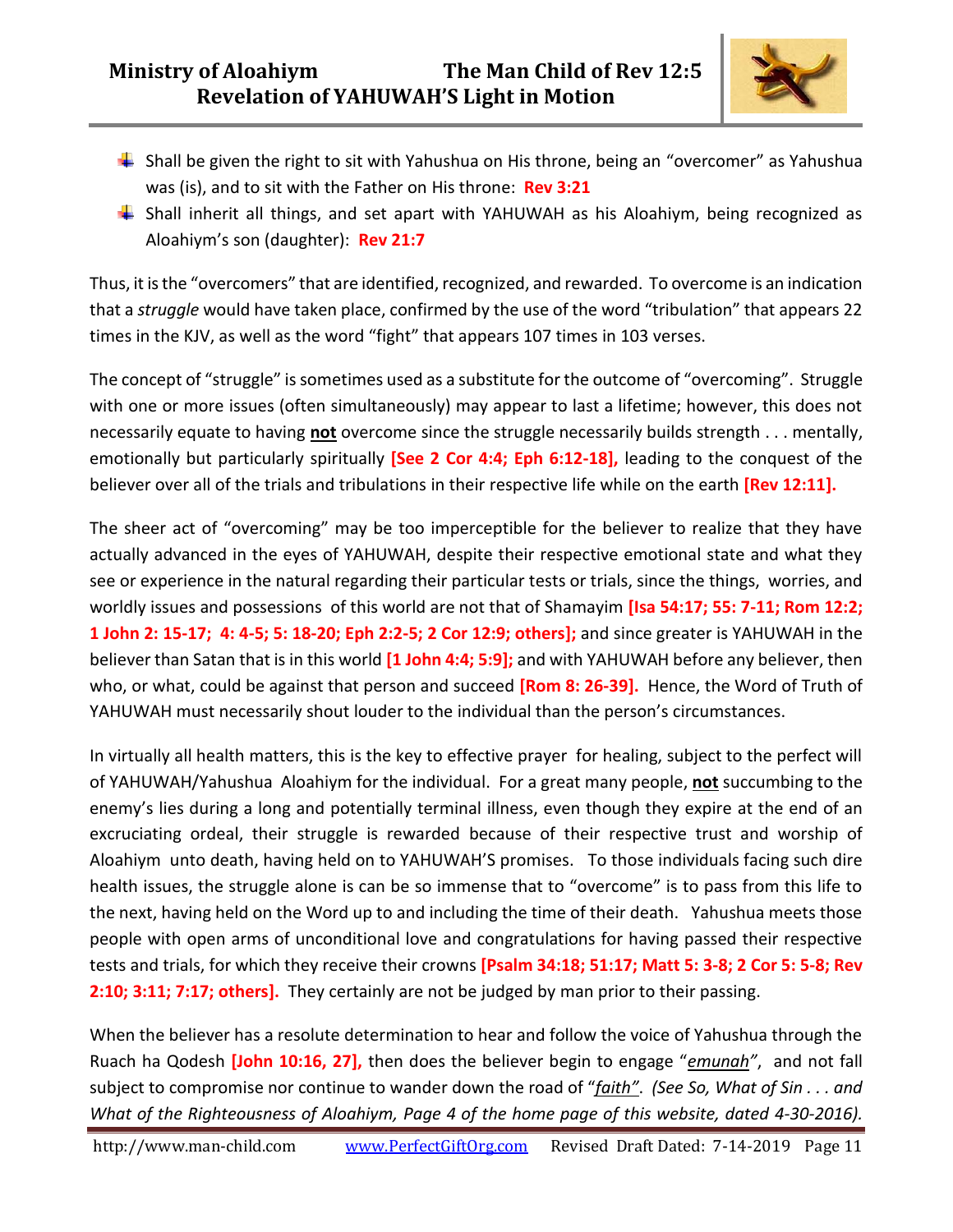

Moreover, the believer cannot submit to the opinions (chatter) and peer pressure of the larger composium of self-affirming believers (but who lack the witness of YAHUWAH/Yahushua in their spirits) **[1 John 5: 6-10; Num 23:19; Heb 6:18; John 5:30-41]** who compromise in their study and application of the Word, and/or who are comfortable with excuses so as to appease their flesh during their tenure on the earth. Through religion (or their actions being driven by their respective carnal natures, they are in a state of *MIXTURE* (of YAHUWAH'S Light and the darkness of their flesh and of Satan), and anyone who knowingly chooses to remain in *MIXTURE* will not reap the rewards of what engagement of emunah yields **[Matt 7: 21-23; others].** 

## **3.0 Moving Higher, Deeper, and Further into YAHUWAH'S Light**

What does it mean to move higher, deeper, and further into YAHUWAH'S Light? Nice words, but do they mean? This movement is not a physical movement; but rather constantly shifting (moving) levels or stages in the *perception* of YAHUWAH'S Light that He provides to each individual believer, who is ready, willing, and able to receive what *YAHUWAH has purposed to offer* at that precise instant to that specific person(s) **[Matt 13:11; Mark 4: 33-34; John 16:12; Acts 1:3; 1 Cor 3: 1-3; Heb 5: 11-14; others].**

This revelation is necessarily of the infinite and multi-dimensional things, mysteries, secrets, love, attributes, etc. of Aloahiym, all contained within YAHUWAH'S Light; and how they impact the individual (including his or her personal circumstances); as well as his or her respective quest for information and understanding. Revelation, frequently but not always, begins with Who the Father is . . . in each respective individual . . . Who He is in all of creation . . . and who the individual is in Him; with this particular revelation evolving and ongoing throughout eternity.

This is more than just enigmatic and paradoxical . . . it is unequivocally the most fascinating and dynamic discovery that any person could ever imagine **[Amos 3:7; Psalm 92: 5-6; Matt 11: 25-27; John 16:13; Rom 8: 26-27; 1 Cor 2: 9-10; Eph 3:5; 1 John 2:27; others].** This type of revelation necessarily changes one's perception of their respective total existence, not just one's life and personal circumstances while here on this earth. A person comes to realize that though he or she is *in the body,* no true believer is *of the body;* the message of **1 John 4:17** becoming apparent, and more real than the natural. We are in this world, but not of this world **[See John 8:23; 12:25; 16:16, 28; 17: 8, 14, 16-18; 1 John 4: 5-6].** 

The perception (discernment) of the reality of a person's core existence (their respective "spirit") becomes crystal clear . . . with the vibrant and clear understanding that no person, at any time or under any circumstances, can go anywhere without their spirit (their respective "core existence"), despite the person's soul continually attempting to deceive them that they can; not always necessarily into sin, but paving the way for sin to take root, since sin can only enter into person through the flesh. How can anyone go anywhere without their existence? Simply cannot happen!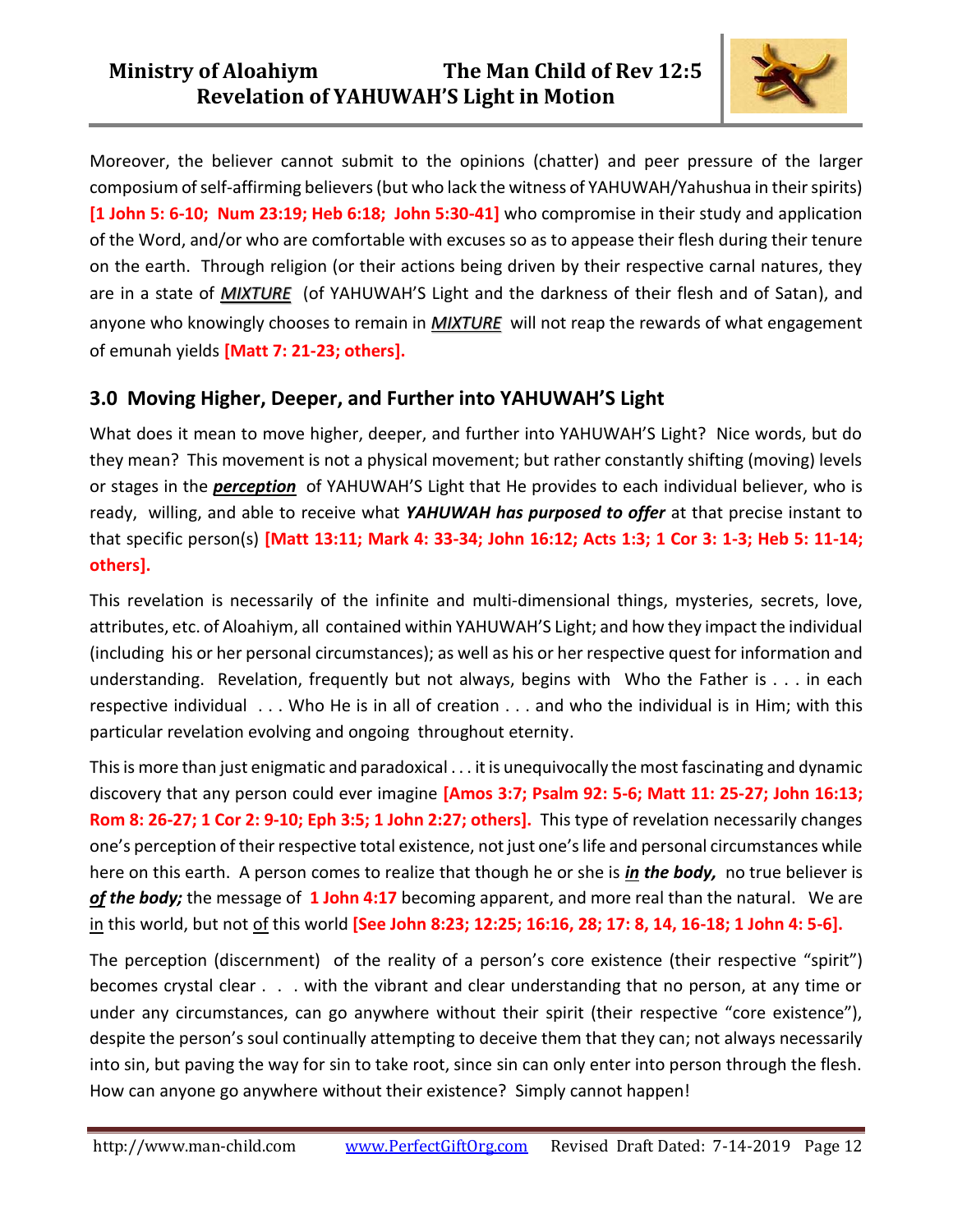## **Ministry of Aloahiym The Man Child of Rev 12:5 Revelation of YAHUWAH'S Light in Motion**



Yahushua came to save their souls, not their spirits, since it is comprised of the Father's Light; therefore, it already belongs to the Father! **It is this scenario . . . where a person can and often does become driven by their respective carnal nature that is at war with Aloahiym [Rom 8:7], rather than being led by the Ruach [Rom 8:14].** Yet, it is only the Ruach that can lead anyone into all Truth **[John 16:13].**

This is a continuing message: A person all too often succumbs to being driven by their soulish nature, rather than being led by the Ruach **[Rom 8:14],** and where sin can, and often does, enter into a person since their respective perception (soulish identity) of himself or herself is in  $\dots$  and of  $\dots$  the flesh **[Psalm 38:3; Rom 3:20; 6:6; 8:3; 1Peter 4: 1-2; others].** As a result,the carnal nature is the point of vulnerability (pivot point) of the flesh; and if the appetites of the flesh are fed and pampered, then the appetites of the person's spirit is starved, resulting in a self-affirming believer being present in the outer court that is addressed in **Rev 11:2**. **[See also Matt 7: 21-23].**

What good is revelation if one cannot positively identify, recognize, and understand the source? YAHUWAH IS PURE LIGHT from the Realm of the Ruach (pure Light); not the "Realm of the spirit". Thus, any revelation that is not of YAHUWAH'S pure Light is to be wholly rejected, since the source is contaminated **[See 1 Sam 5: 2-4; 1 Cor 6: 14-18],** and Satan is the father of all liers **[John 8:44].** 

Confirmation of YAHUWAH'S authenticity occurs in the person's spirit first, then with recognition, acceptance, and submission by the soul **[John 5: 31-37; Col 2: 9-10; 2 Pet 1:4; 1 John 5: 6-10; others],**  since Truth (Truth = YAHWAH'S Light) recognizes Truth (YAHUWAH'S Light = YAHUWAH Himself), and Truth also recognizes the counterfeit. Hence, the soul when identifying with the flesh, cannot impersonate the spirit of man due its inherent darkness.

Significantly, this where the rubber meets the road in the life of any believer. Truth is not learned and cannot be learned; Truth is experienced. YAHUWAH/Yahushua is Truth **[John 14:6; others].** A individual does not learn YAHUWAH/Yahushua; rather, he or she experiences YAHUWAH/Yahushua, from within our respective spirits first, and then in our souls as the Light that He is, illumines our souls, driving out the inherent darkness. **[See Matt 6: 22-23; Luke 11: 34-36].** 

As YAHUWAH'S Light accomplishes this task, then the walls of darkness in and around the soul (that had previously hindered or prevented the perception of YAHUWAH/Yahushua and His Light), begin to be torn down and destroyed, allowing even more of His Light to be absorbed by the respective spirit coupled with a recognizable experience in and by the soul; thus allowing increasing levels of perception of YAHUWAH/Yahushua as the genuine and authoritative source of that Light. YAHUWAH is a particular spirit also **[John 4: 24],** and He communicates directly with our respective spirits; thus, deep calls unto deep **[Psalm 42:78],** and the literal perception of the validity of the oneness of YAHUWAH/Yahushua and the Ruach ha Qodesh comes to be tangibly realized and experienced according to **Deut 6: 4-5** and **Mark 12:29-30** by the respective individual. **[See Isa 45: 5-6; Jer 10: 10- 11; John 3: 3-8; 1 John 5: 6-12, 20].**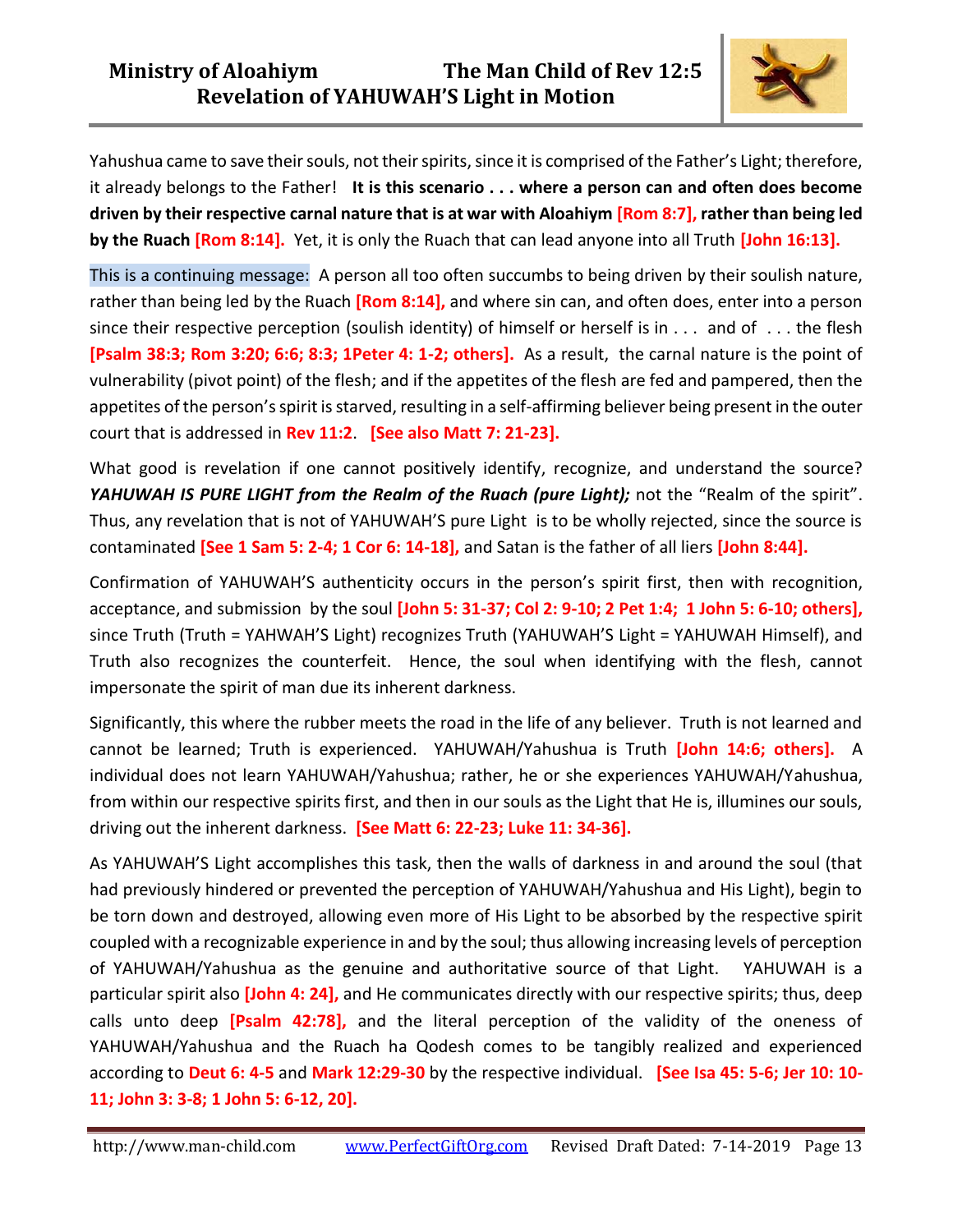

## **4.0 The Hidden Steps**

In the context of this discussion, *Hidden Steps* are hidden stages of perception, known to YAHUWAH but usually unknown (or even conceived or imagined) to and by the individual. For the most part, the believer doesn't have a clue as to their existence until and unless he or she begins the search, **[See Jer 29: 11-14; Heb 11:6]** usually (or at least frequently, but not necessarily always), in pursuit of a solution of a given problem or the answer to a particular question. *Passage over any of the Hidden Steps is where the greatest spiritual growth occurs,* yielding sufficient growth so as to prepare the individual for new and successive lessons, or series of lessons (to reiterate, perceived as not only problems, obstacles, or simple questions wherein YAHUWAH Aloahiym alone has the answers); but also opportunities to advance a believer's understanding and spiritual discernment **[Prov 14:6; Matt 13: 11-17; 16:23; John 3: 3-6; 6: 44-45; 1 Cor 2: 9-16; Rom 12:2; others].** 

Where the individual attempts to substitute answers or solutions of a soulish origin (of his or her fleshly determination, or those of the world) for the only real, true one that is accessed through YAHUWAH (exclusively), then the true essence of a limited, or *pseudo or counterfeit* solution starts to become readily apparent with inherent shortcomings. **[See Jer 17: 5-10; Prov 3: 5-6; Heb 11:1]**

Such a substituted answer or solution does not work without complications, and often operates to have absorbed an inordinate amount of time, energy, and effort that is spent and wasted on an imperfect solution that was not of Aloahiym (or fully of Aloahiym) in the first place.

Moreover, the fleshy carnal nature will attempt to dictate a course of disbelief (rejection), unbelief (ignorance and/or doubt), or only partial belief (partial trust) of the promises of Aloahiym that if one asks then it shall be given; if he or she seeks, then he or she finds; if he or she knocks, then it shall be opened **[Matt 7: 7-11; Luke 11: 9-13].** Exclusive reliance, in the natural, on such a soulishly driven acceptance leads the individual into a rejection of Aloahiym's Truth, either in part or altogether, putting the individual at grave risk **[Hos 4:6; Isa 8: 16-22; 30: 30: 1-3; 31: 1-3; 44: 18-20; 45: 3-13; 2 Thes 2: 10-12; Rev 21: 7-8; 22: 11-15; others].** One either believes . . . or he (she) does not: partial belief is still rebellion defined as witchcraft in **1 Sam 15:23.** The carnal nature within man has a purpose, and when used properly for the discernment of what is of Aloahiym and what is not, then the soulish directives should be not be followed if they are not confirmed by the Ruach.

However, if a soulish or religious substitute solution to a problem becomes established in the heart and mind of the individual, then the person is in a potentially worse condition than before, since he or she knew better to begin with, and is no longer innocent. This does not warrant condemnation of the soul necessarily since Aloahiym is love, compassion, and forgiveness **[Acts 26:18; Rom 5:5-11; James 1:12; 1 John 4: 8, 16; 3: 16; others],** but it is grounds for the lessons to be repeated pursuant to YAHUWAH'S purposes for that person until that individual perceives what YAHUWAH is doing and why, relative to passage over these hidden steps; as he or she begins to advance in their respective spiritual growth.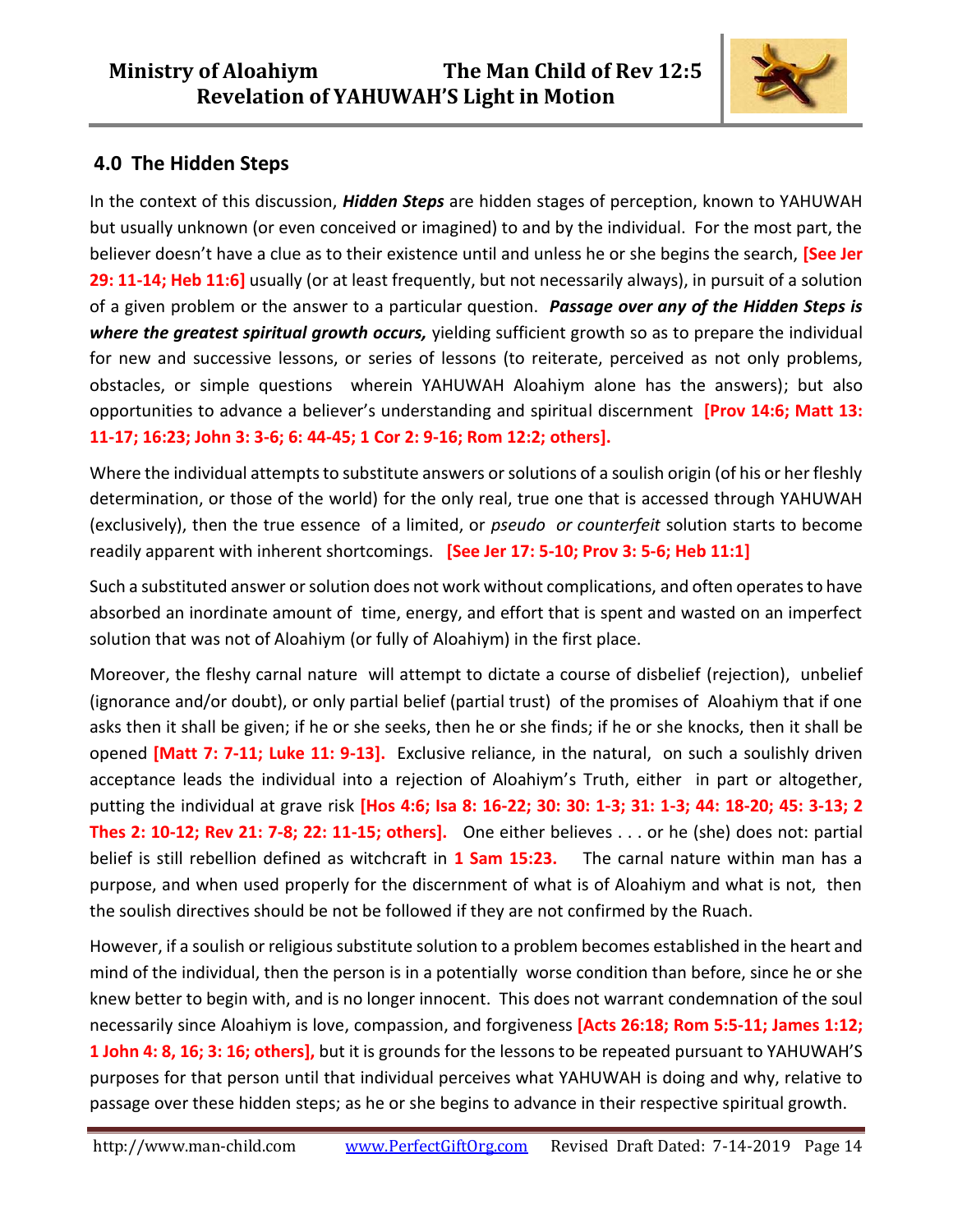

YAHUWAH/Yahushua Aloahiym Aleph Tau is the Sovereign of sovereigns, and the decisions, answers, and solutions that He renders are out of His pure, perfect, divine Light . . . the uncontested source of all *divine counsel with prudent understanding.* By traveling down the path of the Hidden Steps (to repeat, *graduating* levels of perception of YAHUWAH'S Light expressed through that respective person's unique and exclusively personal revelation), the believer is jolted into the realization that anything, including the sought-after answers or solutions to one or more particular questions, that are *NOT* of YAHUWAH can have some measure of origin from the dark side of their respective flesh; eventually perceived as wholly *unsatisfactory* even if the sought after solutions appear to work temporarily, or at best only partially, in the space of a longer term in the natural.

This type of revelation thus confirms the adage that the "good" is the enemy of the "best". *(Source: As revealed by YAHUWAH to Mr. Ed Young, a tried and tested brother in Messiah and member of both the Ministry of Aloahiym and Perfect Gift.Org).* 

*Revealed steps* constitute those stages of perception wherein the reality of the logic and truth are, or become . . . self-evident and understandable by the respective person's *natural* mind, once they are anticipated, thought and/or pondered with comprehension, and/or encountered through certain easily distinguishable actions and experiences. Generally, however, one cannot cross over "new" Revealed Steps unless and until they first pass over a measured amount of the requisite Hidden Steps.

In this regard, *Revealed Steps* can be identified by the natural mind as to their necessity or role in a given situation; but often the solution of getting past their pertinence (relative to the lesson allowed by YAHUWAH, in the first place) remains an enigma until passage over YAHUWAH'S predetermined Hidden Steps is complete. Hence, and again to emphasize, real spiritual growth occurs through passage over these *Hidden Steps* where perception of the revelation is finally & clearly understood at the soulish level. In many instances, passage over the Revealed Steps provides a type of reward for having passed over the Hidden Steps.

**Vision: June, 2019** While I was on the phone with Ed Young, one evening, YAHUWAH suddenly revealed the following to me in a vision:

As Ed and I were conversing, I suddenly saw my own spirit through the eyes of my soul. Knowing that His Light comprises each person's spirit, I then saw the indescribable brilliance of YAHUWAH'S pure, perfect Light behind my spirit and connecting with it, but my spirit was nowhere as brilliant as His was! The contrast was stark and rather shocking.

After all, almost anyone would prefer to think of themselves after so many years of worship, being taught by the Ruach **[1 Cor 2: 12-14; John 16: 14-15; others]** and attempts to live righteously as a result thereof, that the overall health of the spirit would be better than what I was seeing! In short, I was *not*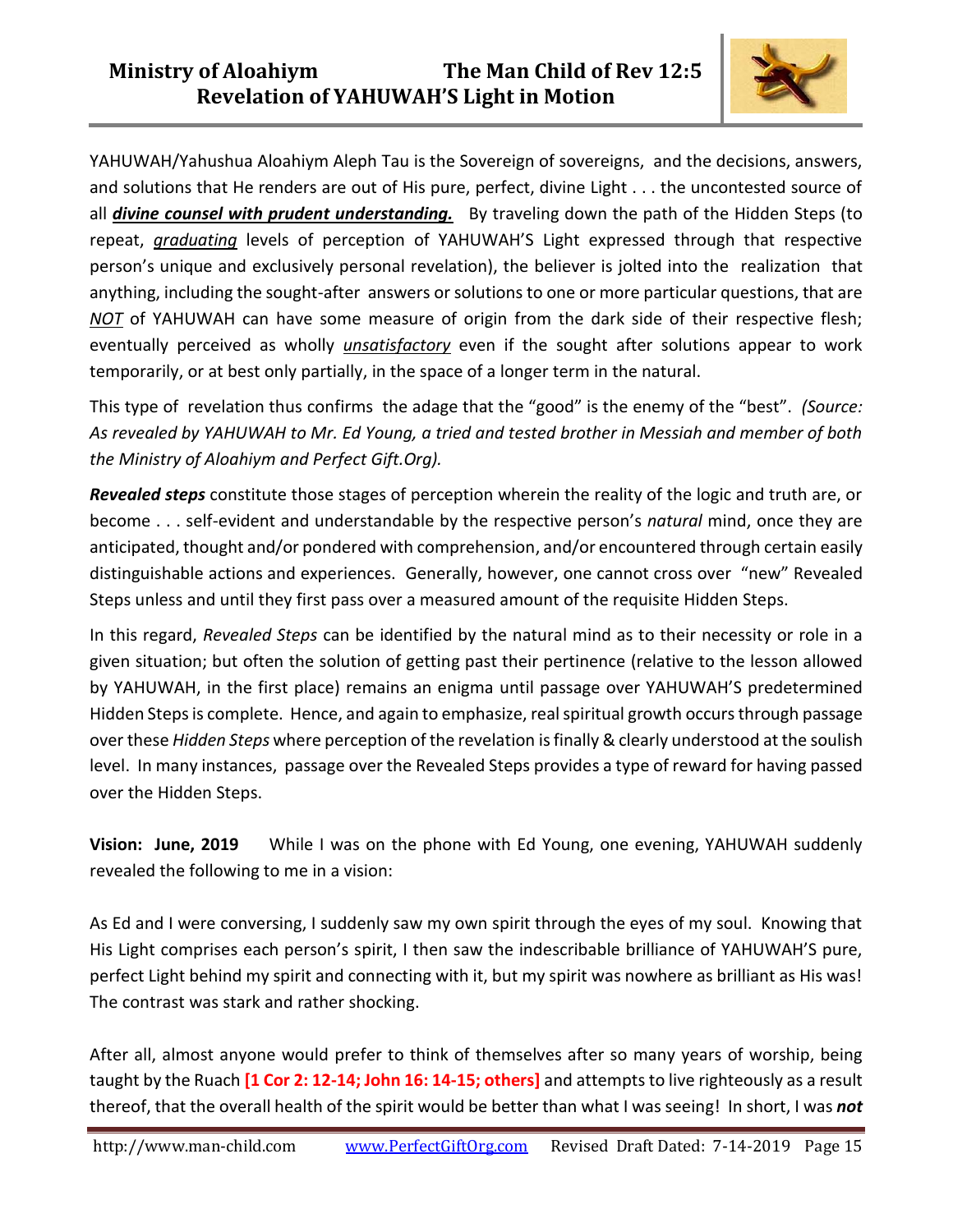

at all pleased with myself, and the reality of what I was being shown bothered me greatly. Frankly, I was in shock, and began to ponder if this is to be my day of judgement!



YAHUWAH then explained that the darkness of the soul, when it identifies with the flesh or anything apart from Him, has a shadowing (damaging) effect on the brilliance of man's spirit, affecting its spiritual condition (spiritual health). YAHUWAH then went on to explain that there is absolutely no amount of movement in self-righteousness (man's excuses in the natural), wishful thinking (emotions), or any other remedial substitute of the flesh (improper use of the carnal nature), that is going to fix or improve the health condition of his or her respective spirit.

YAHUWAH said to me, purification is of Me through the blood of the Lamb (Yahushua), but each man and woman can and must do their respective part to live and operate their respective lives in His Righteousness (a soulish reasoning and decision making process where the carnal nature is being utilized properly), so as to ease the soulish pain encountered upon death in the natural. The responsibility to lead a righteous life is a part of the Covenant contract between Aloahiym and man.

YAHUWAH then led me to read: **Mal 3: 2-3, 16-18; 1 Cor 3: 11-23; 10: 12-13; 2 Cor 7:1; Prov 14:16,**  and that He is indeed a *consuming* fire **[Deut 4:24; Exod 24:17; Heb 12:29; Psalm 50:3; 2 Thes 1:8;**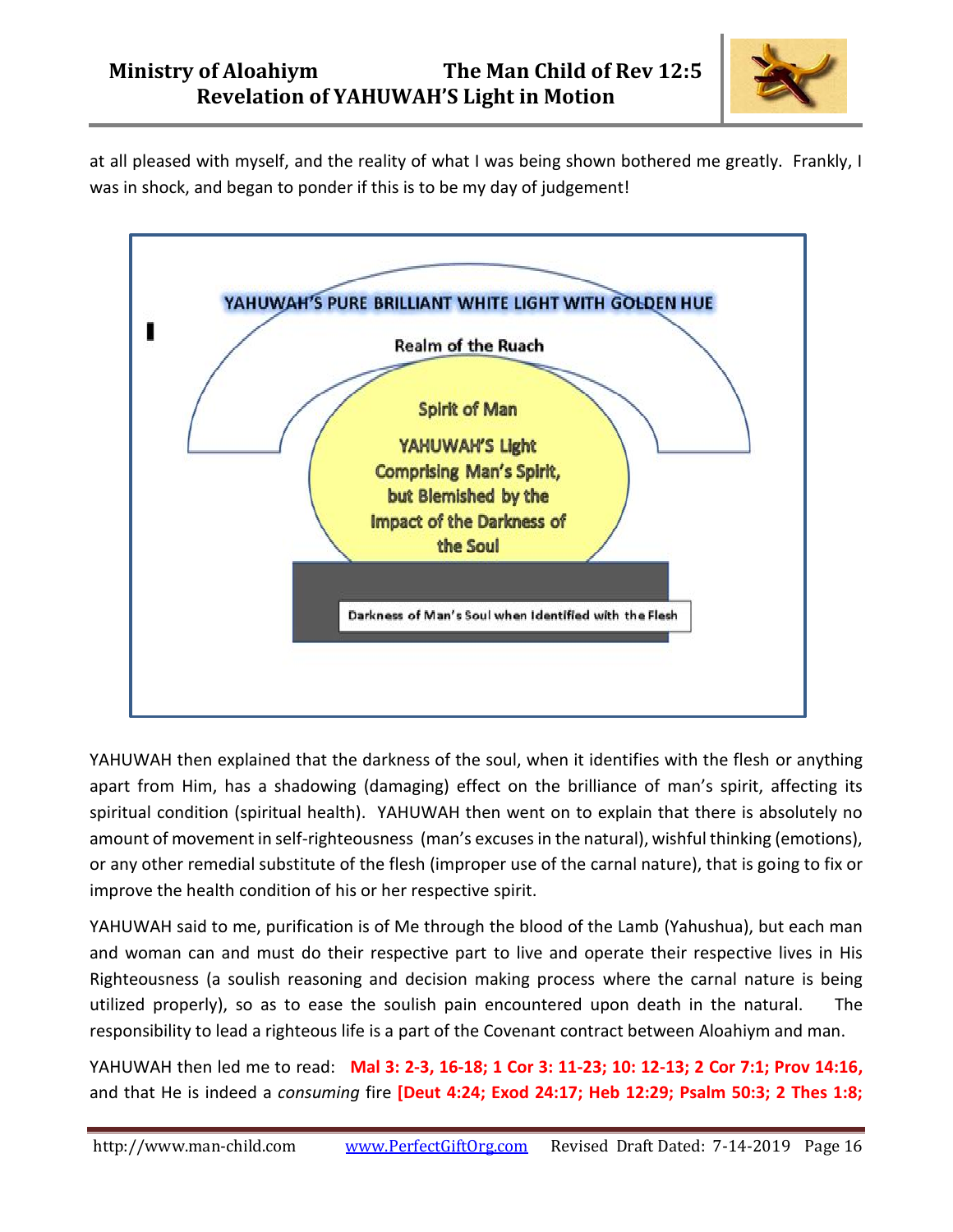

**others],** and the habits and appetites of the flesh must give way to the set apart *(Heb: qodosh)* ways, righteousness, and Light of the Ruach ha Qodesh.

Finally, YAHUWAH/Yahushua informed me the next morning (with a slight chuckle), that the vision was a generic example only of the impact (effect) of the darkness of the soul on man's spirit, and that I was not actually seeing my own spirit. He said that He revealed this message in this vision to me to record in this article, so as to illustrate the effect on *any* person, and not just me. With that, I was greatly relieved, but then began to wonder as to the actual condition of my own spirit; and so I asked Him.

His reply was to wait, watch, and see as His perfect will is carried out within me and through my actions **[Psalm 55:22; Prov 16:3; Job 22: 26-28]** . . . for at the appropriate time, all shall be revealed, but to live each day (in the natural) *in His righteousness* as if it is your last. **[See Psalm 37: 18-19; Isa 26: 2-9; Matt 5: 48; 6: 33; Luke 21: 34-36; Rev 5:10].** I know the thoughts and plans that I have for you, My son, in which to prosper you **[Jer 29:11-14; Hab 2:14].**

## **5.0 The occurrence of a "Suddenly"**

The release of YAHUWAH'S Light can be subtle, or *explosive*, as in the case of a *"suddenly"* occurring in the life or circumstances of one or more individuals, with the corresponding revelation of a message, or direct divine intervention in any particular situation causing the change of an outcome that would have occurred, or literally would have been different had YAHUWAH not intervened **[ Exod 13: 17-22; 14: 13-31; Josh 10:10-14; Isa 48:3-8; Dan 2:17-47; 3: 13-29; Luke 9: 37-42; others].** 

In **Isa 53:1**, the report are the Scriptures; and the arm of YAHUWAH can easily be visualized as His direct intervention in the face of opposing circumstances; in short, miracles that only He is capable of, illustrated beautifully throughout both the First and Renewed Covenant. The notion that YAHUWAH is somehow different today than earlier is patently absurd, since He never changes **[Mal 3:6; Num 23:19]**; the Messiah never changes **[Heb 13:8; Rev 1:8; 22:13]**; and the Word (the Scriptures) never change **[Mark 13:31; Luke 21:33; Matt 5:18].** 

*Therefore, why aren't more people either experiencing the promises of His Word, or at least trusting Him to perform on it?* Further, why are the ones who have experienced the extension of His arm not broadcasting and promoting their respective experience(s)? **[See Matt 5: 14-16; 6: 22-23].** The Word is to be shared . . . openly and loudly, and so are those moments (experiences) in one's life, wherein if it weren't for the movement of YAHUWAH'S Light, the outcome would have necessarily been far, far different. **[See Matt 15:8; Mark 7:6].** 

In stark contrast to the news coverage that we see we see in the media today, it is only the believer that can and will perceive the movement of YAHUWAH'S Light in the face of the various situations, both in our country and the world at large. It is **not** the believers of YAHUWAH that are attempting to promote a political message apart from a scriptural foundation, or perform acts of defiance to demonstrate some outspoken soulish opinion, particularly that is decidedly not scriptural. It is **not** the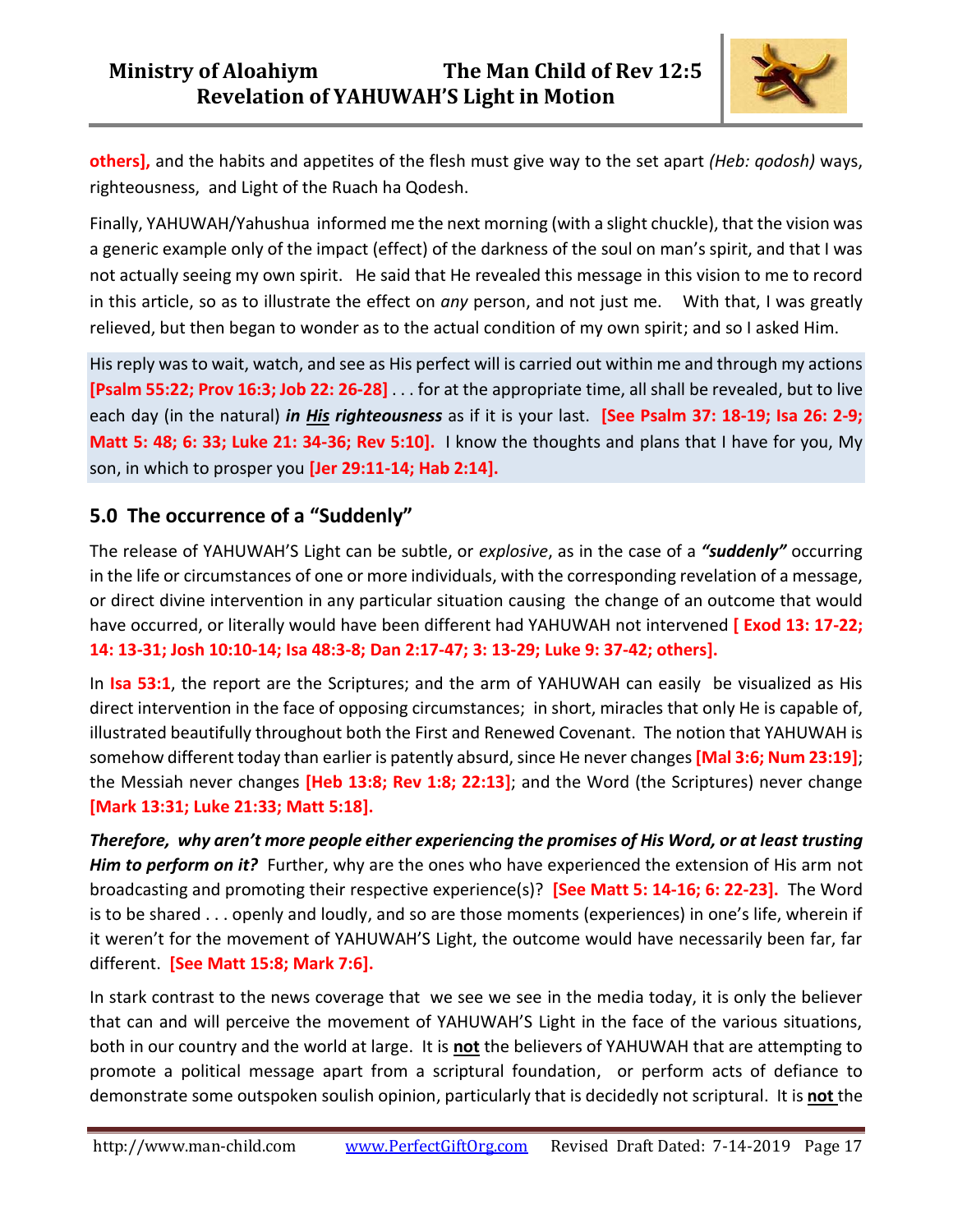## **Ministry of Aloahiym The Man Child of Rev 12:5 Revelation of YAHUWAH'S Light in Motion**



true believers who rely on self-righteousness or some completely false substitute for any number of social and/or political purposes,, or use the media to advance a private agenda that is not scriptural; specifically as in the case of pagan deity worshipers and/or sympathizers and/or those who regard themselves as "wise" in the eyes of the world, and who are absolutely hell-bent on advocating government policies, practices, and other actions, and social norms of behavior that are clearly in violation of Aloahiym's Word.

Clear examples of this non-compliance with the Word, are in the constant battles of the current Trump administration with those who oppose the President in connection with Israel **[Gen 12:3; Exod 23: 20- 22; Gal 3:16; others];** the political far left in their reliance and trust on the government instead of YAHUWAH (even using the Greco-Roman names), amounting to nothing less than blatant idolatry **[1 Sam 15:23; Isa 30: 1-3, 8-17; 31: 1-3];** legislation in some individual US states, and the country and world at large concerning abortion; political tolerance/promotion and advocacy of perversion as in the case of homosexuality/lesbianism and changes of sexual gender that totally ignore and/or reject the lessons of Sodom and Gomorrah **[Gen 19:28; Isa 24: 1-23; Jude 1:7; Rev 14: 10-11; others];** the call for constant and unabated increases in taxation advanced by members of the US Congress, as federal and state legislatures continue to keep the average American in financial bondage through the debt money system in place today **[Prov 10: 22; Mark 12: 13-17; Luke 16: 11-13; James 5: 1-5; others].** 

In the face of today's challenges, the **believer who makes an all- out assault against the darkness or his or her soul** (the soul having identified with the flesh), will necessarily begin to experience the movement of YAHUWAH'S Light in their respective spirits first and then in the soul providing understanding, (in that order), and will receive both revelation and a change in their respective circumstances . . . *subject to the personal desires and motives of the person's heart* **[1 Chron 29:17; 2 Chron 16:9; Isa 26:8-9; Isa 26:7-9; Jer 32:19; Zech 4:10; Luke 12: 16-21; 1 Cor 4:5; 15: 45-49; Heb 4:12; Col 3: 1-4; others].**

The process of moving the desires of the respective believer's heart to those very desires of YAHUWAH begins with a determined resolve to start the process **[Isa 26: 8-9, 13; 2 Cor 10: 3-7].** A person's flesh is not going to submit so easily when the soul is connected with it, however, so each person must expect resistance in both dramatic and also very subtle, but telling ways. The resistance will yield to the determined resolve of the believer, however, as long as the believer perseveres diligently, keeping their respective eyes off the appetites of the flesh that feed the emotions **[Psalm 66: 18-19; Isa 55: 6- 11; Jer 17: 9-10; Matt 15: 18-19; others],** and instead endeavors to feed their respective spirit. In this manner, the soul will begin to prosper as it comes into submission and subservience to the spirit of the individual. **[Psalm 20: 1-5; 103: 1-22; 2 Cor 12: 9; 3 John 1:2; Col 1: 4-6; 1 Thes 2:13; 2 Pet 1: 3-9].** 

The trick is not to give up and/or surrender to the excuses of the flesh, thereby allowing the carnal nature to become a distraction that hinders the process, potentially constituting an ultimate admission of defeat unless brought into check and renouncing those thoughts **[See 2 Cor 10: 3-7].** It must be remembered that the flesh with all of its (soulish) desires must die**, [Matt 10:39; 16:25; Luke 9:23-24;**  John 12:25; others], so that the soul can live by connecting with the respective spirit of the individual,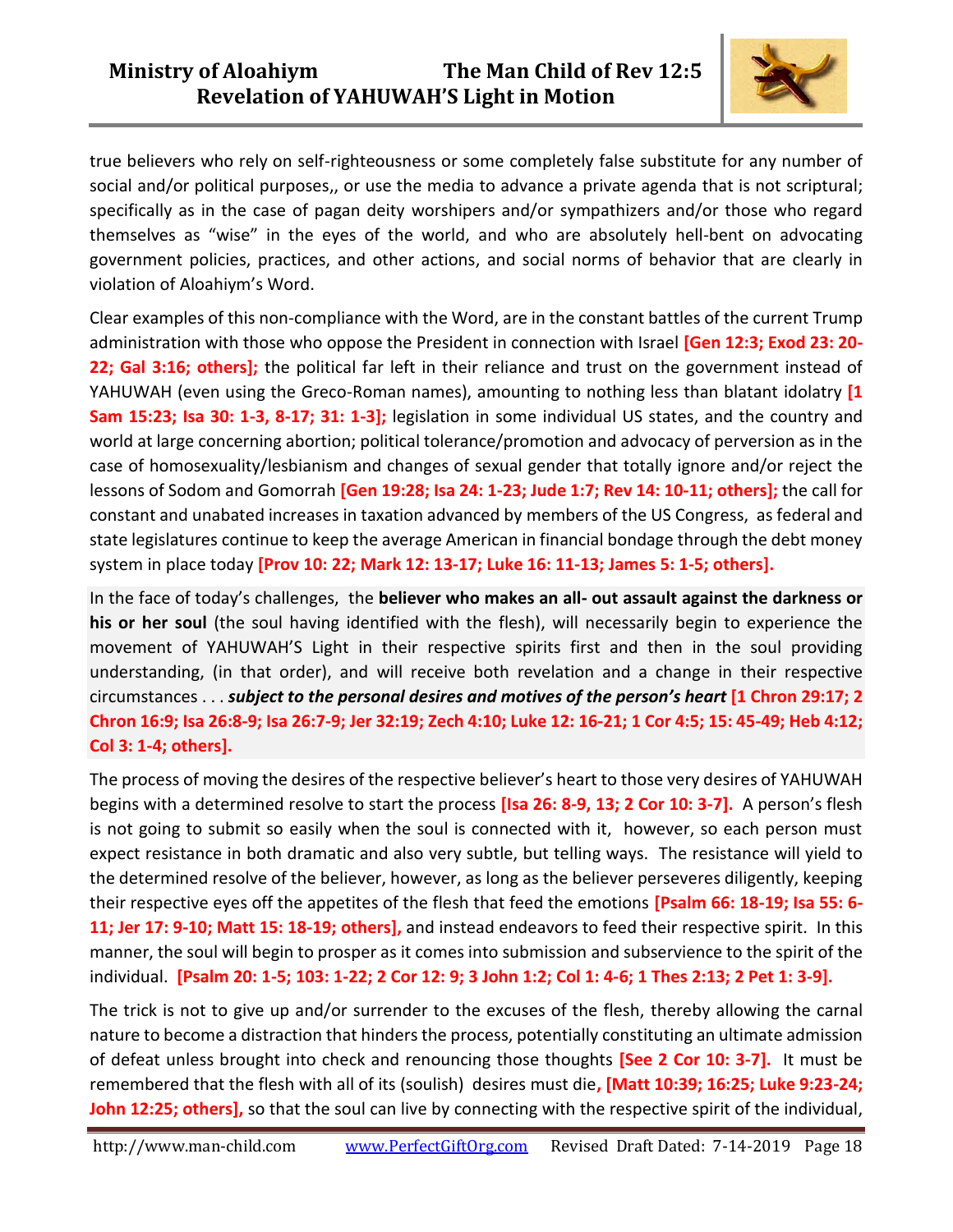

for as Messiah is . . . so are we in the present tense while here on the earth, and while in the flesh **[1 John 4:17];** and we are to walk as Yahushua walked **[1 John 2:6; Col 2:6].** 

This is not to suggest that a believer should cast out rational thought in the natural; but rather where rational thought comes to recognize and agree with the Word, and what YAHUWAH is doing within the respective believer's spirit. The example of Peter walking on water makes this perfectly clear **[Matt 14: 28-31].** He did not begin to sink until He took his eyes off of Yahushua.

Can salvation occur without the death of the flesh? The believer must necessarily focus on what YAHUWAH says; after all, Yahushua is the judge, not man **[John 12: 24-25; Rom 8: 4-13; Gal 5:24; Col 4: 5-10; Rev 2: 7, 11, 17; 3:5, 12, 21; others].** 

## **6.0 Perfect Gift.Org, Inc. (PGO): a Ministry and Operating Arm of the Ministry of Aloahiym with many "Suddenlies"**

All truth is parallel; what happens (manifests) in the realm of the spirit (*mixture*) . . happens (manifests) in the natural. At first, I didn't completely comprehend this pursuant to my own carnal nature and lack of maturity, but years later, YAHUWAH gave me the understanding. The reality is that my understanding before was incomplete; and thus, so were the results of any particular prayer effort. Hence, all truth is parallel, but truth is absolute and never changes (YAHUWAH/Yahushua is Truth) **[Isa 41:4; 43:10; 44:6; 48:12; John 14:6; 18: 1 John 5:20; Rev 1: 8; 22:13; others]**; whereas what happens in the "natural" is fact; but fact is relative; meaning that what may be fact today, may change and not be fact tomorrow. However, truth supersedes fact **[Deut 32:4; Isa 65:16; Mal 3:6; John 14: 6; Heb 13:8; Mark 13:31; others].**

A person can change what happens in the realm of the spirit, by accessing the **Realm of the Ruach** (YAHUWAH'S Realm of **Perfect, Pure Light,** and . . . YAHUWAH'S Light = YAHUWAH'S Truth) through prayer. Effectual, fervent prayer leads to YAHUWAH'S divine revelation **[Psalm 119:99; 1 Cor 1:5; James 1:5; 3:17; 5:16; Col 1: 9-12; Eph 1:8; others].** The Realm of the Ruach is the location of the throne of YAHUWAH/Yahushua; not the realm of the spirit (aka: heaven; heavens; heavenlies) **[Eph 3:10; 6:12].** 

*YAHUWAH'S Light accessed from the Realm of the Ruach necessarily changes what happens in the realm of the spirit; with the ultimate result manifesting in the realm of the natural.* Prayer according to His perfect will, and the motives/desires of the heart that YAHUWAH monitors constantly is the lightening rod of communication to make this happen.

The more of YAHUWAH'S Light that is brought to bear in any particular situation (in the natural) from the Realm of the Ruach, then the more darkness is dispelled (evicted; destroyed; exterminated . . . driven out) in and of the realm of the spirit that had correspondingly been manifesting in the realm of the natural, since it is YAHUWAH'S Light that makes everything visible! **[Matt 3: 9-10; 10:26 -33; Eph 5:13; 1 John 3:8; others].** It is up to the believer to ensure that that evicted darkness remains gone permanently, and does not return . . . EVER! Prayer, therefore, is constant and without ceasing **[Luke 18:1; Rom 12:12; 1 Thes 5:17; others].**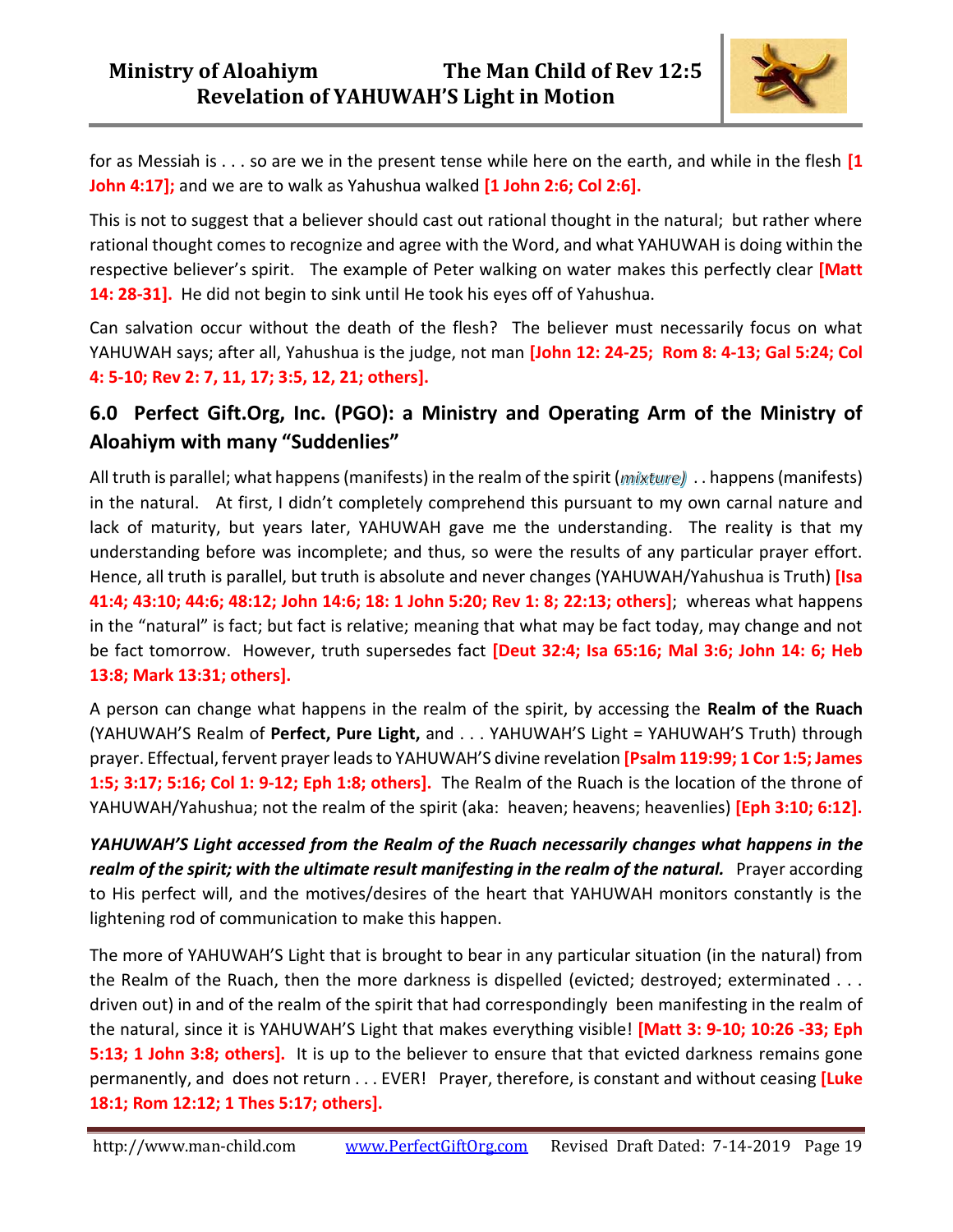

**This is a matter of choice backed up by action on the part of the believer [Matt 3: 9-12; 12:45; Luke 11:26, 35; others],** wherein the believer is required to apply that which is revealed by and through YAHUWAH'S Light in his or her respective life. **[See Jer 13: 15-17; Matt 7: 21-23; Heb 6: 4-8].**

## **YAHUWAH is pure Light with no darkness whatsoever [1 John 1:5], and:**

## **YAHUWAH'S Light . . . is the Good and Perfect Gift of James 1:17 . . . YAHUWAH Himself! [Matt 5:14; John 14:20; 2 Pet 1:4; Col 2: 9-10]**

As previously stated, it is YAHUWAH'S Light that comprises our individual, respective spirits, and as **His** Light is given motion within our spirits (by YAHUWAH), then darkness (of any and all descriptions) is driven out, subject the hindrances of the carnal nature causing unbelief or disbelief if allowed by the individual **[Matt 11:6; 13:58; Mark 6: 5-6; Luke 4: 25-29; Rom 11: 19-21; Heb 3: 12-19; 4: 6-11; others].**  Thus, our spirits become far more buoyant as this same darkness is also driven out and away from our respective souls, necessarily changing the way that we think, reason, discern, and our actions as a result thereof **[Prov 23:7; Matt 9:2-13; Rom 12:2; others];** affecting our physical health as well.

Having begun in our respective spirits first, and subsequently in and around our souls, the process of the **movement of the Ruach ha Qodesh continues with the eradication of darkness in our bodies.** As YAHUWAH'S Light continues to *explode* in our respective spirits, (rejuvenating our spirits), and as our souls are freed *(illuminated*) from the darkness of our soulish thoughts and desires identifying with our flesh (constituting a true death sentence) **[Rom 8:1-6, 13, Gal 6:8; others],** then we also see and experience the result of YAHUWAH'S Light *in motion* in our bodies, as well as (potentially) in our circumstances **[Isa 53:1; Acts 9: 3-18; 26: 15-19; others].** This cannot be over emphasized.

As previously stated , darkness in our respective souls necessarily hinders (or prevents) the perception of YAHUWAH'S Light that is within our individual spirits, and can lead to loss of our salvation, if we allow it. Since darkness is the cause of **all** medical disfunctions, sickness, disease, decay (including the aging process), etc. in our bodies, this darkness can also be driven out of our respective flesh bodies. **There is no disease or medical dysfunction (no imperfection) in YAHUWAH'S perfect Light;** and darkness cannot exist where YAHUWAH'S Light has driven it out. Thus, with the motion of YAHUWAH'S Light continuing to explode throughout our composite beings (spirit, soul, and bodies, in that order), then *our bodies are empowered to experience:* 

## *Perfect Restoration of Perfect Health . . . even while still in the body.*

The result is that:

- $\downarrow$  Our spirits are rejuvenated; and,
- $\downarrow$  0ur souls become enlightened (or more enlightened than before); and,
- $\overline{\phantom{a}}$  And our bodies are restored to perfect health.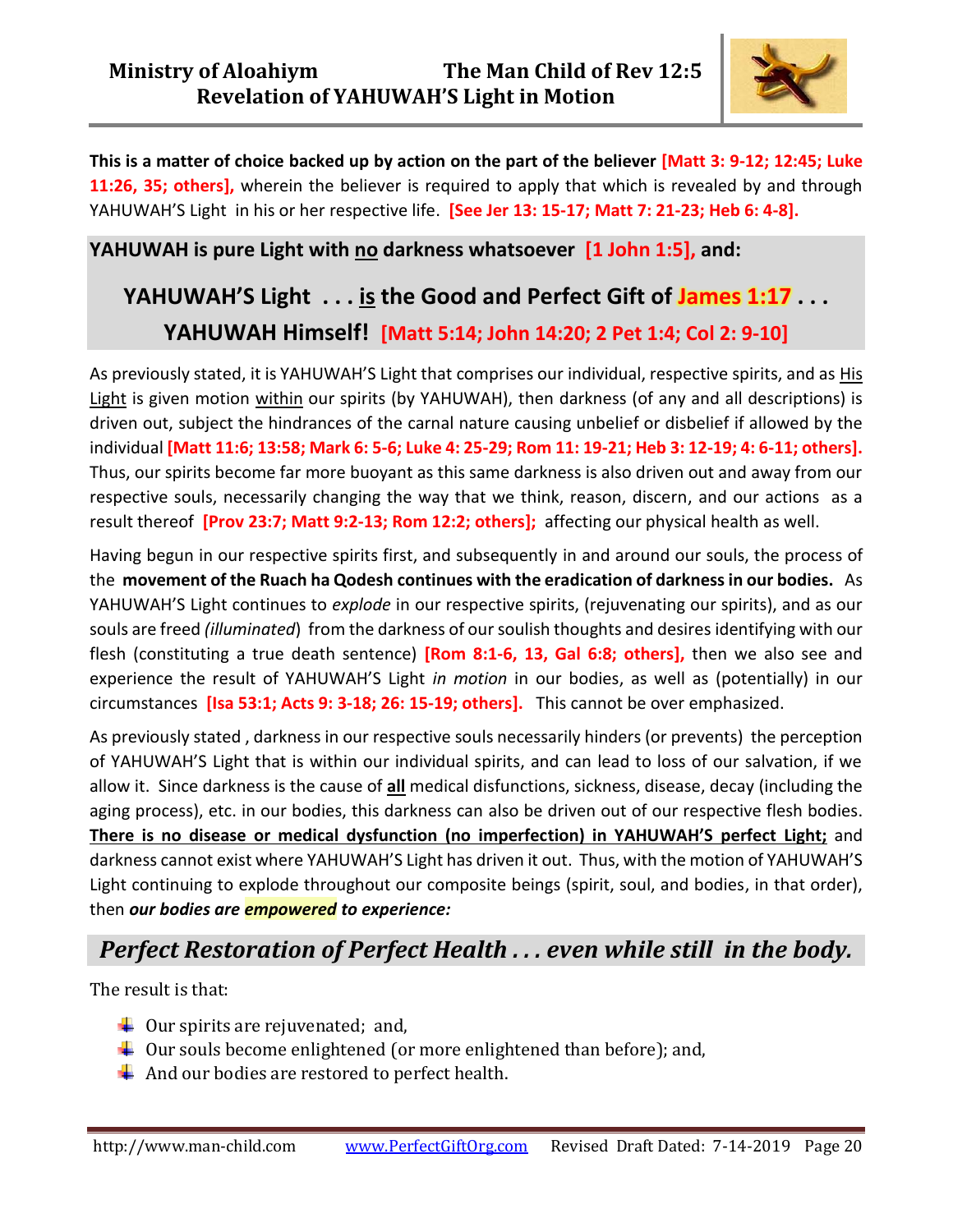

YAHUWAH makes this very promise on the **Benefits** page of the PGO website:

**Benefits Page: <http://www.perfectgiftorg.com/benefits>**

**The Father has commanded me to write this article and post it, as well as to encourage every believer to sign up and become an enrolled Member of** *Perfect Gift.Org, (PGO),* **a YAHUWAH'S Light filled Ministry and operating arm of the Ministry of Aloahiym. YAHUWAH is the head of this Ministry; certainly not ourselves as the official incorporator of public record.**

## **Sign Up and Join Perfect Gift.Org (PGO):**

# **<http://www.perfectgiftorg.com/register>**

**Why join PGO?** PGO is a Private Member organization, and has been uniquely positioned amongst any and all other ministry organizations (regardless of type or purpose). PGO Members are given an opportunity to **experience the movement of YAHUWAH'S Light as a "TORNADO ",** by way of reference . . . a *tornado of His Light in motion* stretching from Shamayim to various points on the earth.

His Light shall literally *explode* in some Members, and/or will be a more subtle movement in other Members, wherein YAHUWAH is the single cause and effect, and not man. PGO Members who initially experience His Light as being subtle, may yet experience it far, far more actively in the future, provided that they remain aggressively diligent in their individual quest for the Father and that which is of the Father. **[See Jer 29: 11-14; Heb 11:6].** Again, this motion of the Ruach is a supernatural movement; and man has nothing to do with how YAHUWAH orchestrates the measure and movement of His Light in each of the PGO Members' experiences.

These experiences are usually a continuum, and not an isolated occurrence, *subject to the motives and desires of the respective Member's heart.* When the motives and desires of the fleshly heart (soul with its emotions identifying with the flesh) are replaced with the desires and motives of YAHUWAH (specifically for that respective individual), then the continuum of tangible, but divine experiences begin to occur on a regular basis, subject to continued testing by our Creator Father to see if the person is truly serious, or is just looking for an emotional quick fix in the flesh **[Eccles 9:3; Jer 17: 9-13; 32:19; Ezek 33: 30-32; Matt 6: 19-23; Luke 17: 11-19; Mark 7: 6-13; Heb 3: 12-19; others].** 

Again for emphasis, the respective believer's heart is the catalyst for the divine movement of YAHUWAH'S Light within that person, favorably or unfavorably as the case may be, and is under examination constantly **[1 Kings 8:61; Hos 6:3; Isa 66:16-18; Zech 4:10; Jer 17: 5-10; 11:20; 32:19; 1 Cor 4:5; 2 Cor 2: 17; 4:2; 14:25; Heb 4:12; Gal 6: 7-8; Rev 2:23; others].** In short, regardless of PGO membership, the heart is still monitored and ultimately judged.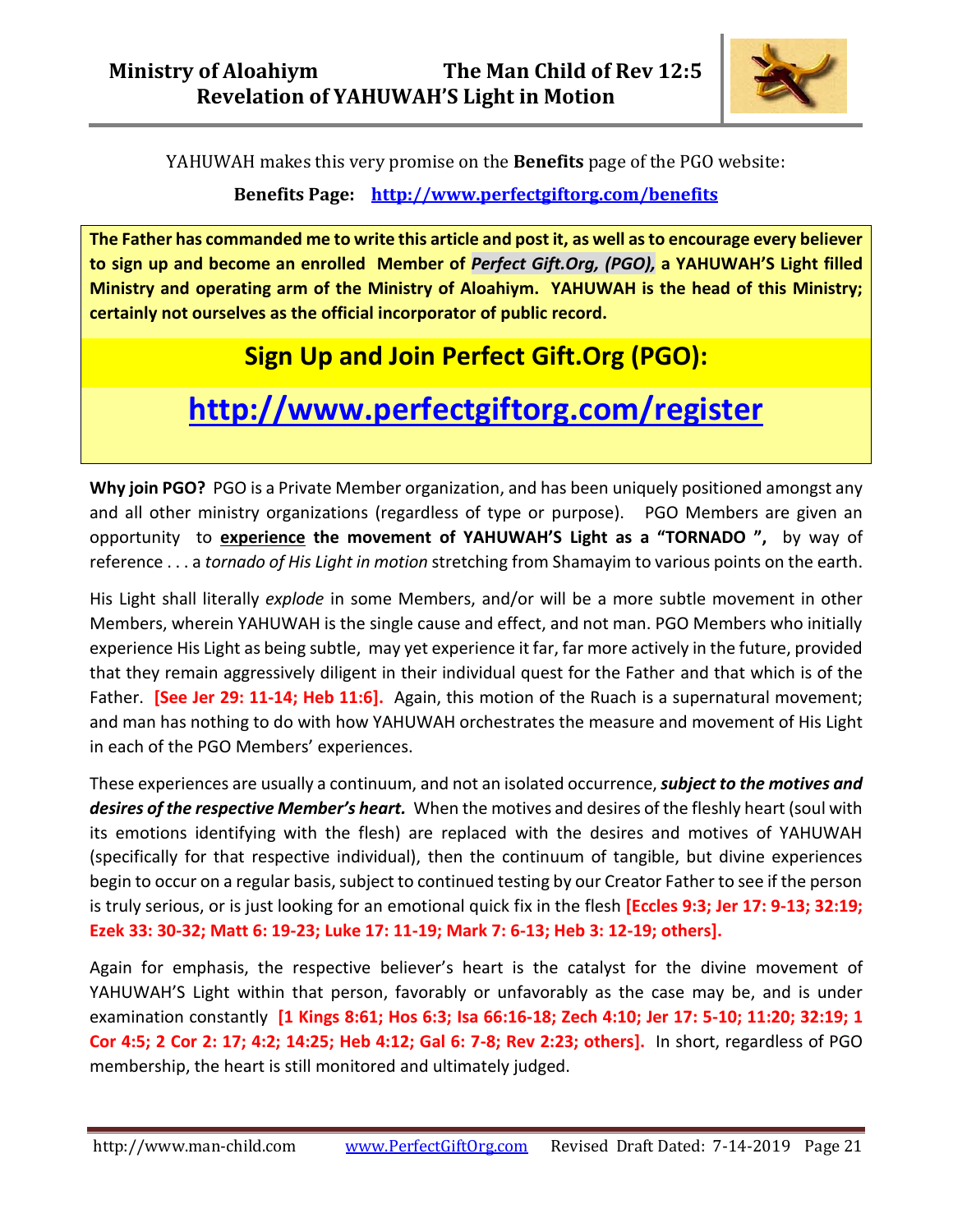

**2 Chron 16:9 For the eyes of YAHUWAH run to and fro throughout the whole earth, to shew himself strong in the behalf of** *them* **whose heart** *is perfect toward him***. Herein thou hast done foolishly**: **therefore from henceforth thou shalt have wars.** (literally, pursuant to judgment, as well as the flesh against the person's respective spirit **[Rom 8: 4-11; Gal 5: 17-26; others].** 

**PGO is NOT a litmus test as to whether the person is or isn't a believer, and PGO is certainly not the judge; that alone belongs to Yahushua.** Many, many people can and do experience the Light of YAHUWAH without PGO Membership; but they experience His Light far, far differently.

PGO Membership thus serves to kick-start the movement and/or explosion of His divine Light within the person *to achieve His greater purposes for that respective person:* specifically, the end goal being to bring as many persons as are willing, into the preparation of the select group of people that are to be caught up as a part of the Man Child **[Rev 12:5].** If this is not the greatest goal of every believer, then it should be. This catching up is certain and imminent; not theoretical, philosophical, or problematic.

In short, YAHUWAH is using PGO to "sift" the hearts and minds of those believers who represent that they belong to Him by testing their respective hearts in a manner that can be quite painful, but filled with success (as YAHUWAH measures it), and indwelling infinite joy, contentment, shalom, confidence, and many other adjectives that are too many to list. In reality, YAHUWAH'S Light is beyond articulate expression.

PGO Members will participate in the greatest move of YAHUWAH since the Day of Pentecost *(Heb: Shavuot)* **[Acts 2: 1-3],** knowing also that Shavuot is the anniversary for a great many Covenant events throughout the Scriptures. *(See The Festival of Shavuot: When and What the Festival of Shavuot Memorializes, Dated June 7, 2019, this website).* The Esteem and Honor of YAHUWAH will be released amongst heart- qualified PGO Members far differently than virtually any other organization and/or individuals over a time period of His choosing . This is a direct promise of YAHUWAH as He has revealed it to me, and identified on the Benefits Page of the PGO website and within Paragraph 6.0 hereof.

## **6.1 Open Vision: Spring, 2018 Tornado of Light over Cheyenne, WY, USA**

Since 2014, my wife and I, and Ed Young, have been focused on the city of Cheyenne, WY for a specific purpose as a result traversing both through the Hidden and Revealed Steps.

This Ministry is an ongoing effort, based out of Cheyenne, WY. In the spring of 2018, and pursuant to constant prayer, revelation, and receipt of YAHUWAH'S specific instructions, YAHUWAH gave me the following recurring vision regarding Cheyenne, WY and the rest of the state, the entire USA, and then the world. This vision was not the first regarding Cheyenne, but served to answer a great many questions:

While I was in prayer one morning (while staying in FL), I saw a **massive and explosive Tornado** of YAHUWAH'S Light swirling over, and then touching ground on each of two buildings in Cheyenne,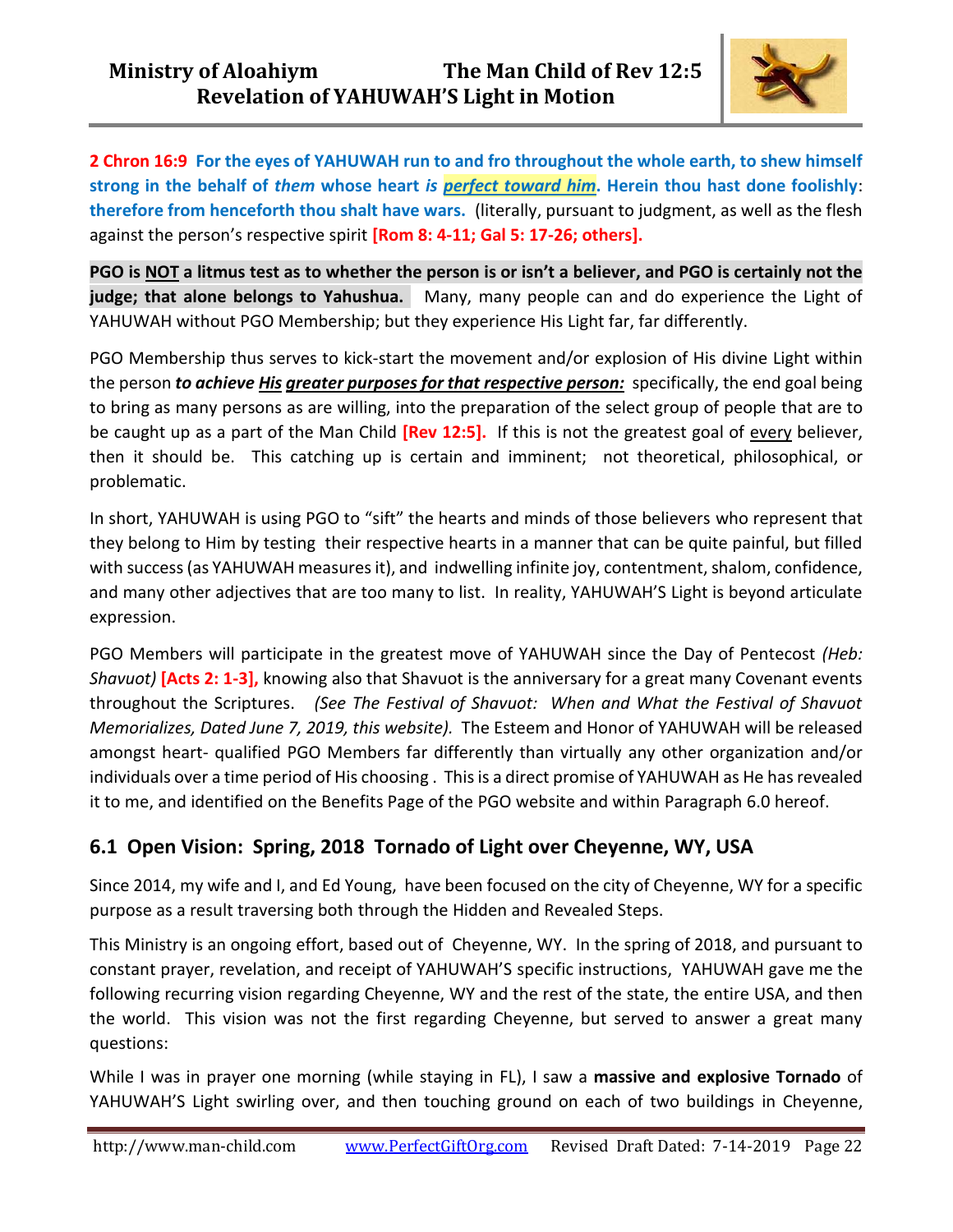## **Ministry of Aloahiym The Man Child of Rev 12:5 Revelation of YAHUWAH'S Light in Motion**



together at the same time. The Light was golden with a bluish and white hue, and twisting with a seemingly immeasurable wind velocity (not static, but growing in phenomenal (*explosive*) intensity and brilliance), and behaving much as any other tornado, only with the swirling and twisting wind comprised of His Light in infinite, indescribable, and unsurpassed brilliance and splendor. This tornado stretched from the ground all the way up to Shamayim; specifically to the Throne of YAHUWAH. I had definitely never, ever seen anything like this in person, on You Tube, or on the Weather Channel!

Yet, despite the explosive nature of the wind (symbolizing the power and authority of His Light in motion), there was absolutely no destruction to the landscape, buildings, or surrounding infrastructure where the Tornado was touching down; no damage whatsoever. Instead, a golden glow was forming and remaining on the contact points of the earth where the Tornado was touching down.

As I gazed further, I saw another, smaller Tornado that had suddenly formed inside of the larger Tornado; thus, two Tornados . . . one inside the other. The inside Tornado was also comprised of YAHUWAH'S Light, with the same characteristics, only smaller in diameter and circumference, and not having the same velocity; that is, appearing to twist at a slower speed inside of the larger Tornado. The two Tornados would at times blend together and become intertwined, and then would separate again, with the smaller tornado always remaining within the larger one, and never apart from it, and the larger Tornado continuing to maintain its wind velocity (or incredible speed of twisting Light).

As I continued to observe, the larger Tornado grew in size over the entire city; then over the entire state of Wyoming (WY); and then over the entire country (USA) while remaining connected to Shamayim. There was no appearance of the Tornados leaving the area or traveling to a different region; there was only the growth in the sheer size and dimensions of the two twisters as they remained where they began their formation, and then gaining in size.

I then witnessed the larger Tornado spurning offshoots of Light (in the form of smaller Tornados of Light) and touching down in other countries, simultaneously remaining connected to the original one. These appeared to be smaller Tornados, at first, that also grew in size in each of these countries, but remaining connected to the original but now much larger one, that continued to reach and touch the Throne of YAHUWAH.

**I asked YAHUWAH:** *What is this LARGER Tornado, and what does the smaller internal Tornado mean? What do the other Tornados mean that are touching down in other countries?*

*Yahushua responded:* This is MY Light in motion. I am the Light of the world, **[John 8:12; 9:5; 12:46]** and I am releasing it over these buildings that I have revealed to you, and subsequently over the entire city and state; over your country; and later over the world pursuant to what I am doing through you and other PGO Members. In MY Light is MY unmerited favor, bringing correction (and in many instances, reconstruction) of that which is imperfect to a standard of excellence as I have purposed for MY people **[Eph 3:20]** and for the purpose that I am using this Ministry for. And the purpose of this Ministry and its Members shall manifest the motion of MY Light as a "suddenly" across all of America, and subsequently across the world; changing the very fabric of American society, and the hearts and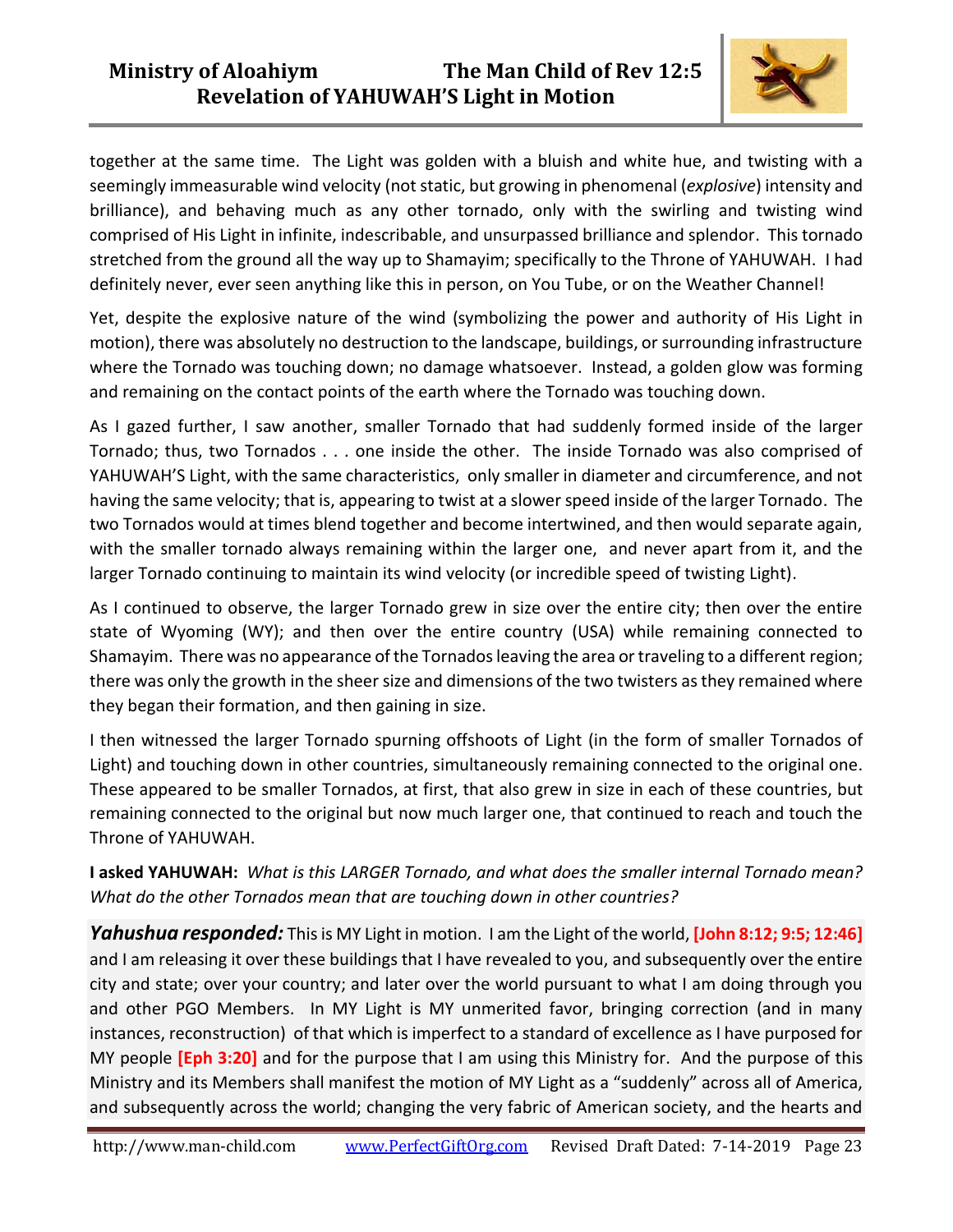## **Ministry of Aloahiym The Man Child of Rev 12:5 Revelation of YAHUWAH'S Light in Motion**



minds of people within this society, as I allow it. I will do the same with MY people through this Ministry, in all other countries as well. This is a part of the vision that I gave you in 2009 while staying in Las Vegas that you recorded in the book of the Man Child. *(Starting on Page 18, Part 2 of the Book of the Man Child).*

This will indeed be a *suddenly* for all of mankind **[Isa 42:9; 47:6]** before the final preparations of the catching up of the Man Child **[Rev 12:5].** I do not tempt man with evil **[James 1:13]**; rather, I lead and empower him (her) to make righteous decisions that remain throughout eternity **[Deut 8: 17-18; Matt 6: 19-24, 33; 12: 33-37; Luke 12: 29-34, 42-48; 16:13; 3 John 1:2];** decisions that also incorporate the accumulation of the wealth of this world and eternal joy without sorrow or repentance **[Prov 10:22; Psalm 112: 3-4; Rom 11: 29]**; and at this time, because of the dire state of man's condition, to bring each person to the final test of their flesh **[1 John 2: 15-17; 5: 6-9];** that is, will MY people appease the appetites of their flesh, or will they be willing to submit to the leadership of MY Ruach ha Qodesh (Set Apart Spirit) **[Rom 8:14]** and be taken into all Truth **[John 16:13].** *Thus, the testing of the flesh.*

In and of MY Light is freedom from the bondage that is given rise and increase by the plagues of man through his political systems of government, laws, societal norms, and mindsets that are a result thereof. In MY Light is MY favor and baruch atahs for each and every person that subscribes to MY Righteous laws (worship of ME, Yahushua, in his/her spirit and in Truth **[John 4: 23-24],** for I have been given all authority in Shamayim and on the earth **[Matt 28:18]** as their final judge, according to MY Righteousness, **[Matt 6:33; Rev 17:14].** 

I am delivering to man through this Ministry that I have appointed you to establish, wherein I am openly and unequivocally declared by MY Name **[Psalm 72: 17-19; Phil 2:9],** as the Head of the Ministry*,*  **Perfect Gift.Org, Inc. (PGO)** and the Head of the Ministry Led Purpose for which I am using you . . . to bring forth the tools with which MY people are to use to escape Babylon **[Isa 52: 10-12; 2 Cor 6: 14-18; Luke 13: 12-16; Rev 18: 2-24].** 

The larger Tornado is MY Light over all of man beginning in Cheyenne, WY and spreading to the rest of this country (USA), and into other countries whose people receive Me and MY plans for them without rebellion in any form **[1 Sam 15:23],** nor question, complain or reject the operation of MY perfect will and leadership in their respective lives with the little remaining time that is left **[Joel 2: 27-32; Prov 16:3; John 7: 16-18; Rom 8: 28-31; Eph 4: 7-15; Phil 1: 19-23; 1 John 2:27; 2 Thes 2: 13-14; Rev 22: 11- 17; others].**

The inner Tornado is MY Light in each person's spirit coming into agreement and unity with MY greater purpose for each participating PGO Member, and how it affects the state of Wyoming, the USA as a whole, and each country in the world at large to which this Ministry Led Purpose is to be sent.

As the individual spirit of each PGO Member is rejuvenated, as I have promised on the PGO website . . . according to the desires and motives of their respective hearts . . . with the souls becoming enlightened provided that they do not resist MY Light, and as the health of the flesh bodies of these same people are restored to perfection, the inner Tornado (MY Light) is actively and tangibly moving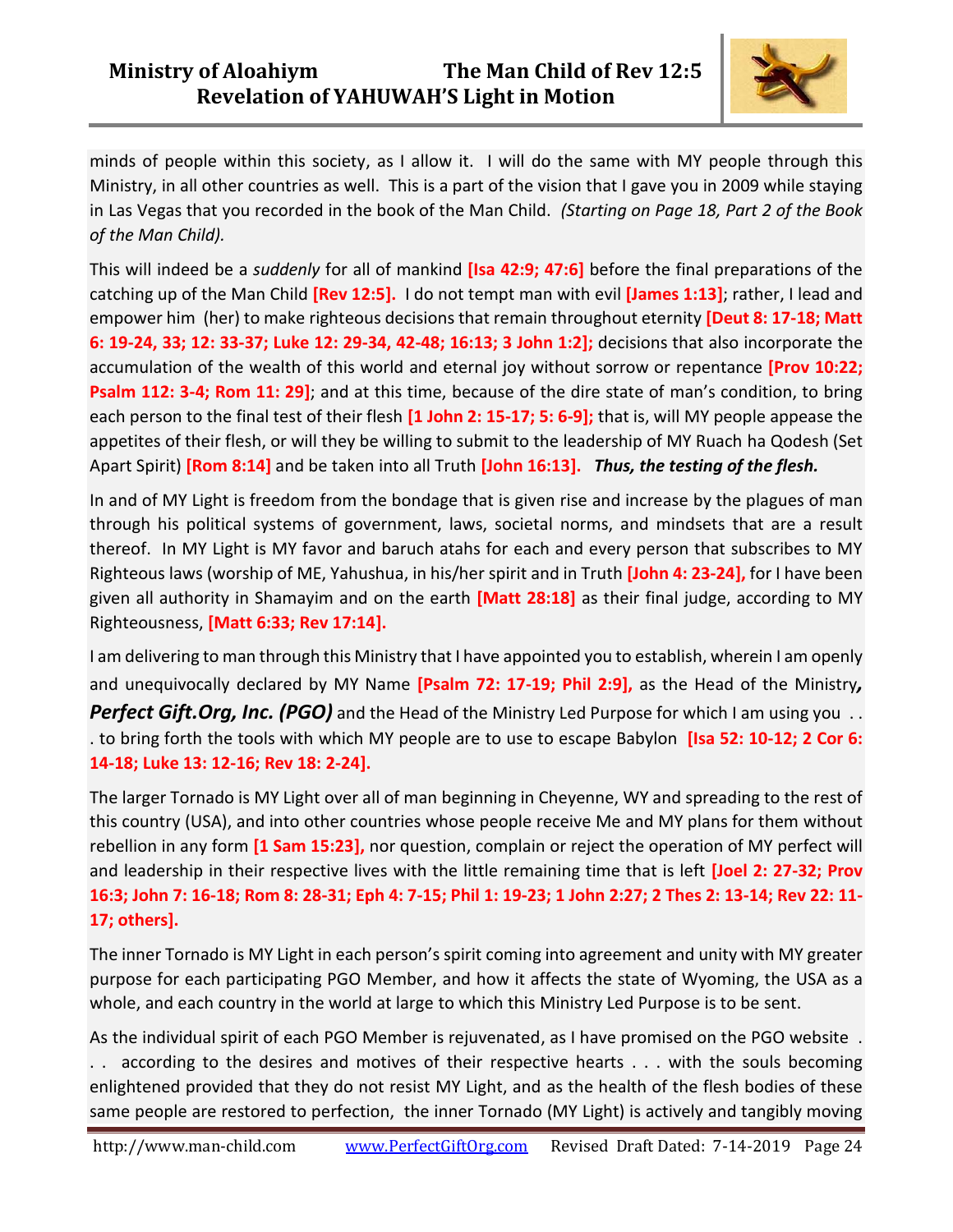

within their composite beings (spirits, souls, and bodies), personal circumstances, and their corresponding individual total existences, so that the respective purposes for their creation in the first place, can and will be accomplished **[Isa 55: 6-11; Eph 2:10; others].**

**The movement of MY Light, however, is on MY terms only and exclusively; and I will allow participation in the experience of the motion of MY Light only on my terms. In this manner, no man can say that it is of man, or of darkness [Matt 12: 24-28; 16: 22-23].** 



**PGO Members will be given an opportunity to experience a continuum of My Light in its movement (within each Member), not as a taught doctrine of man, with endless soulish arguments and assertions derived from religion, soulish opinions and**  interpretations rooted in *MIXTURE*, but rather as a result of being fed from the Tree **of Chai** *(English: Life)* **[Gen 2:9, 16, 17], yielding a completely different fruit than the Tree of the Knowledge of Good and Evil.**

In and of the experiences of MY Light, is the revelation of all that is hidden within each person as the darkness of their flesh is dispelled **[Mark 4: 22-24: Eph 5:13],** and the corresponding ability of each person to see themselves as I see them (in perfection) **[2 Cor 3:18],** without the darkness of their respective flesh obscuring the perfect image in which each person was created in the first place **[Gen 1: 26-27; 1 Cor 13:12; James 1:23],** and in which I have called them to become one with MY Light **[John 17: 21-25];** and to accomplish the mission to which I have called each person **[1 Pet 2:9; Eph 2:1-10; Rev 1:6; 5:10].** 

The *movement* of My Light within each person stimulates the fleshly heart to make the decisive choice to truly walk as I walked while on the earth **[1 John 2:6; Col 2:6]** and to be as I am, with their respective identity fixated on ME as YAHUWAH, man's Creator Father, and ME, Yahushua, as their Savior, Redeemer, Deliverer **[Mark 5:48; 1 John 3: 2-3; 4:17];** being one with YAHUWAH **[John 10:30; others].** 

Members of the Man Child go through the Great Tribulation period far, far differently than the rest of mankind. PGO Members are given this opportunity to prepare themselves for eligibility to be included in this select group as my Bride without spot or blemish (aka in the KJV: Man Child) who pledge and commit themselves to me without compromise **[Eph 5:27; Rev 12: 1-5],** and who are fixated on Me as their Aloahiym and Groom, accompanying ME in every dimension of existence, just as I am in every dimension **[John 3:13, 31; 16: 27-28; Eph 1:10; 1 Pet 1:20; Rev 14:4; 21: 9-27; 22:17; others].**

*This Ministry Led Purpose that I have called you to launch brings forth the things of this world only*. I am bringing great material wealth and prosperity in the natural to certain PGO Members according to the favor *(Heb: barakah; English: aka blessing)* that I release into their lives **[Deut 7:8; 8: 17-18; Psalm 73:1; 51:10; Matt 5: 15-16; Luke 12: 31-32; Rom 2: 28-29; others]** for such is the heritage of MY people **[Psalm1: 1-6; 2:8; 127:3; Jer 17: 7-10; Mark 4: 3-8, 14-20; Luke 19: 16-17, 26; others].** This is a function how and when MY Light is set in motion in their respective lives, so that no man can say it is of him.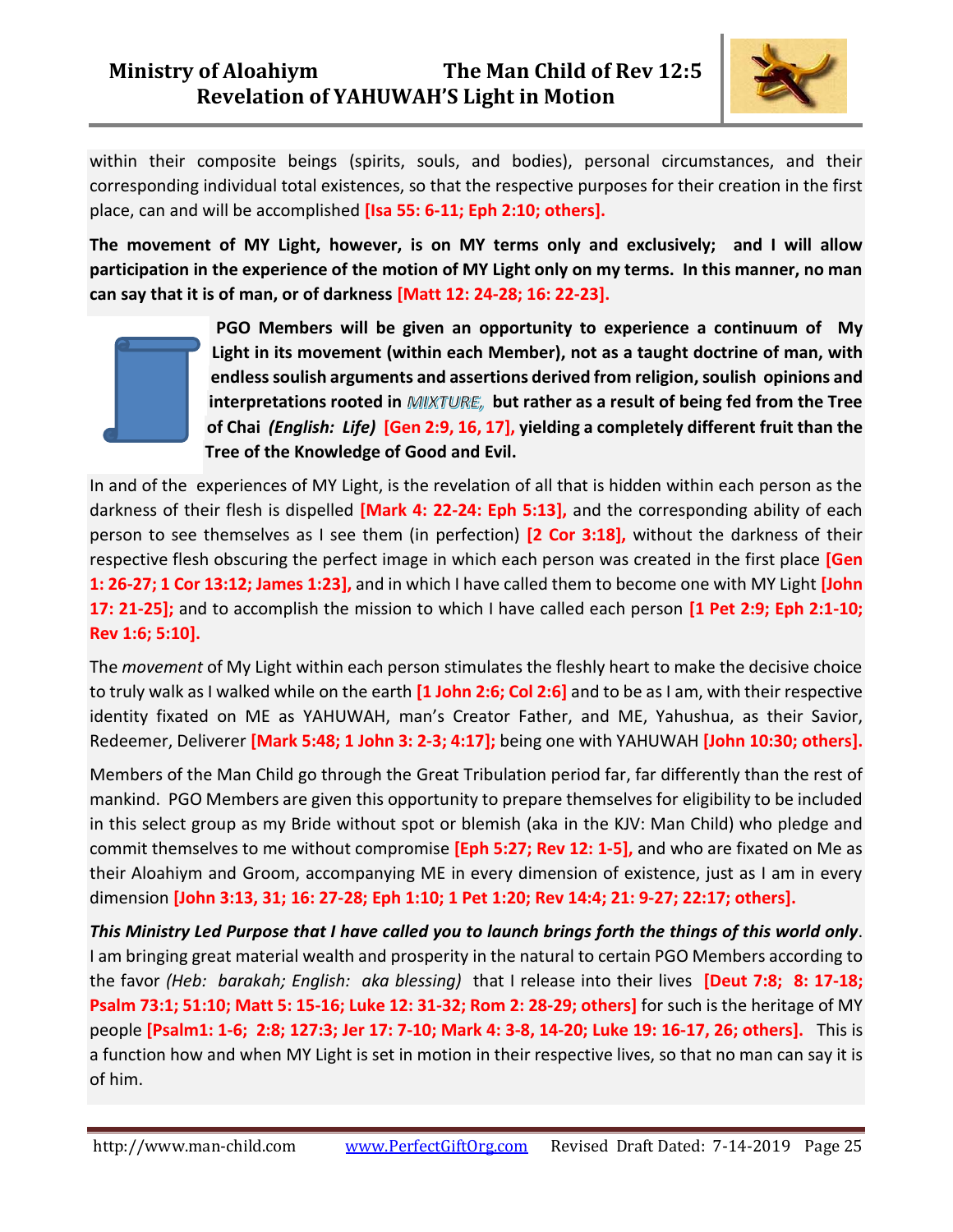

#### **Challenge in the Flesh: PGO Membership as the Counter Weight**

Membership in PGO serves as the counter- weight (counter balance) to this earthly mechanism and process. In other words, this Ministry Led Purpose brings forth certain results in the natural, and is necessarily short lived because the things of this world remain in this world. Hence, **1 John 2: 15-17** becomes a real challenge to the flesh as the rewards of this world are realized, and then reckoned with by the soul. **[See 2 Cor 5:10; 7:1].** In other words, does the PGO Member love the rewards of this world that I, and I alone, have given to them as a gift **[John 3:27; 1 Cor 4:7]** . . . more than the love that they profess to have for Me, as the Giver of that gift? **[See 1 Cor 3: 11-15; Rev 2:23].** Are not all gifts that are truly of ME derived from MY Light **[James 1:17]?** 

Until one has the gift in his or her possession, the answer is only conjecture on the part of man. As a result, this challenge is essentially delayed until the time that the gift is realized, and only I know when their souls shall be demanded of them **[See Luke 12: 15-21; 21: 34-36].**

#### **The Greater Test**

*The greater test is the recognition of MY Light as the one, true gift of* **James 1:17,** *for which this ministry, Perfect Gift.Org, Inc. (PGO) is so named*; and in and of MY Light are the infinite totality of MY attributes, as I had revealed to you in 2009. Hence, out of MY Light comes the perception of the revelation released within man that MY Light is infinitely greater than man himself (as MY creation), or anything of this world **[Job 5: 12-13; Prov 21:30; Isa 29: 10-15; others]**; and that the rewards of the knowledge and understanding of ME in his or her *soul* (with understanding) **[Matt 13: 13-16; Rom 11:33; Eph 1:3-19; 3:10; 5:8, 17; Col 1:9-10; 2: 2-3; 2 Tim 2: 7-8; James 3: 17-18; Rev 11: 2-12; others]**  is far more precious than even that of this Ministry Led Purpose that, as stated before, shall operate to provide man with both a strategic and tactical escape from the bondage of Babylon **[Jer 51:5-10; Rev 18: 2-24]** in a manner that he (she) can readily grasp and come to terms with in the realm of the natural, releasing MY divine counsel with prudent understanding in the process **[Luke 10:21-24; 12: 1- 3; 44-50; Rom 1: 16-32; 1 Cor 2: 10-16; 3: 11-23; Jude 1:5-25; Rev 5: 9-14; 7:13-17; 12: 7-13; 14: 4-5; 19: 6-10; 21: 23-27; 22: 1-5].** Hence, the perception of MY Light comprising both the larger and the inner Tornados.

### **6.2 Spring, 2019 . . . Further Comments by Yahushua, in Subsequent Conversations:**

*In connection with Perfect Gift.Org (PGO),* Yahushua went on to explain another way of perceiving the correlation and interrelationship between PGO and the Ministry Led Purpose:

Rather, the success of the Ministry Led Purpose is a *function of His Light, and only His Light*, enabling and empowering this specific Purpose (in the natural) to succeed as it was designed. As the potential for material success of the Ministry Led Purpose is realized, all credit and acknowledgement is to be given to ME (YAHUWAH/Yahushua) without compromise, as MY Name is lifted up. **[See Psalm 9:10; 91:1-2, 14-16; Phil 2:9; Gal 4: 8-9].**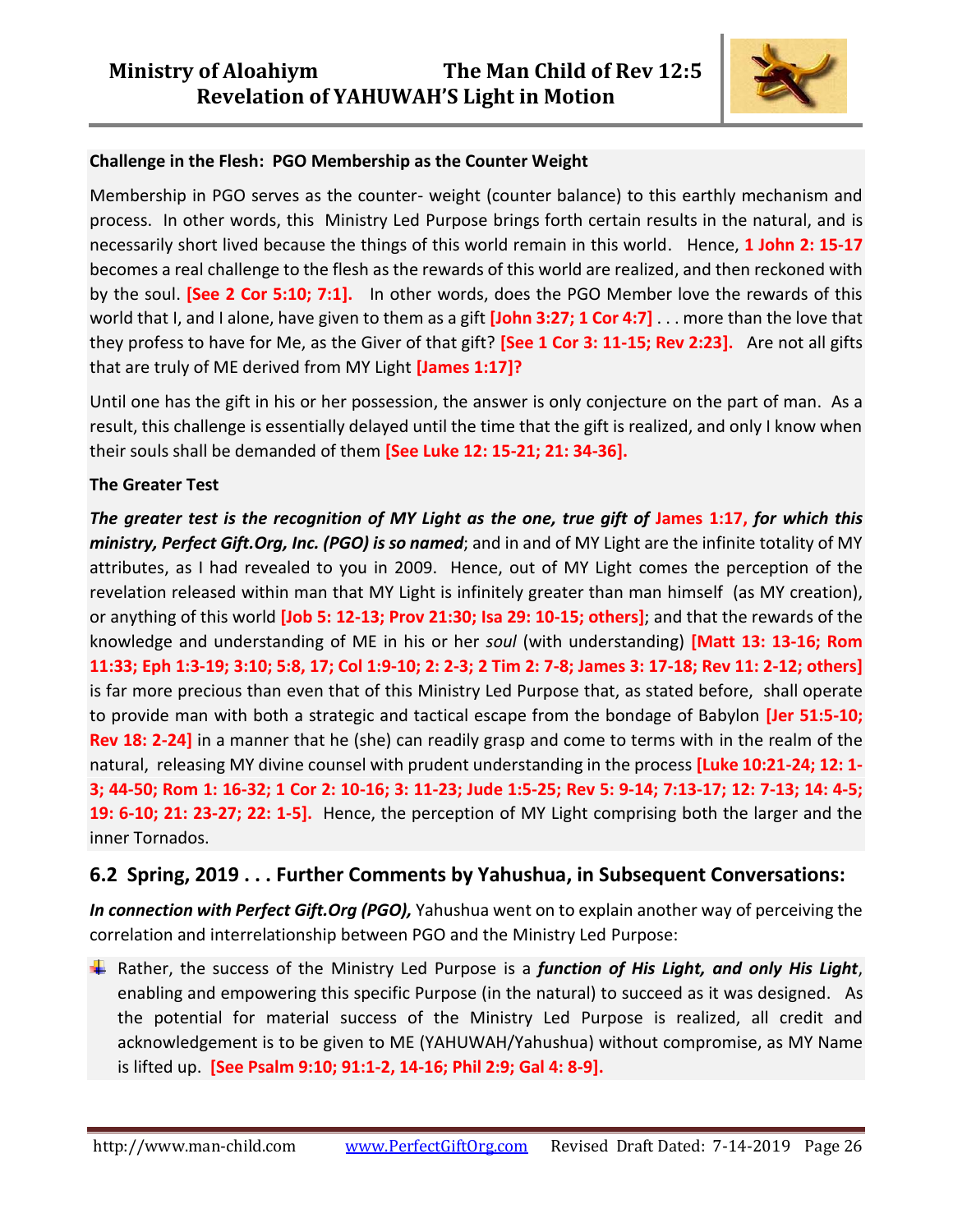

Yahushua then went on clarify the line of separation between PGO and the *Perfect Light* website that will be re-engineered with new content, and released with NO commercial application or purposes, focusing on the movement of His Light within each and every PGO Member who is devoted to becoming a part of and member of the Man Child that is to be caught up to Throne of YAHUWAH **[Rev 12:5].** The Perfect Light website will enable the PGO Member to realize even greater milestones in their respective quest for answers and empowerment in the initiation of motion of YAHUWAH'S Light.

- $\ddot{\phantom{1}}$  The Perfect Light website will be used to accelerate the movement of MY Light in those individuals who are willing, in such a way that they will have greater and greater personal experiences, as well as personal revelation as I deem it appropriate. **[See 1 Chron 28:9; Prov 8: 22-31; Jer 29: 11-14; Matt 11:27; Luke 12:31; John 1:50; 5: 20; 14:12; Heb 11:6]**
- $\pm$  There is a responsibility that comes with MY revelation released to any man or woman; and that is to adjust one's life to commit and carry out in substance (performing; living) on that which is released by ME into their spirits, and in and around their souls through MY Word and through prayer **[2 Pet 1: 10-11; 2 Tim 3:5-17; Rev 5:10; others].** Every thought a person has, every thought entertained by that person is actually a conversation with ME. I know man's thoughts **[Matt 15: 18-19; Luke 5:22; 24:38; others]** and I know each man's heart **[Matt 5:8; 12: 34-35; 13: 13-17; others],** for a person's thoughts are confirmed by their actions **[Prov 19: 22; 23:7; others],** and a person's prayers are a function of his thoughts, resulting from the true desires of his (her) heart. Yet, the heart is deceitful above all things, desperately wicked. I search the heart, and I grant a reward according to that persons actions **[Jer 17: 9-10; Heb 4: 12-13; 1 Cor 3: 7-8, 14-15; Rev 22:12].**
- I have a purpose for PGO and the Private Members thereof; for the one true Perfect Gift of **James 1:17** is My Light that is made available to all of My people. Is it available to My people apart from PGO? Of course!
- $\frac{1}{2}$  So why then should anyone join PGO? Private Members participate in My esteem and honor in a way that *I choose to demonstrate thru this organization in connection with the preparation with the catching up of the Man Child,* and My purposes for PGO are far different than virtually any of the other organizations and ministries that also worship Me. Pursuant to enrollment, PGO Members must necessarily sincerely and genuinely long with **all** of their heart, to experience the tangible movement of My Light in their respective spirits, souls and bodies without regard to the interference of religious doctrines, the teachings of man (or his institutions) whereby man is their authority instead of My Word, **[Deut 12:32; Prov 30: 5-6; Isa 29:13; Matt 15:9; Mark 7:7; Rev 22:18; others],** and without the interference of man's soulish (selfish) private agendas caused by their respective carnal natures hindering the motion of MY LIGHT **[Job 27: 8-10; 35:12; Psalm 18:41; 66: 18-19; Luke 15: 11-17; 16: 19-31; James 4: 1-5; others] as I purpose to release it.**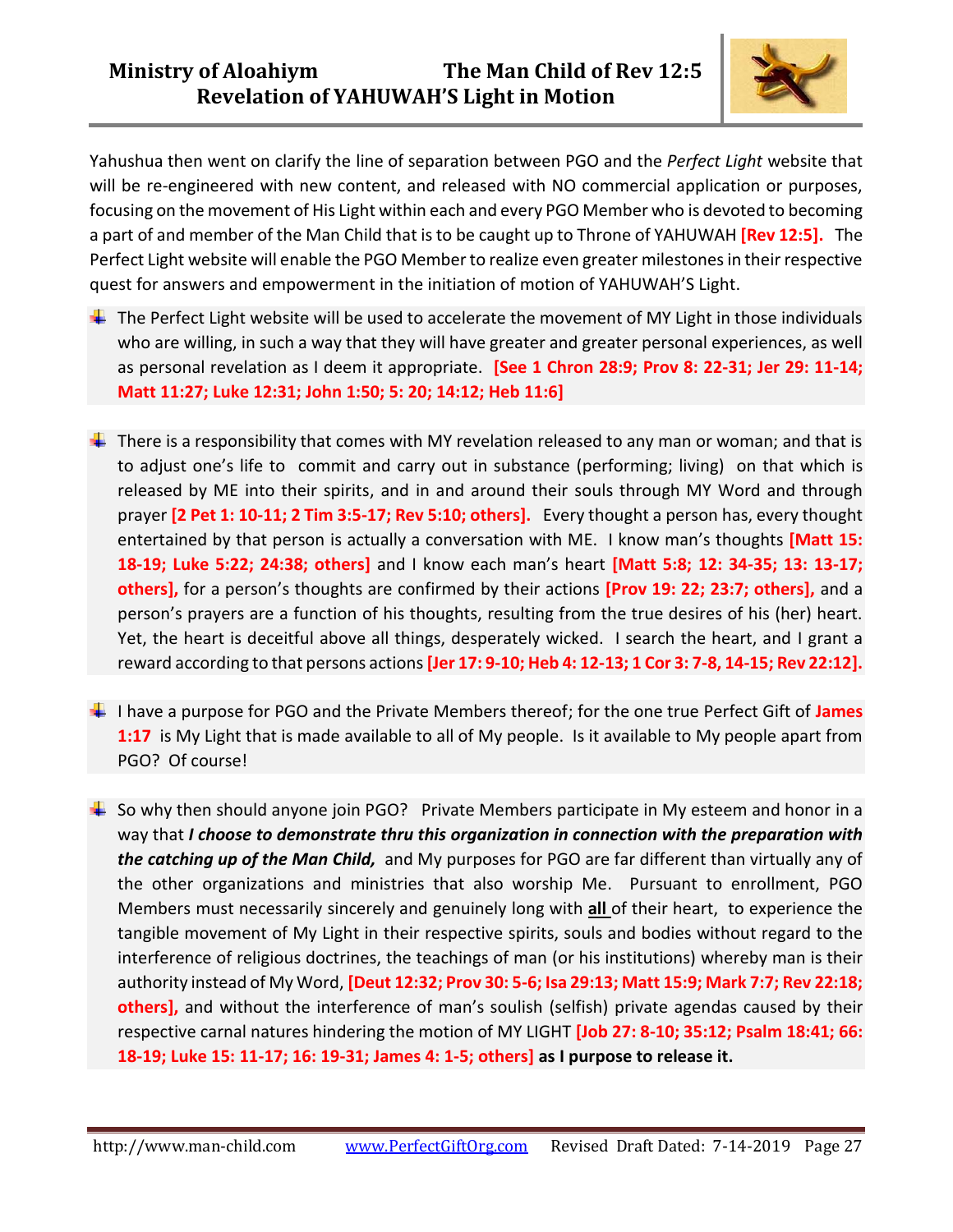

- $\downarrow$  I am using Perfect Gift.Org (PGO) as a staging area for My Light to explode in the hearts, minds and even bodies of the various PGO private members, and for the preparation of the catching up of the Man Child, the single greatest event in the history of mankind since the Day of Shavuot *(Greek: Pentecost)* that is recorded in **Acts 2: 1-4.** It is the movement of MY Light in their hearts and souls that makes this possible, causing a dramatic shift in the battle of their flesh with their respective spirits **[Psalm 19: 12-13; 119: 32, 40; Matt 26:41; Rom 8: 5-8; Gal 5: 1-13, 16-18, 25-26; 2 Tim 3:7; others].**
- $\downarrow$  PGO operates as a counterbalance to the side of the Ministry Led Purpose in the natural that I am performing through you that provides what it does for this country and the rest of the world. The motion of MY Light experienced by PGO Members necessarily removes any soulish desire to covet anything of this world, and enables and empowers anyone to successfully respond to the challenges of **1 John 2:15-17,** subject once again and to deliberately repeat . . . to the motives and desires of the heart, as the heart is purged (cleansed) by MY Light through the revelation of what is actually in the respective heart of the PGO Member that is NOT of ME **[Matt 10:26; Luke 12:2; Eph 5:13].**
- $\downarrow$  To be caught up as a part of the Man Child, necessarily means that the things and rewards of this world must have lost their value since they are left behind. Those who join PGO and remain a Member can and will prosper materially (in the natural) and spiritually, even if they don't participate in the Ministry Led Purpose of what I am doing through you in the natural. Why? Because MY Light makes all things possible **[Matt 17:20; Mark 9:23; 11: 22-24; John 4:88-50; Acts 9:3; Heb 11:6; others];** and for what is in their hearts is born out through their actions.
- I permit anyone to join PGO, no matter if they are current believers or not. Whether or not MY people join PGO is an election of their part, not a command. But given the opportunity to experience the movement of MY Light as I have described it herein, at the end of their lives, they shall be without excuse **[Acts 17: 28-32; Rom 1: 18-22].** Eyd, your wife, Yahn EL, and Ed Young are my witnesses; and the explosion of MY Light moving through you shall be readily apparent to all in the natural. The same shall be true for each PGO Member whose respective hearts are focused on me, as I determine the movement for each PGO Member.

#### **Obedience to Yahushua's Commands:**

Yahushua commented on **John 14:15 If ye love me, keep my commandments;** that His commands are multi-dimensional, with **No** limit as to how obedience to His Word and to His personal instructions to each individual can stretch the movement of His Light in the heart to correct or overcome the soulish carnal rejection Him in the natural, as well as the ways and practices of man that are not of Him. Yahushua knows those individuals that belong to Him, even if these same people do not know. YAHUWAH/Yahushua further declared: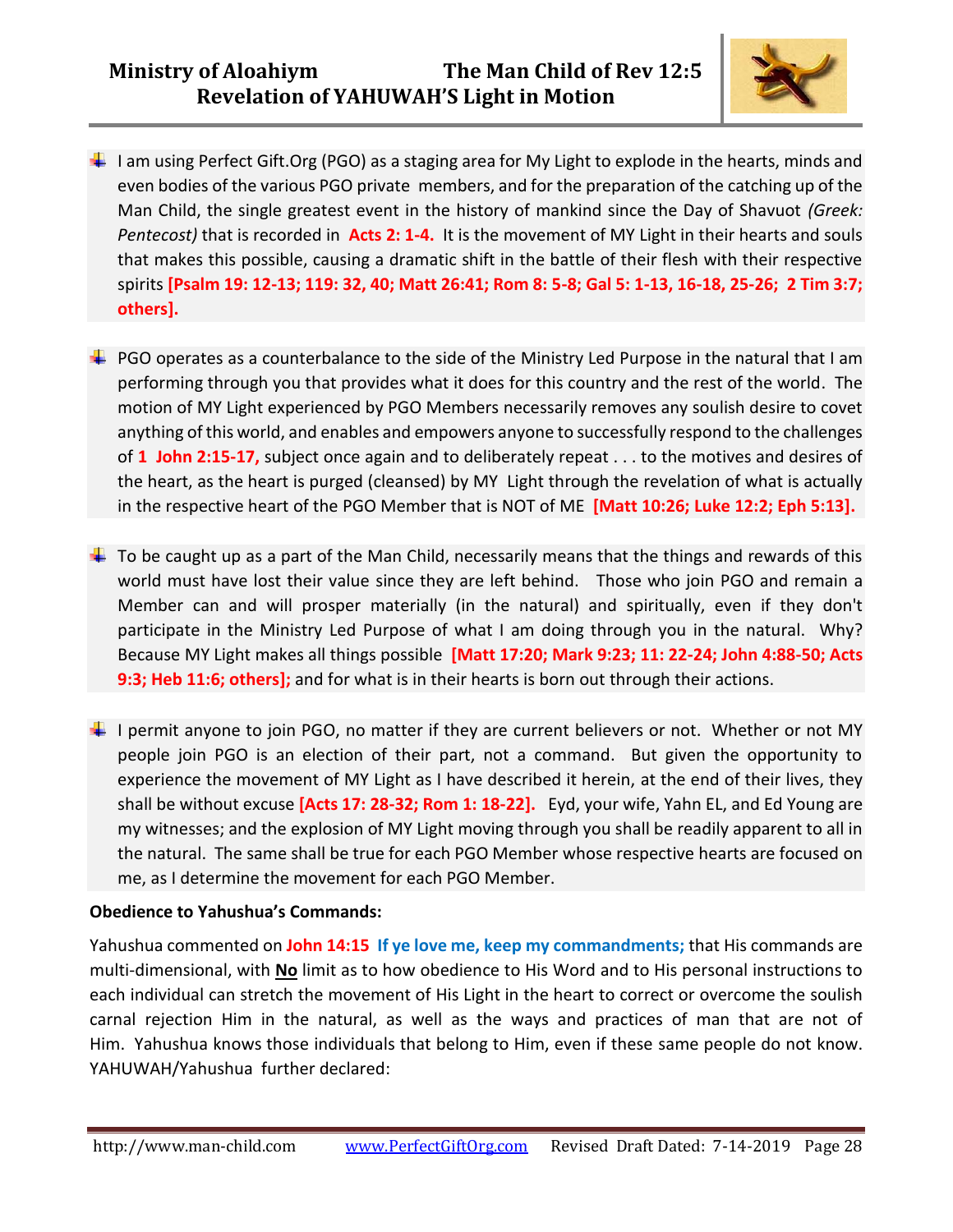

- $\downarrow$  If you love Me, then follow My commands, but how do you define "If" and "love"? When you do love Me, then you have perfect anger (hatred) for anything that is not of ME **[Psalm 101: 3-8; 139: 21-24; Matt 12:30; Mark 16:16; 2 Cor 6: 14-18; others]** . The hatred of sin Its already imprinted through the circumcision of the heart.
- Anything to do with **Sin** is abhorrent: Any true believer is revolted by sin; that is, anything that YAHUWAH hates. If you are not in His Light, then a person cannot know what it is like to be in His Light, and therefore to know the infinite totality of His attributes. These things are in a different dimension as spirit and soul are in this realm. Revelation and the movement of His Light will be the focus of the Perfect Light website, *but only those who are PGO Members will have access*.

There are multiple dimensions in the realm of the Ruach. When people speak of blood lines (as in their respective race or genealogical history), they are speaking from the realm of the natural (of the flesh). In this dimension, bloodlines are of the flesh; and preparation for the movement of His Light is different in each person having caused a change in the realm of the spirit (for that person) **[Eph 5:13].** The receipt of revelation from the Realm of the Spirit (mixture) is different from receipt of revelation from the Realm of Ruach (Realm of YAHUWAH'S Light).

## **7.0 Becoming a Perfect Gift.Org (PGO) Private Member:**

Perfect Gift.Org, Inc. (PGO) is a WY corporation, and is **NOT** a tax exempt organization. Those individuals who join PGO are required to pay \$100 on annual basis for their respective membership, by order of the Father.

### **PGO does NOT and/or is NOT:**

- ➢ Solicit offerings
- $\triangleright$  Sell books, CDs, DVDs, and/or trinkets, and/or other financial opportunities
- $\triangleright$  Attempt in way to get into Members' pockets under false pretense or subterfuge
- $\triangleright$  Does not compete with any person's place or manner or worship; all persons are welcome
- $\triangleright$  NOT affiliated or connected with any other ministry (other than the Ministry of Aloahiym);
- $\triangleright$  NOT affiliated with any church, synagogue, temple, or any other organization or institution
- $\triangleright$  NOT religious in any manner

### **PGO is about THREE things only: The Greater Purpose**

- ✓ To encourage anyone to experience the movement (*explosion*) of YAHUWAH'S Light personally and individually in their respective spirits, souls, and bodies A person's true motives and desires are the operative and controlling factor, as expressed on the website.
- $\checkmark$  To bring as many people, those who are willing, into the oneness of YAHUWAH/Yahushua (His Light) in fulfillment of **John 17:21-26**, as prayed by Yahushua, Who never said a prayer that wasn't answered.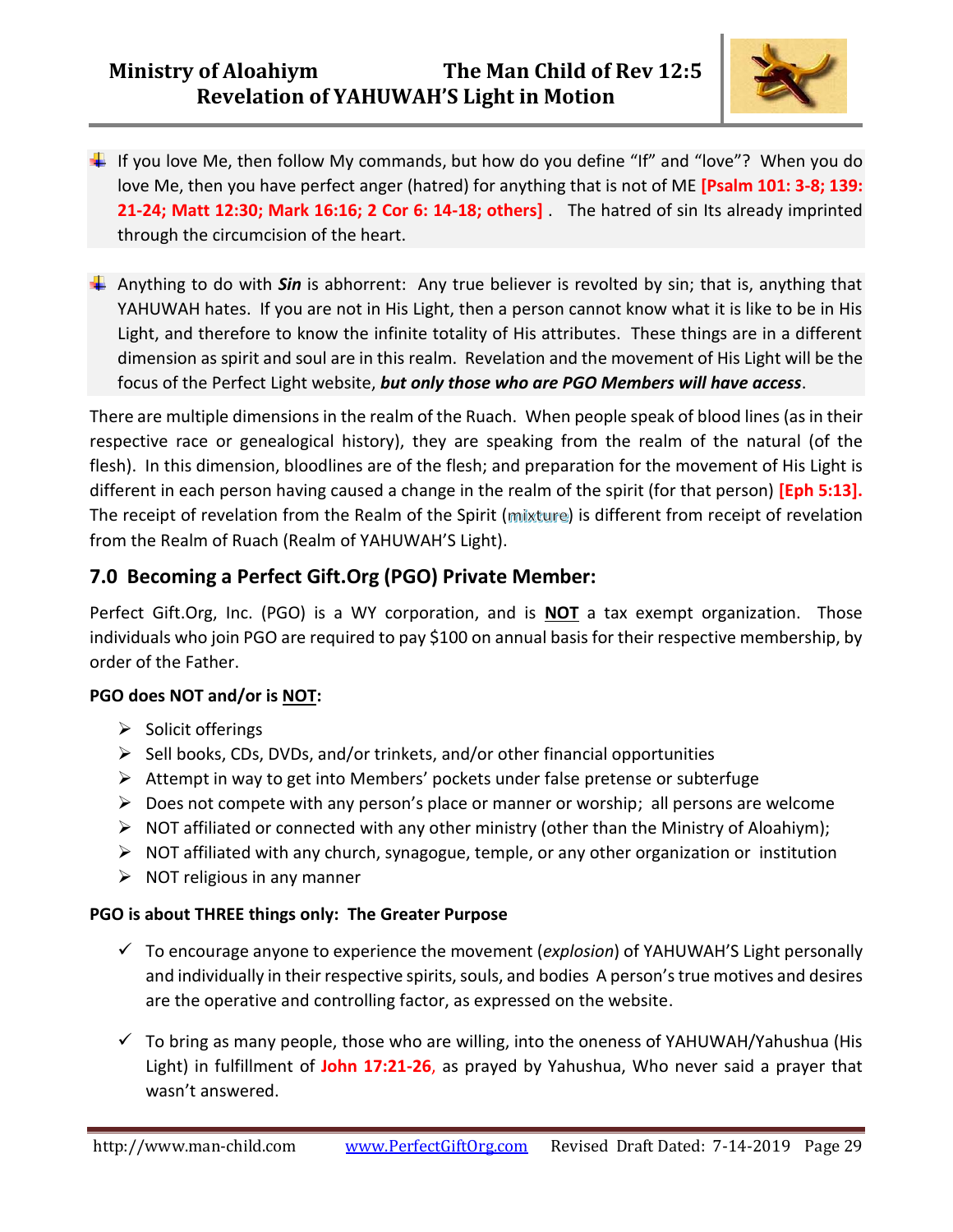

 $\checkmark$  To bring as many people, those who are willing, into the preparation for the catching up of the Man Child **[Rev 12:5],** synonymous with the: *Bride, Overcomers, Manifested Sons, 144,000, Two Witnesses, etc. . .* as determined by Scripture. PGO operates by prayer and through prayer. The willingness of any individual is a personal decision by between YAHUWAH and that individual without coercion.

While the quintessential experience of YAHUWAH'S Light *in motion* is different for each person, it is imperative to understand that this is a continuum of experiences that grow and intensify over time, and lasting forever. The continuity is a function of the individual maintaining a tangible, consistent, and scripturally rock-solid prayer effort, YAHUWAH does the rest.

To reemphasize, the Ruach ha Qodesh moves in and through each person as YAHUWAH determines; and no man can or will dictate how this must happen. However, it will happen wherein the exercise of emunah is realized on a level NOT just to placate the emotional directives of the soul or succumbing to the opinions of those individuals around the believer. Belief can be tangibly converted into factual proof in the natural through TRUST and absolute RELIANCE in what the Scriptures declare **[Matt 17:20; Mark 9:23; 11: 22-24; Luke 1:27; 18: 27; others].** However, a true believer must be willing to go at risk in the natural in connection with that Trust; for after all, talk is cheap and action counts.

Then, why the annual payment? The payment is a formal, annual recognition of the Covenant Agreement by and between YAHUWAH/Yahushua and each PGO Member respectively. As stated previously, PGO Members participate and experience the brilliance of YAHUWAH'S Light (His Esteem and Honor) in a manner far, far differently than those individual believers who are not PGO Members. The movement of YAHUWAH'S Light necessarily yields favor: favor in the Realm of the Ruach **[Luke 18: 29-30; 1 Tim 6:6; 2 Cor 4:18; Phil 4:13; John 4:32; 6: 32-40, 63; Rev 2:17; 3:12; 22:4, 12-14; others],** and favor in the natural as His Light drives out darkness in whatever circumstance a person is involved. **[See Deut 8: 17-18; 28: 1-13; 1 Sam 2: 7-9; Job 42:10; Palm 75: 5-7; James 4:10; others]. The Ministry Led Purpose of PGO addresses the motion of His Light in both the realm of the natural as well as the Realm of the Ruach.** 

Those individuals that join PGO become eligible to receive a baruch atah *(English: blessing)* of and from YAHUWAH unlike any other recorded throughout scripture or in modern day terms, and unlike any other in the natural. **[See Deut 8: 17-18; See 3 John 1:2]**

**Anyone that is interested in becoming a PGO Member may do so online, by going to the website and clicking:** 

# **<http://www.perfectgiftorg.com/register>**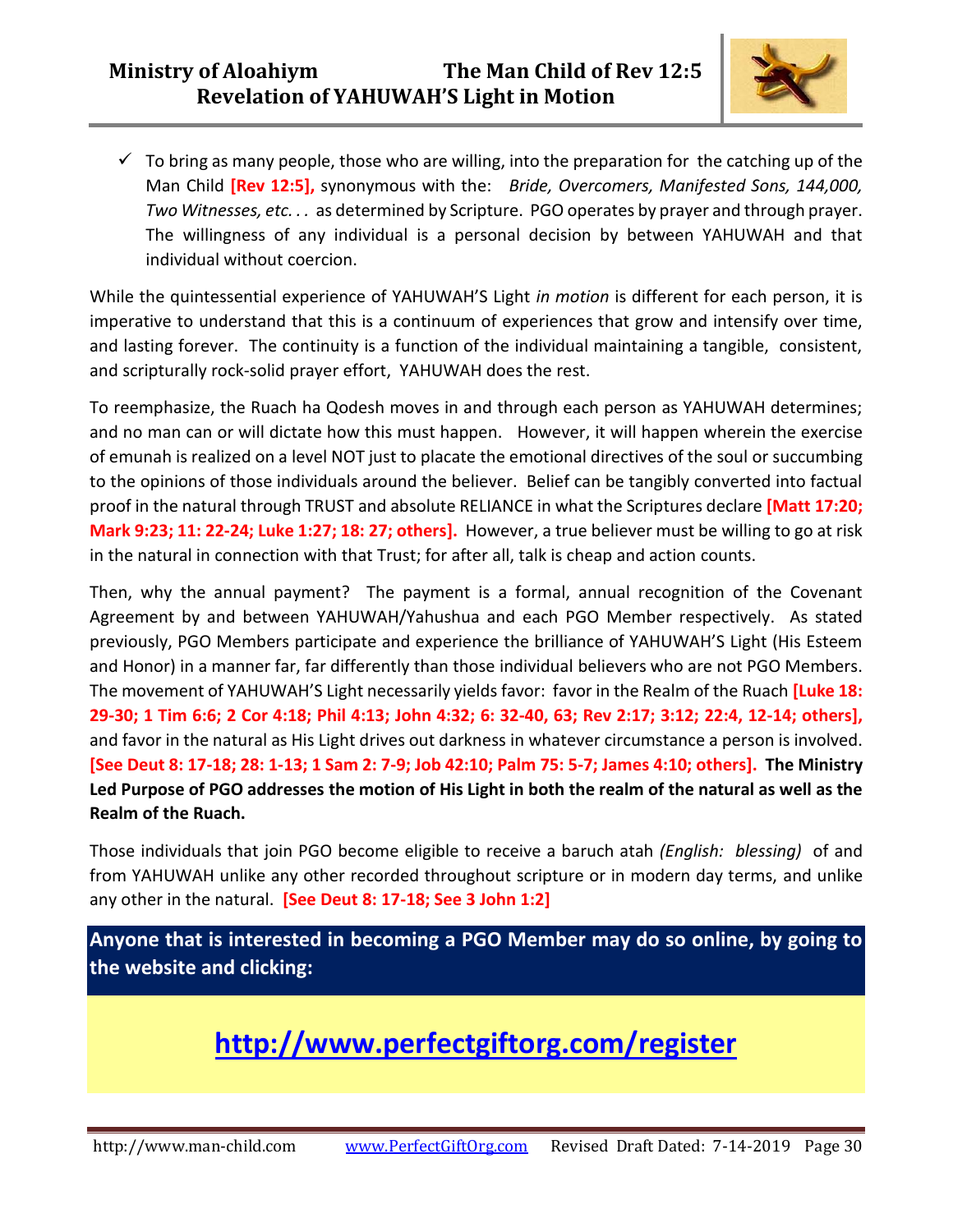

## **8.0 Personal Experiences in the Natural: YAHUWAH'S Light in Motion**

**8.1 Summer, 2015 Heart Attack:** In the middle of June of 2015, my wife, Yahn EL and I were in FL, and staying in an RV park. I was walking around noon in the park, and suddenly felt a tightening across my upper chest and back, from shoulder to shoulder. I had always been as healthy as a race horse for most of my life, excluding certain times and the many different injuries that I had over the years.

When I experienced this pain, my first thought was that I was grossly out of shape physically. I resigned that I needed to start exercising a great deal more than I had been, with the certainty of knowing that prayer was the only answer to whatever it was that I was experiencing.

Not realizing what was happening, I recalled the lessons of King Asa in **2 Chron 16: 1-14**, and was determined not to make the mistakes that he did. As a result, my wife and I remained in prayer regarding whatever was happening in my body for the next 2.5 weeks. During this time, I began to walk longer and more intensely. However, the symptoms were getting worse, not better. Finally, I had trouble swallowing; had great difficulty in doing much of anything; had no strength or stamina; and could not even lay down with increased pain in my chest, and great difficulty in breathing.

At the end of this period of 2.5 to 3 weeks, YAHUWAH finally told me that I may call the hospital regarding my immediate condition, *but reminding that He and He alone is the healer,* NOT MAN; to which I replied, "You bet!" At the time, we had no money (still don't have any money!), no income, no savings, no insurance, nothing . . . only YAHUWAH! **[Psalm 62: 5-8; 91: 1-2; Nah 1:7; others]**

Once in the hospital, a team of cardiologists declared that I had had a massive, acute heart attack with one of the arteries completely closed off, and that I needed to have two stints put in immediately.

They also told me that a person might live an hour or so, maybe a day if that person is fortunate; but never for a period of 2.5 weeks or more. They unequivocally declared that I should be dead already! I then began to declare the validity of the Word of Aloahiym, specifically the power and truth of **John 6:63.** Without announcing it, I believe that they thought that I would expire on the operating table or in follow up treatment in ICU. During this time, they offered no words of encouragement to my wife.

I survived obviously, and here I am. The doctors put me on a battery of medications with firm instructions that I am to take all of them daily for the rest of my life. I could not even afford to pay for one of them, let alone the whole ensemble.

Hence, I called out to the Father, and He said to me: *Son, don't worry about it. I am taking you off of these medications when your current supply runs out.* He also gave me much personal revelation concerning the Man Child and what is coming up for me personally, and instructed me to begin to prepare myself for this future assignment. Shortly thereafter, we went to Las Vegas, and I again began to walk rigorously once again, only without the medicines except for baby aspirin.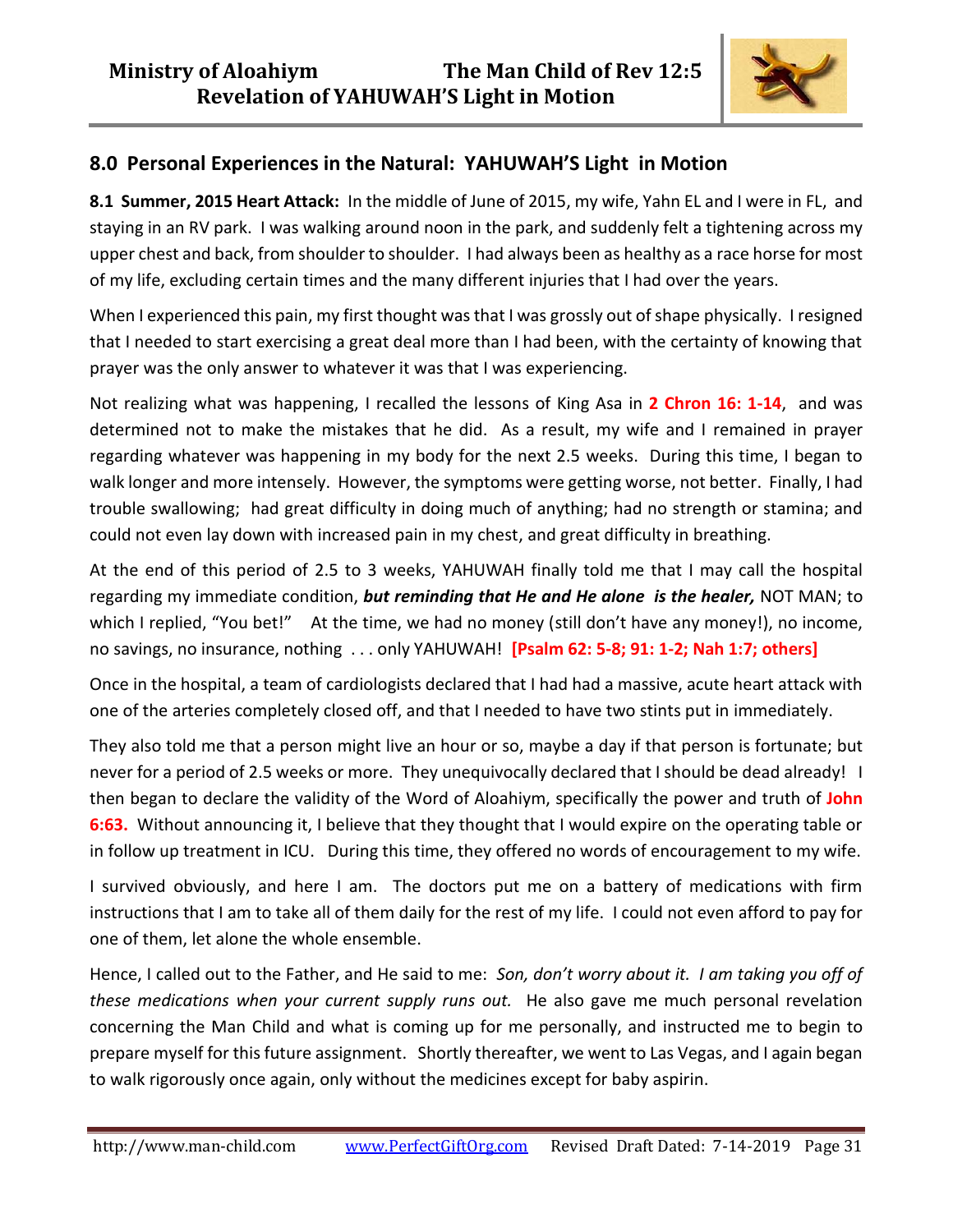

Since that time, I have always recounted the literal application of **Exod 23:25; John 6:63;** and **3 John 1:2** which says, in short: As a person's soul prospers, so shall he prosper, even in health! YAHUWAH'S Light was in motion on my behalf, saving my life, and I absolutely knew it. Once a person has the understanding and cognitive discernment of this process, it remains forever with that person forever.

I remembered a great many of the earlier visions that YAHUWAH had given me through the years, including the water that I had drunk from the Gihon Spring that eventually fed the Pool of Siloam built during the time of Hezekiah and mentioned in **John 9: 7,11,** that coincided with the dynamic and very demonstrable *explosion* of YAHUWAH'S Light within me (recorded in *Part 2 of the Book of the Man Child, Page 13, this website),* and the subsequent time that YAHUWAH spent with me in 2009 concerning the revelation of the Man Child that has become the entire focus of this Ministry.

The motion (explosion) of YAHUWAH'S Light (in this instance, involving my own physical survival) is yet another *example of Truth superseding Fact*; YAHUWAH'S Light going into battle and overpowering the darkness that was manifesting from the realm of the spirit, and attempting to manifest in the natural with the specific intent to kill me **[John 10:10; John 6: 50-51].** His Word is Truth **[John 17:17],**  but medical science is fact, and the validity and Truth of **John 6:63** overpowered and triumphed over a result that would have ended quite differently had not YAHUWAH intervened. Moreover, this wasn't the first time. I have faced certain and imminent death several times previously in my life over the years. However, unknown to my wife and I at the time, this saga was to continue.

To YAHUWAH, goes all the praise, credit, and acknowledgement for His continued preservation of my very existence, let alone my life here on the earth. With YAHUWAH'S revelation from the Realm of the Ruach, a person can see what is taking place as it unfolds in real time. Pursuant to a vision that YAHYUWAH may give a person, then that person's engagement of *emunah* is much, much easier.

**8.2 Summer, 2016 Van Episode:** While my wife and I were traveling in an old and very tired 1997 Chevy van, we noticed an acute smell of gasoline pursuant to stop at a rest area along the freeway. We were traveling in an effort to keep an appointment made previously about 250 miles away. The smell was caused by an obvious leak in the fuel system, but we chose to ignore it and to continue on the journey since the appointment had been set, and he wasn't going to wait on us. The van has an exceptionally low clearance between the bottom of the van and the ground, and I didn't especially want to get dirty and grimy at the moment, before we were to meet this particular party.

When we reached the nearest small town closest to where we were headed, we put our last \$20 into gas for the van. This was the 4<sup>th</sup> fill up in those same 200+ miles, accounting for almost 100 gallons; definitely much greater fuel consumption even after accounting for a leak. The added gas expenditures had literally robbed us of what little funds that we had available.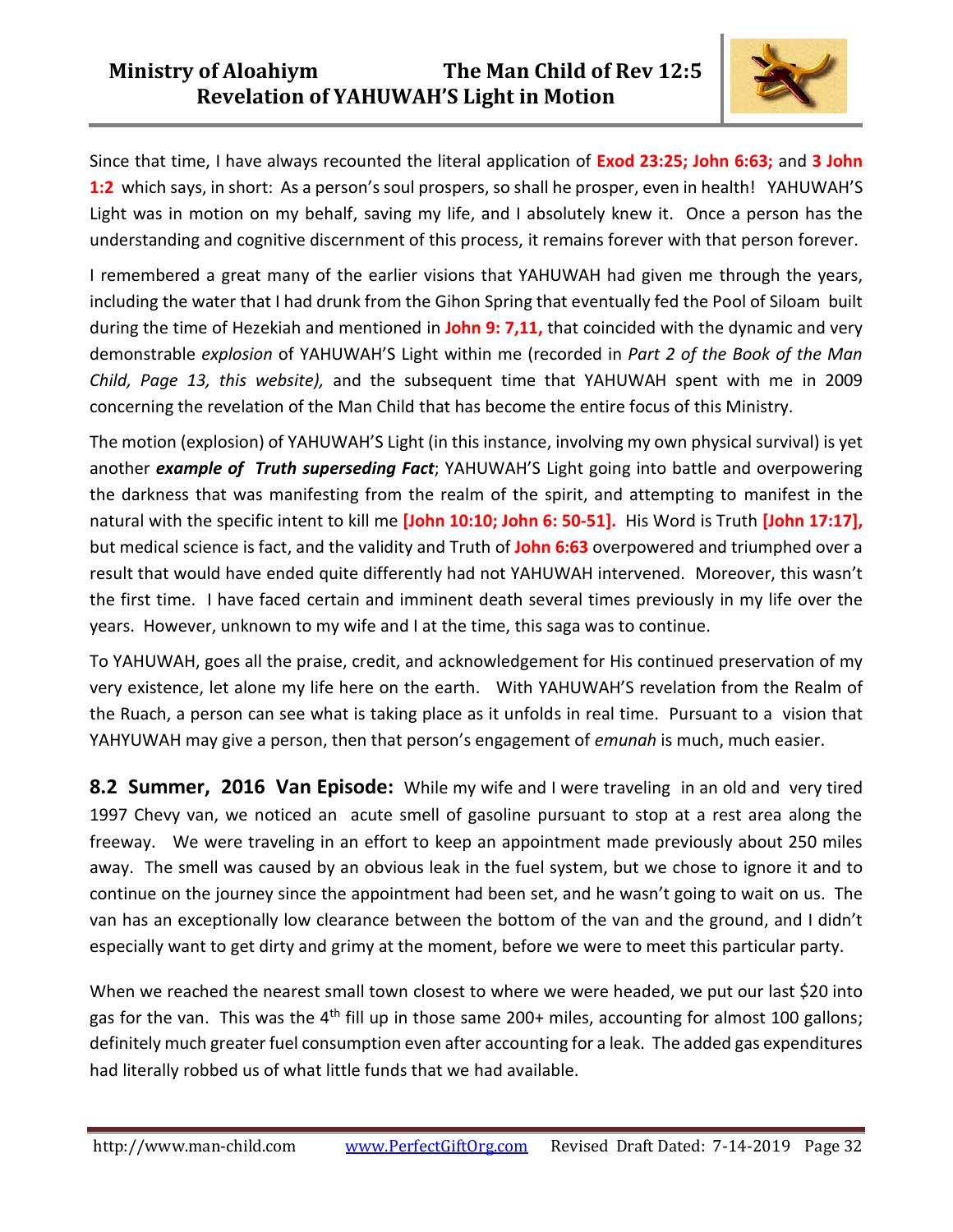## **Ministry of Aloahiym The Man Child of Rev 12:5 Revelation of YAHUWAH'S Light in Motion**



Being acutely aware of the loss of gas, we knew that we had to investigate the problem. Finally, without a floor jack or hydraulic lift, we had a young (and slender) mechanic slide under the van at this last stop on the way to our destination, to see just how bad the problem was.

The young mechanic instructed me to turn on the ignition, but do not start the engine, so as to engage the electric fuel pump, and this I did. Immediately, my wife and I heard him scream so loud, that even the dead could hear him!! The van wasn't just leaking gas, it was spraying gasoline all over the bottom of a very hot engine as well as the exhaust . . . and all over the young mechanic as well, who was essentially pinned below the van. He was petrified of the van exploding with him under it!

On these older vans, the fuel pump is mounted inside the fuel tank. However, there was a long slice (crack) in the plastic module outside the fuel tank, and the gas being under pressure, delivered a steady stream of gas that was being sprayed all over the bottom of the engine and the exhaust.

The van should have exploded long *before* we first discovered it, let alone all along the entire distance that we had traveled. Out of my own stupidity and irresponsibility, I had convinced my wife to ignore it . . . placing her life at risk as well as my own!

Once again, we thanked Aloahiym for His favor and compassion, as it was the Ruach that went into motion in the form of a restraint against the forces of physics in the natural, saving us both from a certain and imminent disaster. Yahn EL and I are still giving thanks to this day.

## **8.3 Winter, 2017 Heart Attack**

Yahn EL and I were visiting Ed Young at the time in Indiana, and we were all heavily engaged in the Ministry Led Purpose under orders from YAHUWAH. In the midst of this activity one morning and while working at the computer, I felt my blood pressure racing as my vision began to blur. In addition, my chest was tightening up; I could barely breathe; and I felt a tingling feeling throughout my entire body. I recognized these symptoms from 2015, and knew that I was experiencing the symptoms of yet another heart attack. Immediately, I called on Yahn EL and Ed for prayer, while moving over to the couch to lay down, recognizing that the chest pains had now become worse and quite severe. Within a few minutes, YAHUWAH gave me a bizarre set of visions in a short time frame.

**First Vision:** As if looking at an ultra-sound of my own body, I saw my blood being pumped throughout my arteries, blood vessels, and veins. In the blood, I saw YAHUWAH'S Light illumining the blood, wherein the Light became more visible than the blood that was carrying it. As I looked on, my blood became almost invisible, yet His luminescent Light was clearly visible.

**Second Vision:** Next, I saw my heart pumping His Light throughout my body . . . His Light only, I did not see any blood.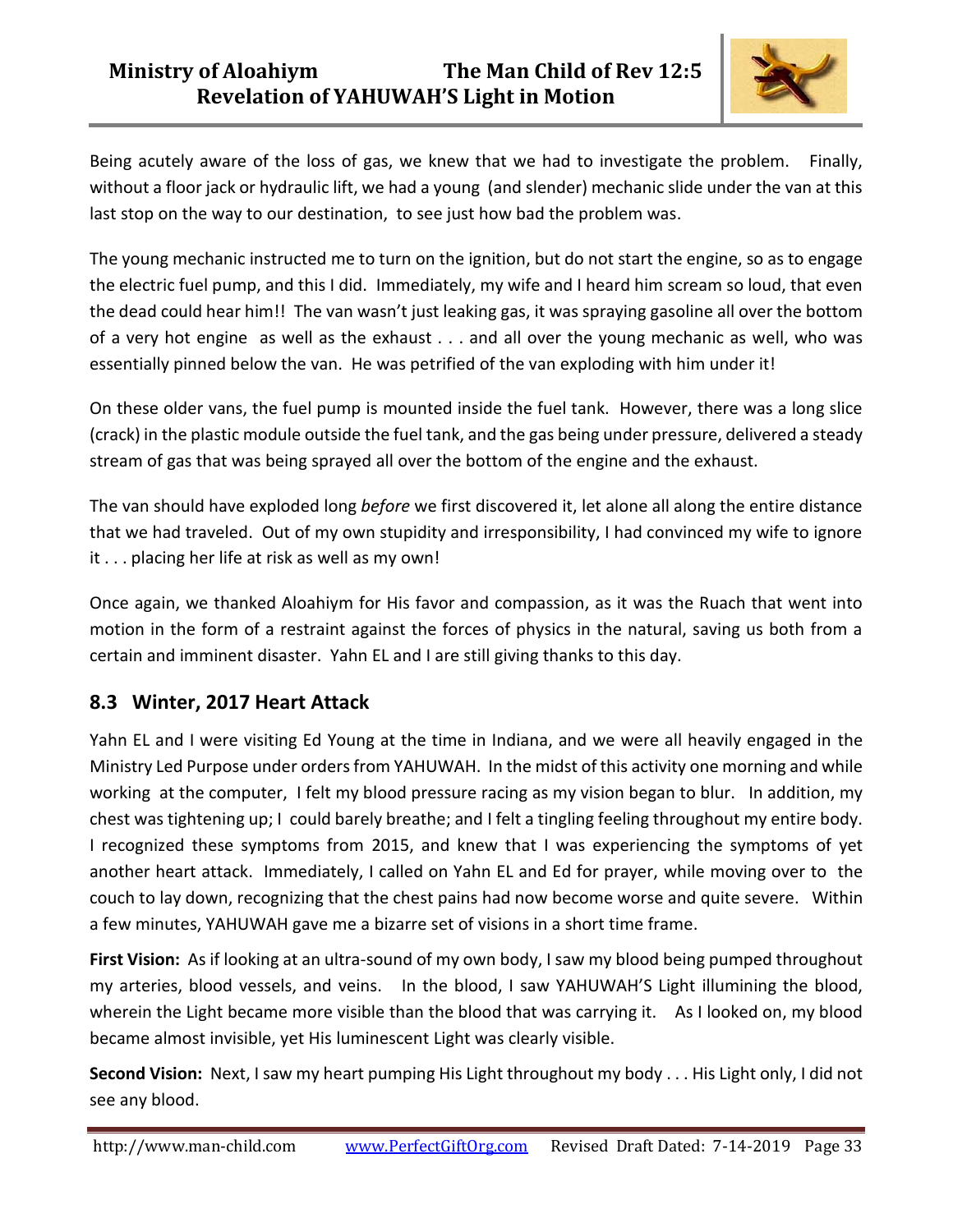

**Third Vision:** At the conclusion of the second vision, I suddenly found myself standing with Yahushua in the Realm of the Ruach, and staring at the earth some distance away.

Without saying a word, Yahushua spread His right arm towards the earth while staring at me, as if instructing me to pay close attention and watch what He was about to show me. At that instant, I saw His Chai (*Heb: pronounced "hai", meaning the essence of life itself*) radiating off of the earth, and escaping to the Realm where we were standing. The hai that I saw resembled a translucent vapor or mist, filled with YAHUWAH'S Light, and was in *constant motion.* There seemed to be no end or limit to the mist, as it continued to radiate (waft) up and off the earth, and back to Shamayim.

While this was going on, I remembered that **John 6:63** had been (is) the controlling scripture that had gotten me through the first heart attack in 2015. I was now literally witnessing the operation of this same scripture first hand on a much, much greater scale.

Later, in 2018, I returned to FL to renew my driver's license, wherein I was required to take a stress test with a cardiologist. As I went through the preliminary tests prior to the stress test, it was discovered that my carotid artery on my left side was over 70% plugged, caused by a head-on collision that I was a victim of in 1996. At the point of impact, and amongst other injuries, the carotid artery was choked off pursuant to the seat belt pressing against it, cutting off the supply of blood, and was diagnosed as the cause of the problem.

For roughly 23 years, YAHUWAH had kept the mass of tissue inside the artery from traveling up to my brain *(or what there is of a brain!).* Although I am not a doctor, at any one second, I could have dropped dead from a stroke or aneurysm, if it were not for YAHUWAH'S protective care and preservation of me.

The cardiologist also ordered a cardiac cat scan. Upon review, the cardiologist was amazed at the condition of my heart, and could not explain how the doctors in 2015 could have possibly diagnosed me as having a massive, acute heart attack and then justifying the installation of two stints! I tried explaining to him that he was seeing the heart after all of the prayer that had been lifted up over me! He was still amazed. Subsequently, I was finally given he stress test which I passed.

## **8.4 Spring, 2019 Announcement Concerning the Fulfillment of Rev 11:15**

Ed Young and I were invited to travel to Washington D C and speak with certain members of the US Congress. When we arrived, we stayed in an Air BnB the night before, close to the Capitol Building and the offices of the Senate.

Together, we shared a room to save money but neither one of us could sleep, as our thoughts (individually) were both racing and anticipating the events that were soon to follow later that morning. This was exciting, because neither one of us had ever met with sitting members of the US Congress before.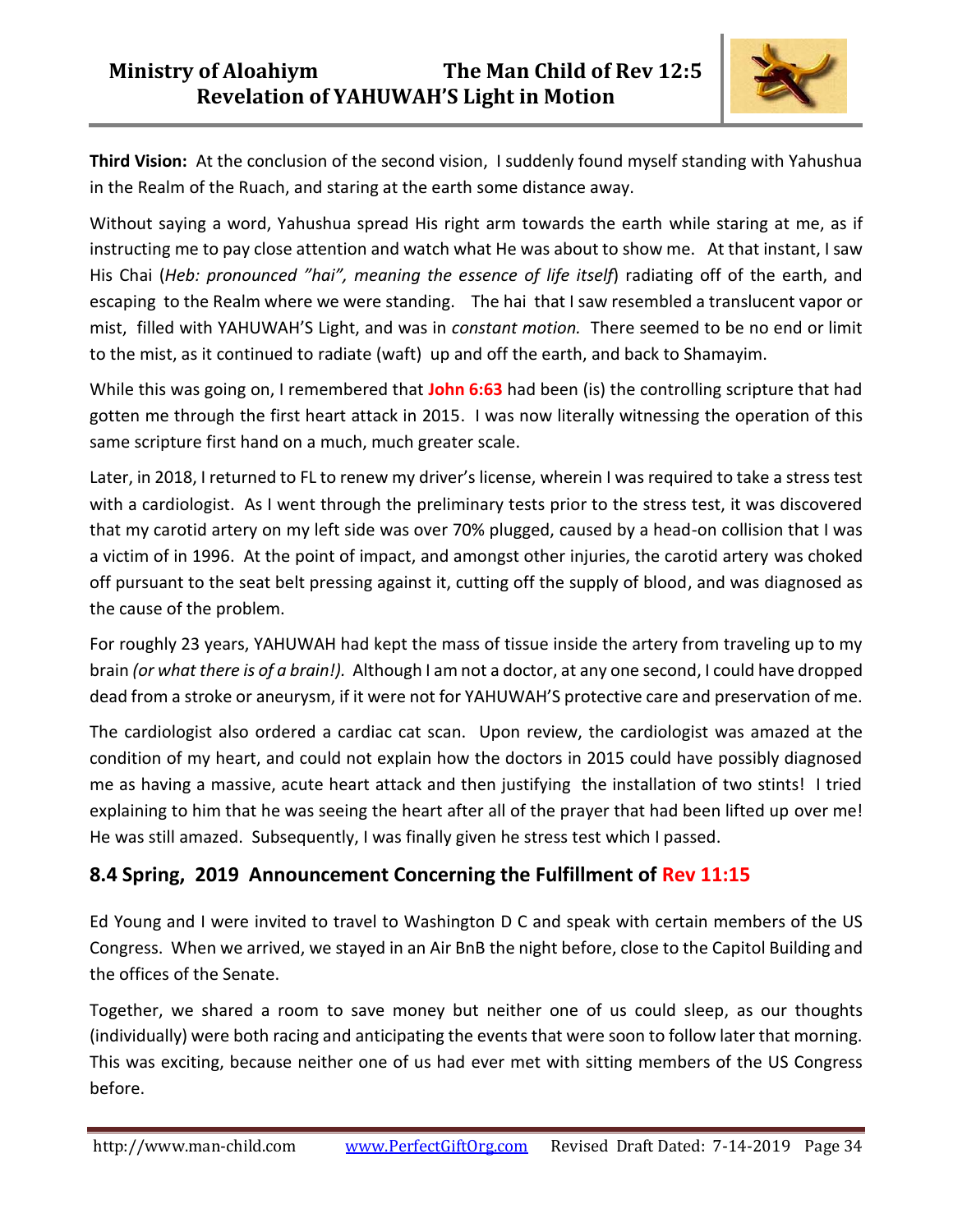

Suddenly, and out of the quietness of the early morning hours (about 4:00 am), YAHUWAH spoke to me, saying: *This day is the beginning of the fulfillment of Rev 11:15.* 

I was ecstatic and since I was already awake as was Ed, I immediately informed him of what YAHUWAH had just declared to me. Naturally, he too, was equally elated! This was indeed significant, because of PGO and the Ministry Led Purpose that YAHUWAH had assigned Ed Young and I to develop and launch, according to His leadership **[Rom 8:14],** and what He had revealed to me earlier following the first heart attack in 2015, involving the personal preparation that He had instructed me to undergo concerning the Man Child.

At the appointed time on that morning, we attended the meeting of certain Congressional members and their aides. We truly did not know what to expect, although we did know what we hoped for.

In the natural, our reception by the various parties was not inspiring, but at the end of the meeting, YAHUWAH spoke through one of the Senators' aids in such a way as to give us guidance as to what we had to do concerning the fulfillment of what the Father had spoken in the early morning hours.

Once again, it was the movement of the Ruach (YAHUWAH'S Light) that manifested. While subtle, the movement was definite, and the final eclipse of the meeting in the Senate offices bore out what YAHUWAH had declared that morning, and one of the Senator's aides was used for this purpose.

After seeing my son, who is a member of the US Marines stationed just outside Washington DC, Ed and I returned to FL. Within a day or two, Ed Young immediately left for Cheyenne, WY in accordance with further instructions from the Father. Upon his return to Cheyenne, the events there unfolded exactly as the Father had said that they would, and the events from that time to now continue to confirm YAHWAH'S declaration to me that occurred on this recent trip to Washington D C. Obedience has always been the key to moving in His perfect will, and we will continue to do so.

Again, once the motion of the Ruach is started, YAHUWAH always performs on the words spoken through His nabi **[Jer 1:12; Ezek 12:25; others].**

### **Conclusions:**

The Ministry of Aloahiym, Perfect Gift.Org (PGO), and the Ministry Led Purpose are all of Aloahiym, and belong to Aloahiym; not man, including us **[Psalm 24:1; Deut 10:14; 1 Chron 29:11; Hag 2:8; others].**

As of the date of this article, the Ministry of Aloahiym website has penetrated into 200 countries worldwide, with statistically nearly 900 people per day visiting the website. Earlier this figure was over a thousand per day, and is now climbing once again. We, as the founders and administrators of all the websites, had nothing to do with this. *It is entirely (100%) the work of YAHUWAH through the continuous motion of His Ruach has Qodesh.*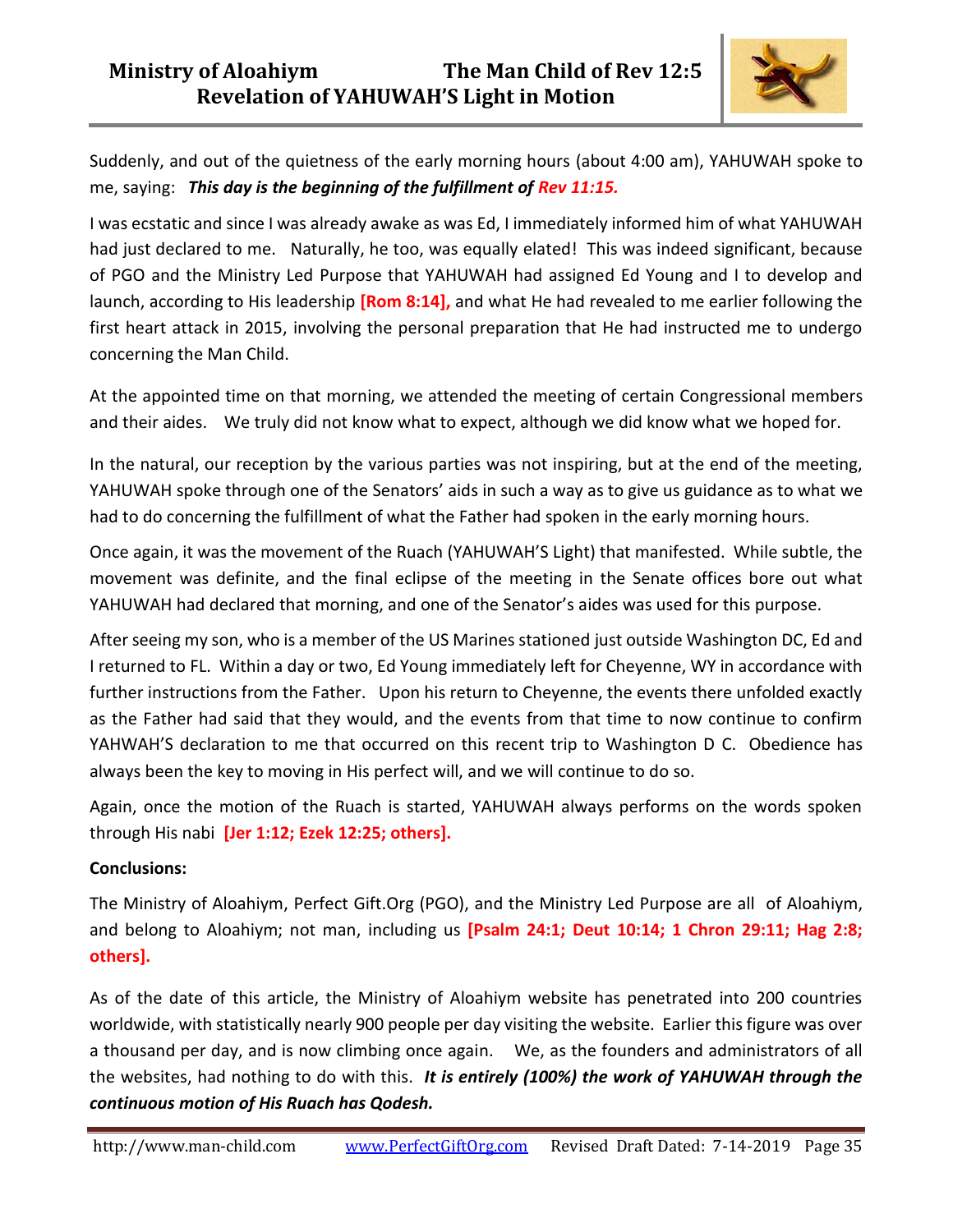

On the home page of the Man Child website, there is a counter that keeps track of these statistics, appearing as follows:

|        | <b>FR 66382 CZ 58467</b>   |                                                                                                                                     |  |
|--------|----------------------------|-------------------------------------------------------------------------------------------------------------------------------------|--|
|        |                            |                                                                                                                                     |  |
|        | <b>THE 54842 THE 43227</b> |                                                                                                                                     |  |
|        |                            |                                                                                                                                     |  |
|        |                            |                                                                                                                                     |  |
|        |                            |                                                                                                                                     |  |
| Today: |                            | 233                                                                                                                                 |  |
| Month: |                            | 27142                                                                                                                               |  |
|        |                            |                                                                                                                                     |  |
|        |                            | <b>BR</b> 32093 RU 29072<br><b>EHEIGB</b> 25407 <b>PM</b> IN 18402<br>Newest: 3 BT You: E US<br>Total: 1397481<br>Supercounters.com |  |

Place the prompt on your computer anywhere over this counter, and left click. A new page will appear on your screen in a new tab, containing vast amounts of demographic data concerning the website. The PGO website is similar.

I, personally, am not a Bible scholar, nor have I had any formal training in ministry. Pursuant to reading the Word, my education of the Scriptures and all that I have been baruched to receive, has come entirely from the Ruach ha Qodesh **[Luke 12:12; John 16:13; 1 Cor 2: 9-16; others].** While my professional background has been in the business field, YAHUWAH dramatically changed my full time activities when He called me into ministry in 2008. I am now moving in the accomplishment of the precise reason for my creation in the first place, which is to bring as many people, as are willing, into the preparation for the catching up of the Man Child (KJV terminology).

This mission preceded my creation; in other words, it was created before me, and I as created to fulfill the mission, in that order. This mission is the reason for my purpose of being brought to the earth in first place. **The exact same reality is true for each and every individual alive today, or who has ever lived in the past.** 

From personal experience, I can patently declare that there are no comparisons or substitutes to experiencing the move (motion) of the Ruach in one's life. **[See 2 Tim 3:7].** It is my sincere and heartfelt desire that all believers would experience the motion of YAHUWAH'S Light as I do on a continuous and regular basis. There is absolutely no counterpart. We pray with people all over the world, and YAHUWAH answers those prayers according to His purposes for each situation: physical and spiritual healings, financial /economic deliverance and prosperity, changes in relationships, life and death situations, the list goes on. We are all held accountable for our actions, and we are no exception. To do anything other than serve YAHUWAH in this lifetime, is necessarily a bad investment of one's life.

Each person will have their own unique and personal perception of the revelation of YAHUWAH'S message for them . . . specifically timed and in accordance with His purposes for that individual. There is NO one size fits all. **Each person, if they are truly sold out to YAHUWAH and willing, will have their own unique and deeply intimate set or series of experiences as YAHUWAH delivers it to them.** 

The desire for YAHUWAH/Yahushua must have priority over anything, everything, and everyone else in one's life. **A true believer belongs to YAHUWAH** first and foremost, and to a spouse, children, parents, siblings, etc. secondarily, but certainly not to the world **[James 4:4].** YAHUWAH belongs to